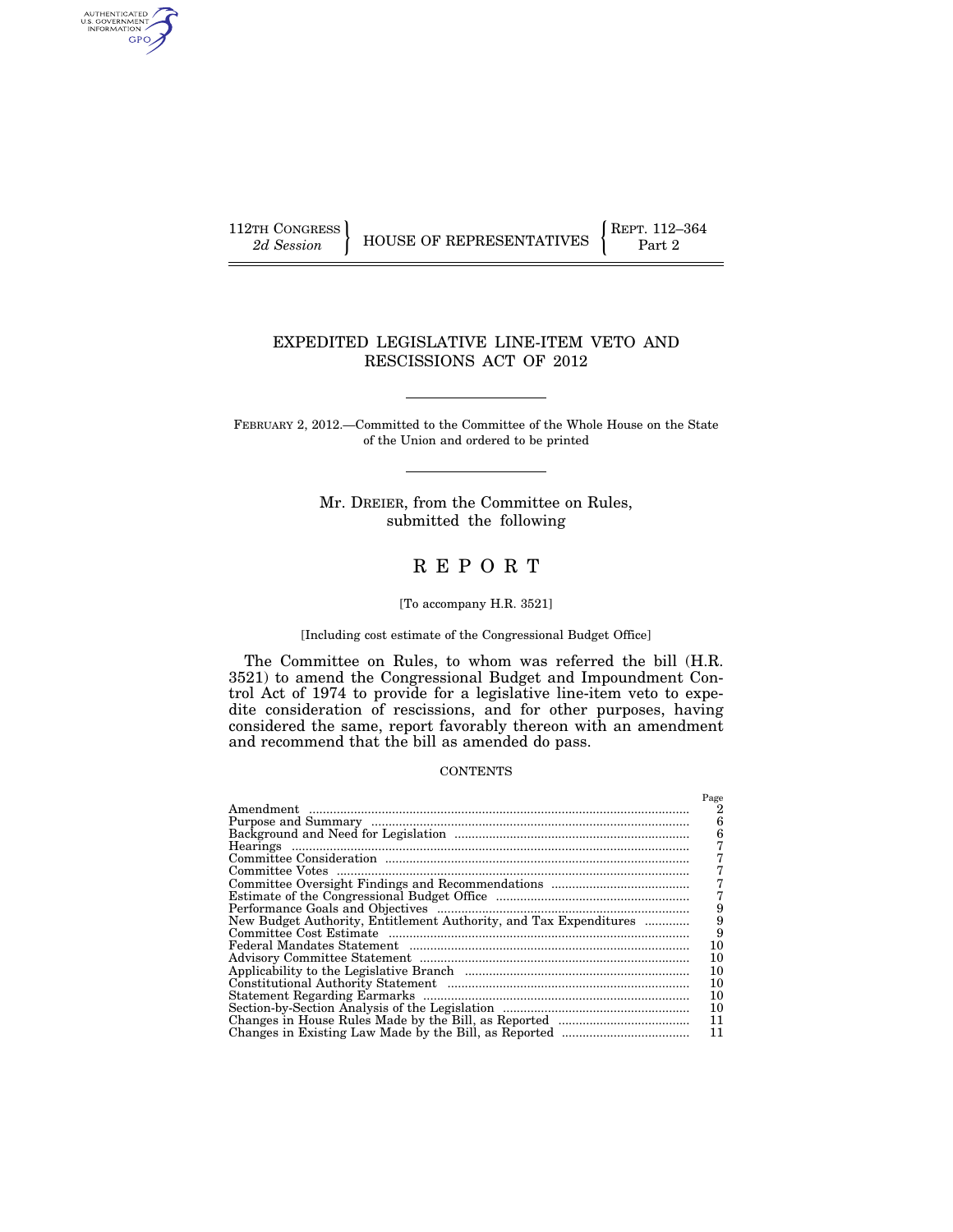#### AMENDMENT

The amendment is as follows:

Strike all after the enacting clause and insert the following: **SECTION 1. SHORT TITLE.** 

This Act may be cited as the ''Expedited Legislative Line-Item Veto and Rescissions Act of 2012''.

#### **SEC. 2. CONGRESSIONAL CONSIDERATION OF PROPOSED RESCISSIONS AND DEFERRALS OF BUDGET AUTHORITY AND OBLIGATION LIMITATIONS.**

Title X of the Congressional Budget and Impoundment Control Act of 1974 (2 U.S.C. 621 et seq.) is amended by striking all of part B (except for sections 1015, 1016, and 1013, which are transferred and redesignated as sections 1017, 1018, and 1019, respectively) and part C and by inserting after part A the following:

''PART B—CONGRESSIONAL CONSIDERATION OF PROPOSED RESCISSIONS AND DEFERRALS OF BUDGET AUTHORITY AND OBLIGATION LIMITATIONS

#### ''CONGRESSIONAL CONSIDERATION OF PROPOSED RESCISSIONS AND DEFERRALS OF BUDGET AUTHORITY AND OBLIGATION LIMITATIONS

"SEC. 1011. (a) PROPOSED RESCISSIONS.—Within 45 days after the enactment of any bill or joint resolution providing any funding, the President may propose, in the manner provided in subsection (b), the rescission of all or part of any dollar amount of such funding.

''(b) SPECIAL MESSAGE.—If the President proposes that Congress rescind funding, the President shall transmit a special message to Congress containing the information specified in this subsection.

''(1) PACKAGING OF REQUESTED RESCISSIONS.—For each piece of legislation that provides funding, the President shall request at most 2 packages of rescissions and the rescissions in each package shall apply only to funding contained in that legislation. The President shall not include the same rescission in both packages.

''(2) TRANSMITTAL.—The President shall deliver each message requesting a package of rescissions to the Secretary of the Senate if the Senate is not in session and to the Clerk of the House of Representatives if the House is not in session. The President shall make a copy of the transmittal message publicly available, and shall publish in the Federal Register a notice of the message and information on how it can be obtained.

''(3) CONTENTS OF SPECIAL MESSAGE.—For each request to rescind funding under this part, the transmittal message shall—

 $H(A)$  specify-

 $\hat{f}$ ) the dollar amount to be rescinded;

''(ii) the agency, bureau, and account from which the rescission shall

occur; "(iii) the program, project, or activity within the account (if applicable) from which the rescission shall occur;

"(iv) the amount of funding, if any, that would remain for the account, program, project, or activity if the rescission request is enacted;  $\widetilde{f}(v)$  the reasons the President requests the rescission;

 $(vi)$  to the maximum extent practicable, the estimated fiscal, economic, and budgetary effect (including the effect on outlays and receipts in each fiscal year) of the proposed rescission;

(vii) to the maximum extent practicable, all facts, circumstances, and considerations relating to or bearing upon the proposed rescission and the decision to propose the rescission, and the estimated effect of the proposed rescission upon the objects, purposes, or programs; and

"(viii) if a second special message is transmitted pursuant to paragraph (2), a detailed explanation of why the proposed rescissions are not substantially similar to any other proposed rescission in such other message; and

''(B) designate each separate rescission request by number; and include proposed legislative text of an approval bill to accomplish the requested rescissions which may not include—

''(i) any changes in existing law, other than the rescission of funding; or

"(ii) any supplemental appropriations, transfers, or reprogrammings.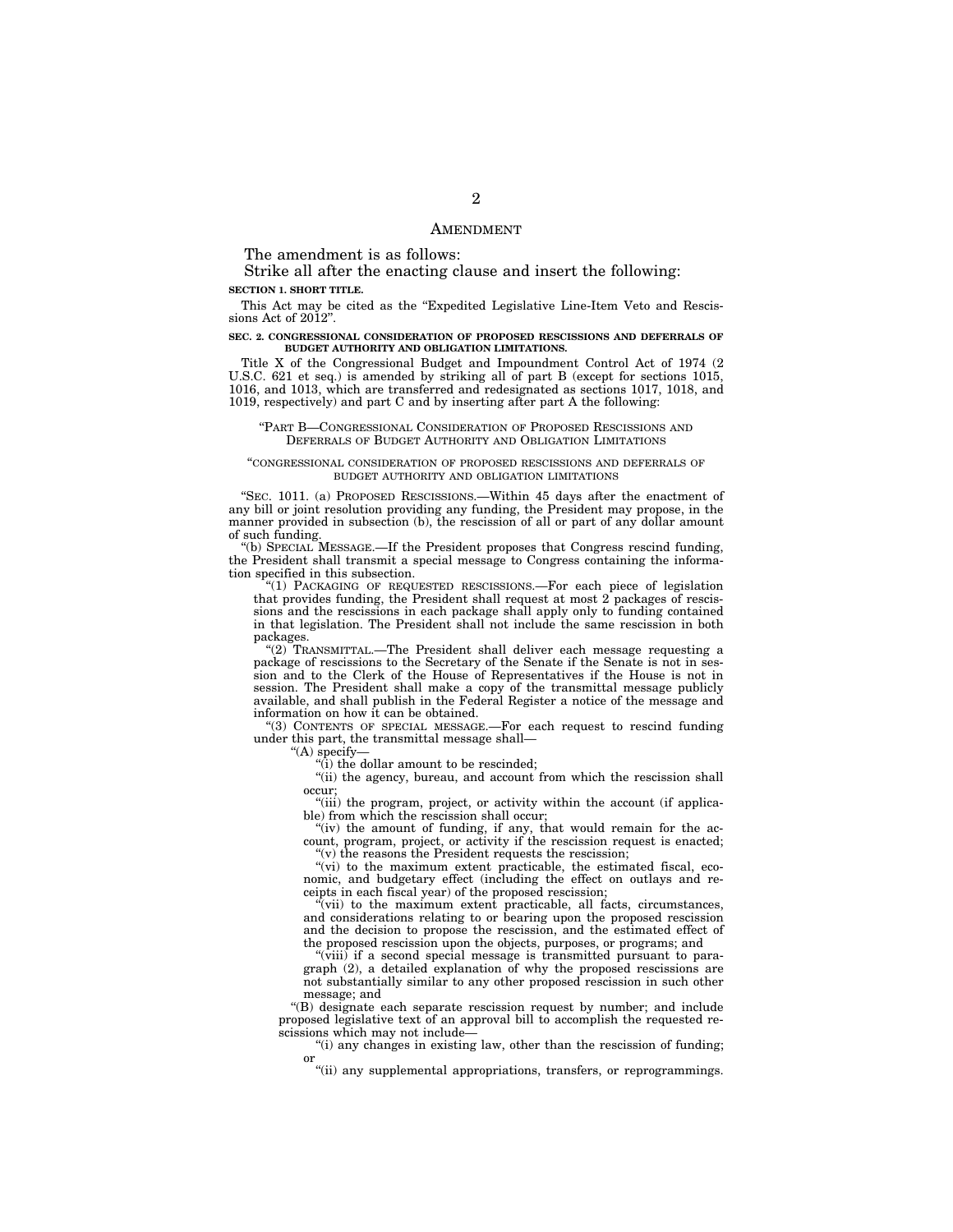#### ''GRANTS OF AND LIMITATIONS ON PRESIDENTIAL AUTHORITY

''SEC. 1012. (a) PRESIDENTIAL AUTHORITY TO WITHHOLD FUNDING.—Notwith-standing any other provision of law and if the President proposes a rescission of funding under this part, the President may, subject to the time limits provided in subsection (c), temporarily withhold that funding from obligation.

''(b) WITHHOLDING AVAILABLE ONLY ONCE PER PROPOSED RESCISSION.—Except as provided in section 1019, the President may not invoke the authority to withhold funding granted by subsection (a) for any other purpose.<br>"(c) TIME LIMITS.—The President shall make available for obligation any funding

withheld under subsection (a) on the earliest of—

 $''(1)$  the day on which the President determines that the continued withholding or reduction no longer advances the purpose of legislative consideration of the approval bill;

''(2) the 45th day following the date of enactment of the appropriations measure to which the approval bill relates; or

''(3) the last day that the President determines the obligation of the funding in question can no longer be fully accomplished in a prudent manner before its expiration.<br>"(d) DEFICIT REDUCTION.-

" $(1)$  IN GENERAL.—Funds that are rescinded under this part shall be dedicated only to reducing the deficit or increasing the surplus.

''(2) ADJUSTMENT OF LEVELS IN THE CONCURRENT RESOLUTION ON THE BUDG-ET.—Not later than 5 days after the date of enactment of an approval bill as provided under this part, the chairs of the Committees on the Budget of the Senate and the House of Representatives shall revise allocations and aggregates and other appropriate levels under the appropriate concurrent resolution on the budget to reflect the rescissions, and the Committees on Appropriations of the House of Representatives and the Senate shall report revised suballocations pursuant to section 302(b) of title III, as appropriate.

''(3) ADJUSTMENTS TO STATUTORY LIMITS.—After enactment of an approval bill provided under this section, the President shall revise downward by the amount of the rescissions applicable limits under the Balanced Budget and Emergency Deficit Control Act of 1985.

#### ''PROCEDURES FOR EXPEDITED CONSIDERATION

#### ''SEC. 1013. (a) EXPEDITED CONSIDERATION.—

''(1) INTRODUCTION OF APPROVAL BILL.—The majority leader of each House or a designee shall (by request) introduce an approval bill as defined in section 1015 not later than the fifth day of session of that House after the date of receipt of a special message transmitted to the Congress under section 1011(b).  $\tilde{f}(2)$  CONSIDERATION IN THE HOUSE OF REPRESENTATIVES.

''(A) REFERRAL AND REPORTING.—Any committee of the House of Representatives to which an approval bill is referred shall report it to the House without amendment not later than the fifth legislative day after the date of its introduction. If a committee fails to report the bill within that period or the House has adopted a concurrent resolution providing for adjournment sine die at the end of a Congress, such committee shall be automatically discharged from further consideration of the bill and it shall be placed on the appropriate calendar.

''(B) PROCEEDING TO CONSIDERATION.—Not later than 5 legislative days after the approval bill is reported or a committee has been discharged from further consideration thereof, it shall be in order to move to proceed to consider the approval bill in the House. Such a motion shall be in order only at a time designated by the Speaker in the legislative schedule within two legislative days after the day on which the proponent announces an intention to the House to offer the motion provided that such notice may not be given until the approval bill is reported or a committee has been discharged from further consideration thereof. Such a motion shall not be in order after the House has disposed of a motion to proceed with respect to that special message. The previous question shall be considered as ordered on the motion to its adoption without intervening motion. A motion to reconsider the vote by which the motion is disposed of shall not be in order.

''(C) CONSIDERATION.—If the motion to proceed is agreed to, the House shall immediately proceed to consider the approval bill in the House with-out intervening motion. The approval bill shall be considered as read. All points of order against the approval bill and against its consideration are waived. The previous question shall be considered as ordered on the approval bill to its passage without intervening motion except 2 hours of de-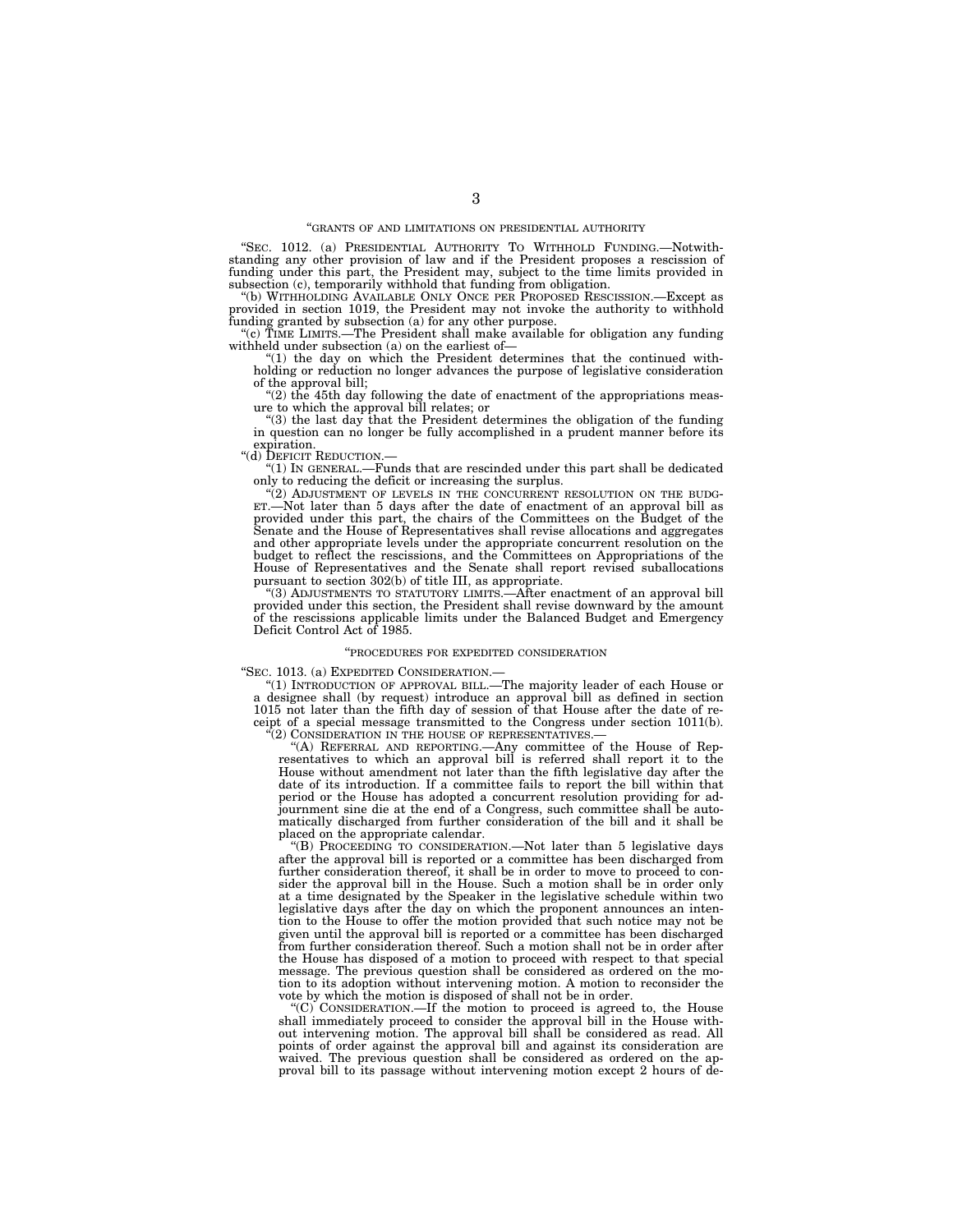bate equally divided and controlled by the proponent and an opponent and one motion to limit debate on the bill. A motion to reconsider the vote on passage of the approval bill shall not be in order. "(3) CONSIDERATION IN THE SENATE.—

 $\frac{1}{100}$  CONSIDERTATION IN THE approval bill introduced in the Senate shall be referred to the committees having jurisdiction over the provisions of law contained in the approval bill.

''(B) COMMITTEE ACTION.—Each committee of referral of the Senate shall report without amendment the approval bill referred to it under this subsection not later than the fifth session day after introduction. If a com-mittee fails to report the approval bill within that period or the Senate has adopted a concurrent resolution providing for adjournment sine die at the end of a Congress, the Committee shall be automatically discharged from further consideration of the approval bill and it shall be placed on the appropriate calendar.

''(C) MOTION TO PROCEED.—Not later than 5 session days after the ap-proval bill is reported in the Senate or committees have been discharged thereof, it shall be in order for any Senator to move to proceed to consider the approval bill in the Senate. The motion shall be decided without debate and the motion to reconsider shall be deemed to have been laid on the table. Such a motion shall not be in order after the Senate has disposed

of a prior motion to proceed with respect to the approval bill. ''(D) CONSIDERATION.—If a motion to proceed to the consideration of the approval bill is agreed to, the Senate shall immediately proceed to consider-ation of the approval bill without intervening motion, order, or other business, and the approval bill shall remain the unfinished business of the Senate until disposed of. Consideration on the bill in the Senate under this subsection, and all debatable motions and appeals in connection therewith, shall not exceed 10 hours. All points of order against the approval bill or its consideration are waived. Consideration in the Senate on any debatable motion or appeal in connection with the approval bill shall be limited to not more than 1 hour. A motion to postpone, or a motion to proceed to the con-sideration of other business, or a motion to recommit the approval bill is not in order. A motion to reconsider the vote by which the approval bill is agreed to or disagreed to is not in order.

''(4) AMENDMENTS PROHIBITED.—No amendment to, or motion to strike a pro-vision from, an approval bill considered under this section shall be in order in either the Senate or the House of Representatives.<br>"(5) COORDINATION WITH ACTION BY OTHER HOUSE.

''(5) COORDINATION WITH ACTION BY OTHER HOUSE.— ''(A) IN GENERAL.—If, before passing the approval bill, one House receives from the other a bill—

''(i) the approval bill of the other House shall not be referred to a committee; and

''(ii) the procedure in the receiving House shall be the same as if no approval bill had been received from the other House until the vote on passage, when the bill received from the other House shall supplant the approval bill of the receiving House.

"( $\overline{B}$ ) This paragraph shall not apply to the House of Representatives if the approval bill received from the Senate is a revenue measure or an appropriation measure.

''(b) LIMITATION.—Subsection (a) shall apply only to an approval bill introduced pursuant to subsection (a)(1).

''(c) CBO ESTIMATE.—Upon receipt of a special message under section 1101 proposing to rescind all or part of any dollar amount, CBO shall prepare and submit to the appropriate committees of the House of Representatives and the Senate an estimate of the reduction in budget authority which would result from the enactment of the proposed rescissions.

#### ''TREATMENT OF RESCISSIONS

''SEC. 1014. Rescissions proposed by the President under this part shall take effect only upon enactment of the applicable approval bill. If an approval bill is not enacted into law within 45 days from the enactment of the appropriation measure to which the approval bill relates, then the approval bill shall not be eligible for expedited consideration under the provisions of this Act.

#### ''DEFINITIONS

''SEC. 1015. As used in this part:

''(1) APPROPRIATION MEASURE.—The term 'appropriation measure' means an Act referred to in section 105 of title 1, United States Code, including any gen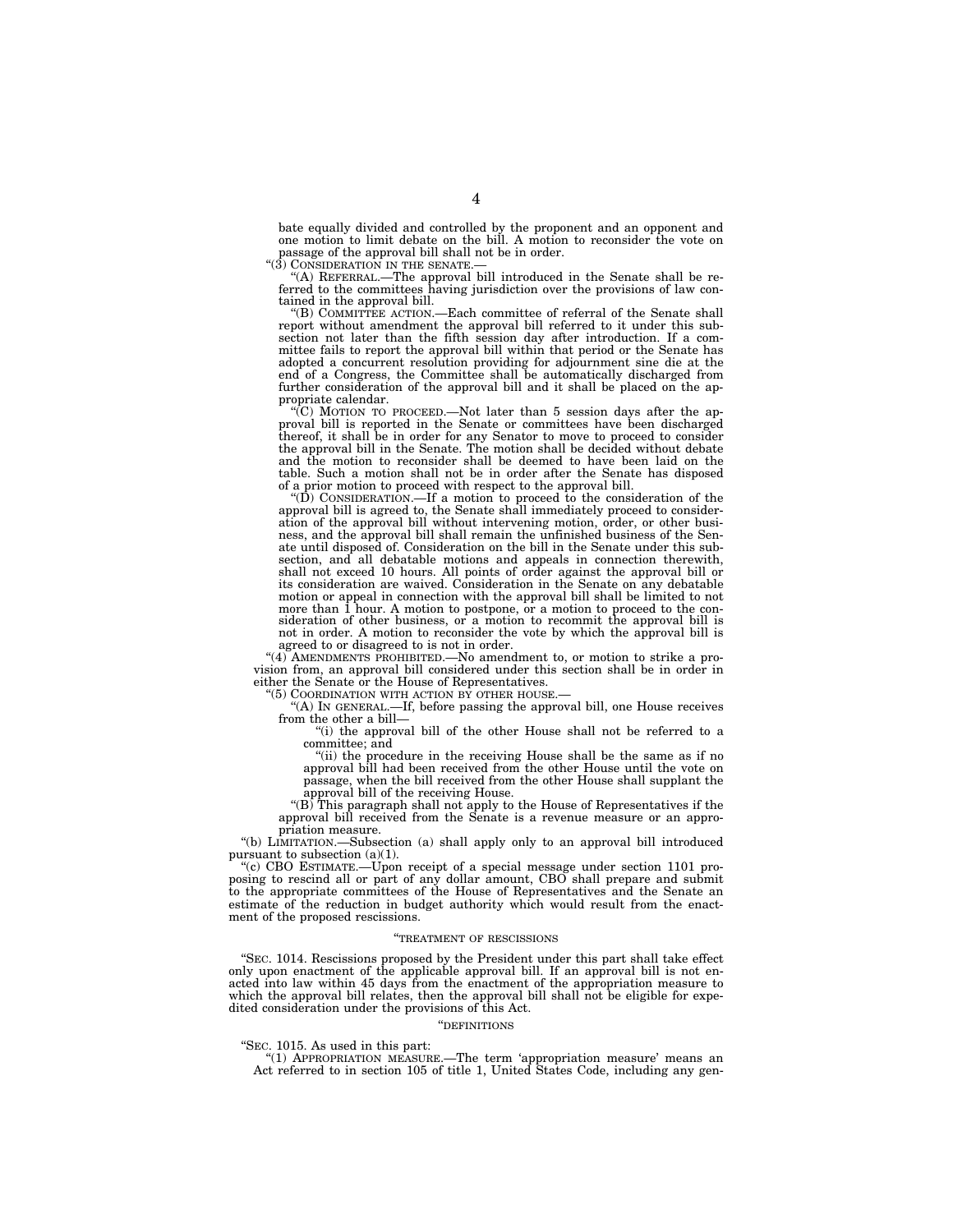eral or special appropriation Act, or any Act making supplemental, deficiency, or continuing appropriations, that has been enacted into law pursuant to article I, section 7, of the Constitution of the United States.

"(2) APPROVAL BILL.—The term 'approval bill' means a bill which only approves rescissions of funding in a special message transmitted by the President under this part and—

"(A) the title of which is as follows: 'A bill approving the proposed rescissions transmitted by the President on  $\cdot$ , the blank space being filled sions transmitted by the President on \_\_\_\_\_\_', the blank space being filled in with the date of transmission of the relevant special message and the public law number to which the message relates; and

''(B) which provides only the following after the enacting clause: 'That the Congress approves the proposed rescissions \_\_\_\_\_\_', the blank space being filled in with the list of the rescissions contained in the President's special message, 'as transmitted by the President in a special message on

llll', the blank space being filled in with the appropriate date, 'regarding \_\_\_\_\_\_\_\_.', the blank space being filled in with the public law number to which the special message relates.

''(3) DAY.—Except as used in section 1013, the term 'day' means a standard 24-hour period beginning at midnight and a number of days shall be calculated by excluding Sundays, legal holidays, and any day during which neither chamber of Congress is in session.

''(4) RESCIND OR RESCISSION.—The terms 'rescind' or 'rescission' mean to permanently cancel or prevent budget authority or outlays available under an obligation limit from having legal force or effect.

''(5) CONGRESSIONAL BUDGET OFFICE.—The term 'CBO' means the Director of the Congressional Budget Office.

"(6) COMPTROLLER GENERAL.—The term 'Comptroller General' means the Comptroller General of the United States.

"(7) DEFERRAL OF BUDGET AUTHORITY.—The term 'deferral of budget authority' includes—

''(A) withholding or delaying the obligations or expenditure of budget authority (whether by establishing reserves or otherwise) provided for projects or activities; or

''(B) any other type of Executive action or inaction which effectively precludes the obligation or expenditure of budget authority, including authority to obligate by contract in advance of appropriations as specifically authorized by law.

"(8) FUNDING.—(A) Except as provided in subparagraph (B), the term 'funding' means all or part of the dollar amount of budget authority or obligation limit—

"(i) specified in an appropriation measure, or the dollar amount of budget authority or obligation limit required to be allocated by a specific proviso in an appropriation measure for which a specific dollar figure was not included;

"(ii) represented separately in any table, chart, or explanatory text included in the statement of managers or the governing committee report accompanying such law; or

''(iii) represented by the product of the estimated procurement cost and the total quantity of items specified in an appropriation measure or included in the statement of managers or the governing committee report accompanying such law.

''(B) The term 'funding' does not include—

"(i) direct spending;

"(ii) budget authority in an appropriation measure which funds direct spending provided for in other law;

''(iii) any existing budget authority canceled in an appropriation measure; or

"(iv) any restriction or condition in an appropriation measure or the accompanying statement of managers or committee reports on the expenditure of budget authority for an account, program, project, or activity, or on activities involving such expenditure.

''(9) WITHHOLD.—The terms 'withhold' and 'withholding' apply to any executive action or inaction that precludes the obligation of funding at a time when it would otherwise have been available to an agency for obligation. The terms do not include administrative or preparatory actions undertaken prior to obligation in the normal course of implementing budget laws.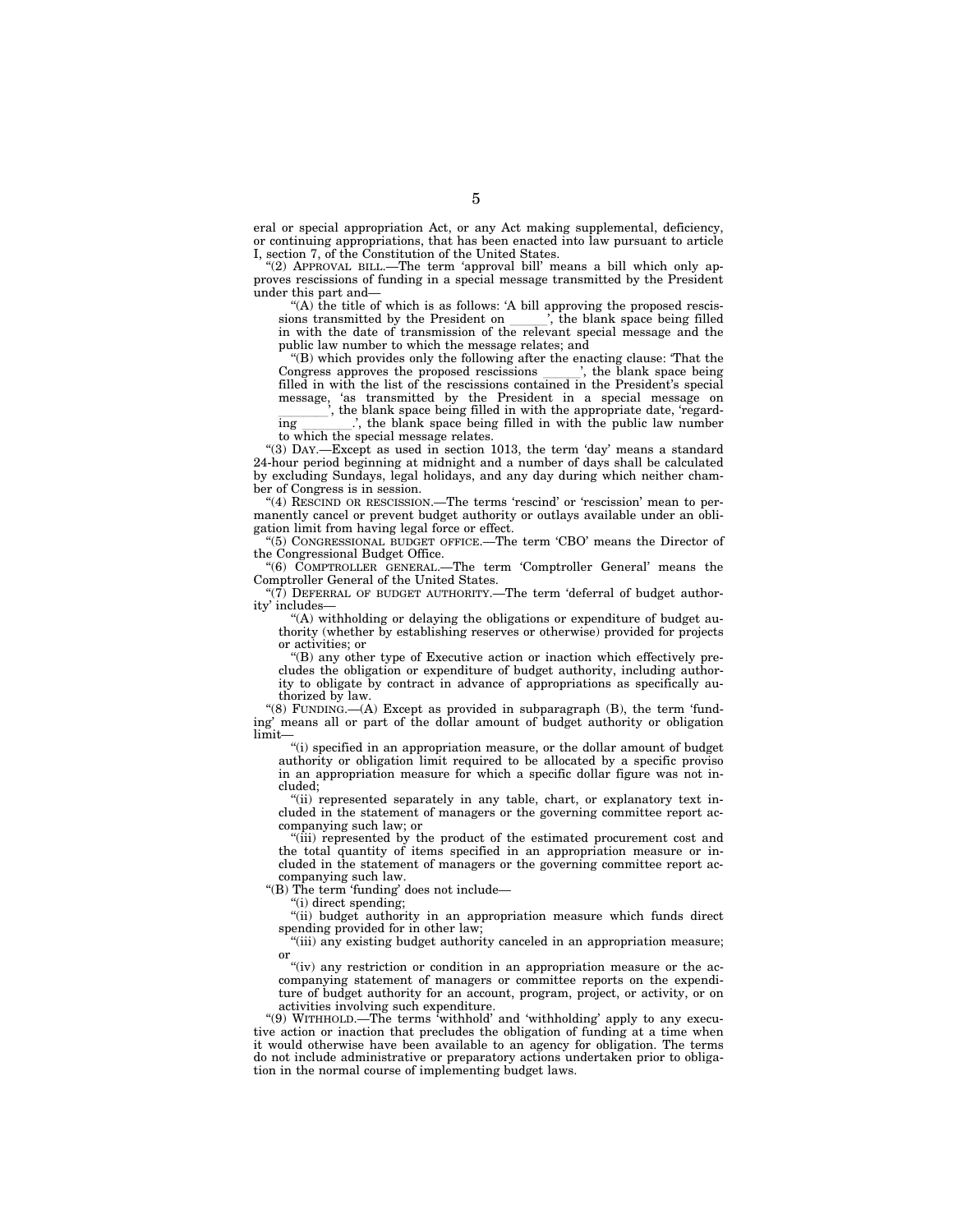#### ''EXPIRATION

''SEC. 1016. On December 15, 2015, the amendments made by the Expedited Legislative Line-Item Veto and Rescissions Act of 2012 shall be replaced by the provisions of part B of the Impoundment Control Act of 1974 as in effect immediately before the date of enactment of the Expedited Legislative Line-Item Veto and Rescissions Act of 2012.''.

#### **SEC. 3. TECHNICAL AND CONFORMING AMENDMENTS.**

(a) EXERCISE OF RULEMAKING POWERS.—Section 904 of the Congressional Budget Act of  $1974$  (2 U.S.C. 621 note) is amended—

 $(1)$  in subsection  $(a)$ , by striking "1017" and inserting "1013"; and

 $(2)$  in subsection  $(d)$ , by striking "section 1017" and inserting "section 1013". (b) CLERICAL AMENDMENTS.—(1) The last sentence of section  $1(a)$  of the Congressional Budget and Impoundment Control Act of 1974 is amended to read as follows: ''Sections 1011 through 1016 of part B of title X may be cited as the 'Expedited Legislative Line-Item Veto and Rescissions Act of 2012'.''.

(2) Section 1017 of such Act (as redesignated) is amended by striking ''section 1012 or 1013" each place it appears and inserting "section 1011 or 1019" and section 1018 (as redesignated) is amended by striking ''calendar'' and ''of continuous session''.

(3) Section  $1019(c)$  of such Act (as redesignated) is amended by striking " $1012$ " and inserting "1011"

(4) TABLE OF CONTENTS.—The table of contents set forth in section 1(b) of the Congressional Budget and Impoundment Control Act of 1974 is amended by striking the items relating to parts  $\overrightarrow{B}$  and  $\overrightarrow{C}$  (including all of the items relating to the sections therein) of title  $\dot{X}$  and inserting the following:

#### ''PART B—CONGRESSIONAL CONSIDERATION OF PROPOSED RESCISSIONS AND DEFERRALS OF BUDGET AUTHORITY AND OBLIGATION LIMITATIONS

''Sec. 1011. Congressional consideration of proposed rescissions and deferrals of budget authority and obligation

limitations.<br>"Sec. 1012. Grants of and limitations on presidential authority.<br>"Sec. 1013. Procedures for Expedited Consideration.<br>"Sec. 1014. Treatment of rescissions.<br>"Sec. 1015. Definitions.".<br>"Sec. 1016. Expiration.".

(c) EFFECTIVE DATE.—The amendments made by this Act shall apply to funding as defined in section 1015(8) of the Congressional Budget Act and Impoundment Control of 1974 in any Act enacted after the date of enactment of this Act.

#### **SEC. 4. APPROVAL MEASURES CONSIDERED.**

Section 314 of the Congressional Budget Act of 1974 is amended—

 $(1)$  by redesignating subsections  $(b)$  through  $(e)$  as subsections  $(c)$  through  $(f)$ and by inserting after subsection (a) the following new subsection:

''(b) ADJUSTMENTS FOR RESCISSIONS.—(1) Whenever an approval bill passes the House of Representatives, the Committee on the Budget shall immediately reduce the applicable allocations under section 302(a) by the total amount of reductions in budget authority and in outlays resulting from such approval bill.

''(2) As used in this subsection, the term 'approval bill' has the meaning given to such term in section 1015."; and

(2) in subsection (d) (as redesignated), by inserting "or (b)" after "subsection  $(a)^{\overline{n}}$ .

#### PURPOSE AND SUMMARY

H.R. 3521 provides an opportunity for the executive branch to reexamine laws within 45 days after enactment for potentially wasteful or ill-advised spending. The legislation provides for consideration of presidential proposals for spending cuts under expedited procedures in the House and the Senate. The legislation allows the President to submit rescission proposals, but a new act of Congress, signed by the President, is required before rescissions can take effect.

#### BACKGROUND AND NEED FOR LEGISLATION

The 111th Congress increased non-defense discretionary spending by nearly 25 percent—an 84 percent increase when including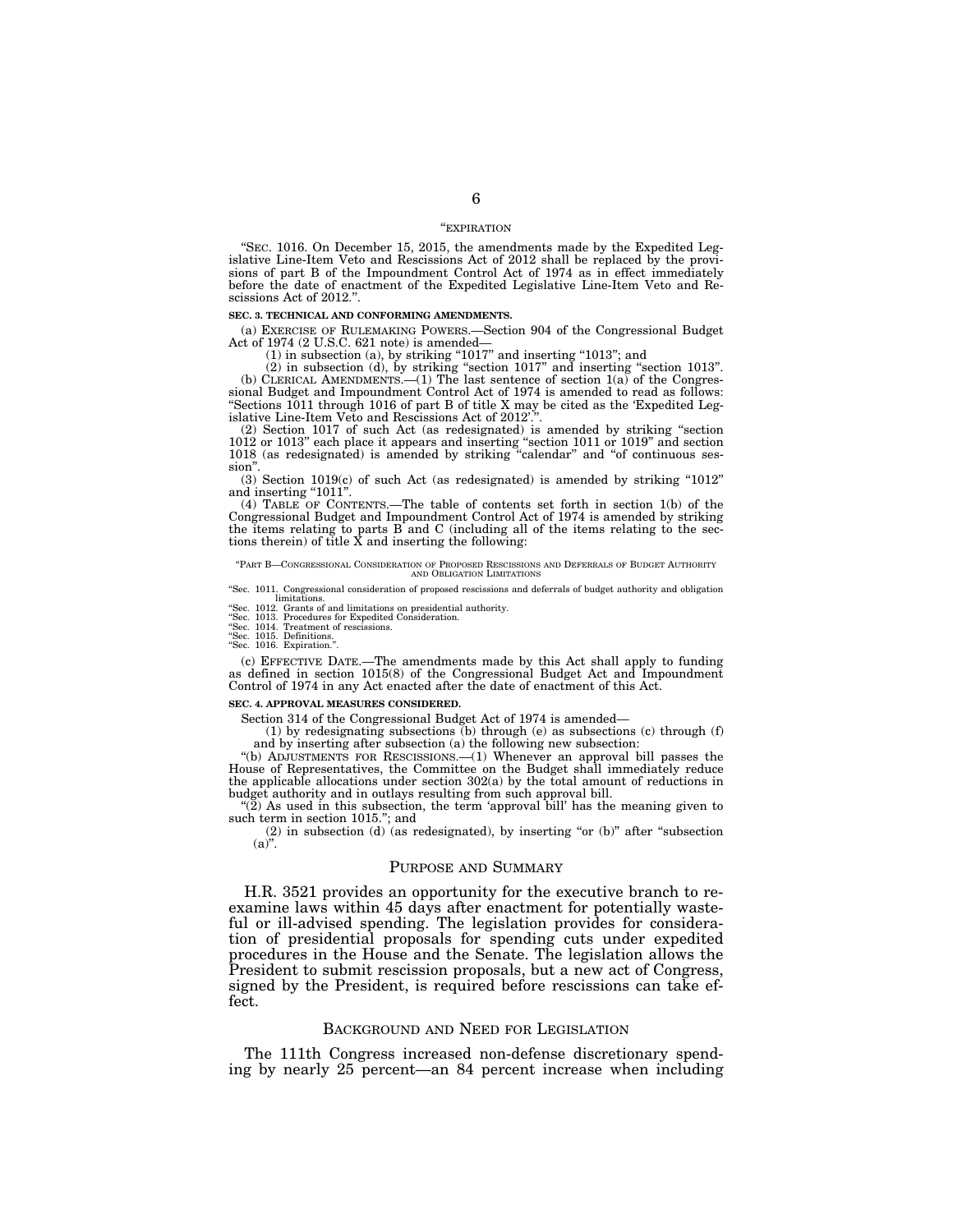the stimulus bill. The President's Budget for Fiscal Year 2012 would have increased spending by \$6.2 trillion over the Housepassed budget resolution.

The 112th Congress has reduced discretionary spending by \$95 billion below fiscal year 2010 levels. These reductions in spending mark the first time in modern history that Congress has cut discretionary spending two years in a row.

H.R. 3521 was introduced by Rep. Paul Ryan (R-WI), chairman of the Committee on the Budget, and Rep. Chris Van Hollen (D-MD), the ranking minority member of the Committee on the Budget. The bill ensures that the President and Congress have additional tools to evaluate and cut Federal spending, which will help the government make better-informed decisions about national priorities. This bipartisan collaboration highlights the growing need and increasing public demand for reforms in Federal spending.

#### **HEARINGS**

The Committee on Rules did not hold a hearing on this measure. The Committee on the Budget held two oversight hearings on the budget process. On September 21, 2011, they held a hearing entitled ''The Broken Budget Process: Perspectives From Former CBO Directors"; "The Broken Budget Process: Perspectives From Budget Experts'' was held on September 22, 2011.

#### COMMITTEE CONSIDERATION

The Committee on Rules met on January 31, 2012 in open session and ordered H.R. 3521 favorably reported to the House with an amendment by voice vote, a quorum being present.

#### COMMITTEE VOTES

Clause 3(b) of rule XIII of the Rules of the House of Representatives requires the Committee to list the record votes on the motion to report legislation and amendments thereto. There were no record votes taken in conjunction with reporting H.R. 3521 to the House. The bill, as amended, was ordered reported to the House with a favorable recommendation by voice vote, a quorum being present.

The Committee also considered the following amendment:

Amendment by Mr. Dreier, no. 1, revising the expedited procedures in the bill, was adopted by a voice vote.

#### COMMITTEE OVERSIGHT FINDINGS AND RECOMMENDATIONS

Pursuant to clause  $3(c)(1)$  of rule XIII of the Rules of the House of Representatives, the Committee made findings and recommendations that are reflected in this report.

#### ESTIMATE OF THE CONGRESSIONAL BUDGET OFFICE

Pursuant to clause 3(c)(3) of rule XIII of the Rules of the House of Representatives, the following is the cost estimate provided by the Congressional Budget Office pursuant to section 402 of the Congressional Budget Act of 1974: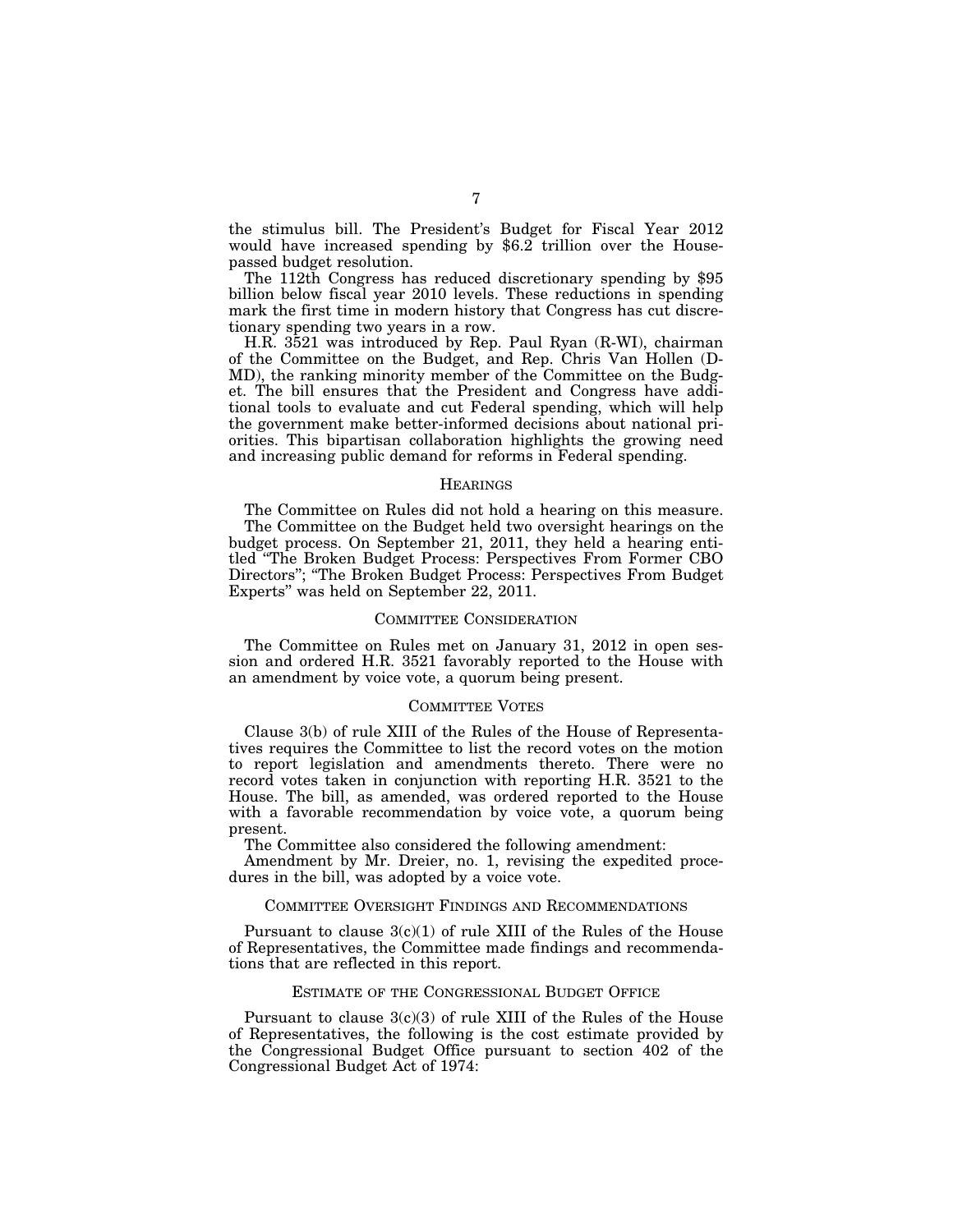# U.S. CONGRESS, CONGRESSIONAL BUDGET OFFICE, *Washington, DC, February 1, 2012.*

Hon. DAVID DREIER,

*Chairman, Committee on Rules,* 

*House of Representatives, Washington, DC.* 

DEAR MR. CHAIRMAN: The Congressional Budget Office has prepared the enclosed cost estimate for H.R. 3521, the Expedited Line-Item Veto and Rescissions Act of 2011.

If you wish further details on this estimate, we will be pleased to provide them. The CBO staff contact is Jared Brewster.

Sincerely,

#### DOUGLAS W. ELMENDORF.

Enclosure.

#### *H.R. 3521—Expedited Line-Item Veto and Rescissions Act of 2011*

Summary: H.R. 3521 would establish an expedited procedure for considering Presidential proposals to rescind certain spending provisions in newly enacted legislation. CBO estimates that enacting H.R. 3521, by itself, would not have a significant impact on the federal budget. Any impact on the budget would depend on the extent of the President's use of the new cancellation procedure and on future Congressional actions. Enacting H.R. 3521 would not affect direct spending or revenues; therefore, pay-as-you-go procedures do not apply.

H.R. 3521 contains no intergovernmental or private-sector mandates as defined in the Unfunded Mandates Reform Act (UMRA) and would impose no cost on state, local, or tribal governments.

Estimated impact on the federal budget: The bill would establish a procedure for the President to propose cancelling specified discretionary funding and for Congressional consideration of such proposals. Under that procedure, which would be available until December 31, 2015, the President would transmit a special message to both houses of Congress specifying the project or government functions involved, the reasons for the proposed rescissions, and to the extent practicable—the estimated fiscal, economic, and budgetary effect of the action. The Congress could then approve or disapprove the President's proposals in legislation. If approved, any such proposed cancellations would become law and the caps on discretionary budget authority would be reduced.

Under H.R. 3521, the President could submit up to two special messages for each piece of legislation that provides funding, but could not include the same rescission in both messages. A message would have to be transmitted to Congress within 45 calendar days of enactment of the legislation containing the items proposed for cancellation. Within five session days of receiving a special message, the majority leaders of the House of Representatives and the Senate (or their designees) would be required to introduce a bill to approve the proposed cancellations; that approval bill would be considered under expedited procedures. H.R. 3521 also would amend the Congressional Budget Act to require that CBO prepare an estimate of savings in budget authority and outlays that would result from any proposed cancellations. Additionally, the President would be required to release discretionary budget authority proposed for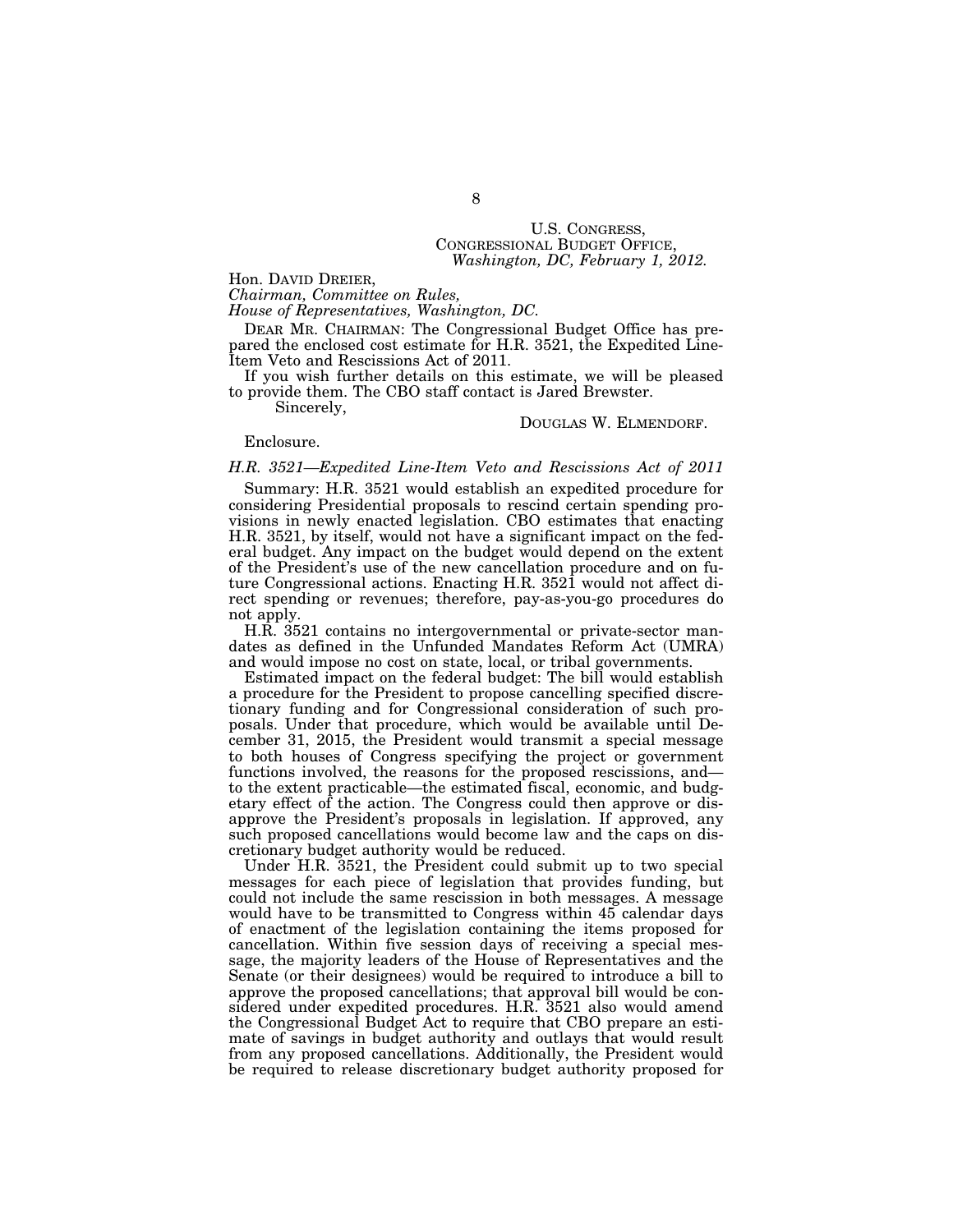cancellation within 45 days of the date of enactment of relevant appropriations act.

The impact of H.R. 3521 on future legislation would depend on both the nature of such legislation and on the actions of the President and the Congress in implementing the expedited cancellation procedure in H.R. 3521. Therefore, this bill would not—by itself have a significant impact on the federal budget. CBO estimates that any additional administrative costs for implementing H.R. 3521 would not be significant because both the executive branch and the Congress already carry out activities similar to those that would be involved in preparing and responding to Presidential budget proposals.

Pay-as-you-go considerations: None.

Intergovernmental and private sector impact: H.R. 3521 contains no intergovernmental or private-sector mandates as defined in UMRA and would impose no cost on state, local, or tribal governments.

Previous CBO cost estimate: On December 16, 2011, CBO transmitted an estimate for H.R. 3521 as ordered reported by the House Committee on the Budget on December 15, 2011. The two versions of H.R. 3521 are similar and neither would have a significant impact on federal spending or revenues.

Estimate prepared by: Federal Costs: Jared Brewster, Impact on State, Local, and Tribal Governments: Elizabeth Cove Delisle, Impact on the Private Sector: Paige Piper/Bach.

Estimate approved by: Theresa Gullo, Deputy Assistant Director for Budget Analysis.

#### PERFORMANCE GOALS AND OBJECTIVES

Pursuant to clause  $3(c)(4)$  of rule XIII of the Rules of the House of Representatives, the Committee establishes the following performance related goals and objectives for this legislation:

The legislation will ensure that the President and Congress have additional tools to evaluate and cut Federal spending, which will help make better-informed decisions about national priorities.

#### NEW BUDGET AUTHORITY, ENTITLEMENT AUTHORITY, AND TAX EXPENDITURES

In compliance with clause  $3(c)(2)$  of rule XIII of the Rules of the House of Representatives, the Committee adopts as its own the estimate of new budget authority, entitlement authority, or tax expenditures or revenues contained in the cost estimate prepared by the Director of the Congressional Budget Office pursuant to section 402 of the Congressional Budget Act of 1974.

#### COMMITTEE COST ESTIMATE

The Committee adopts as its own the cost estimate prepared by the Director of the Congressional Budget Office pursuant to section 402 of the Congressional Budget Act of 1974.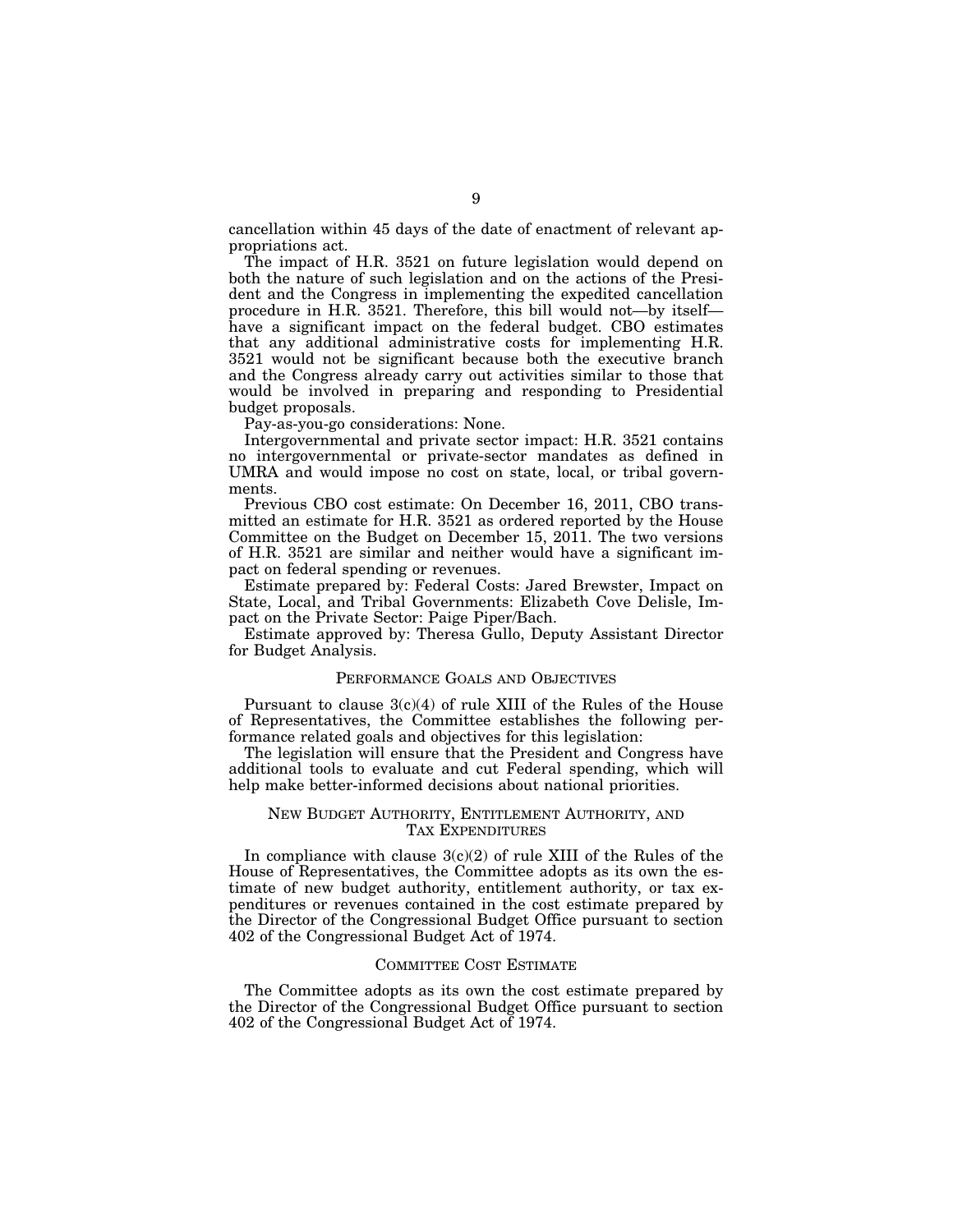#### FEDERAL MANDATES STATEMENT

The Committee adopts as its own the estimate of Federal mandates prepared by the Director of the Congressional Budget Office pursuant to section 423 of the Unfunded Mandates Reform Act.

#### ADVISORY COMMITTEE STATEMENT

No advisory committees within the meaning of section 5(b) of the Federal Advisory Committee Act were created by this legislation.

#### APPLICABILITY TO THE LEGISLATIVE BRANCH

The Committee finds that the legislation does not relate to the terms and conditions of employment or access to public services or accommodations within the meaning of the section 102(b)(3) of the Congressional Accountability Act.

#### CONSTITUTIONAL AUTHORITY STATEMENT

Pursuant to clause 3(d)(1) of rule XIII of the Rules of the House of Representatives, the Committee finds that the Constitutional authority of Congress to enact this legislation is provided by Article 1, section 5, clause 2 (relating to the right of each House of Congress to determine the rules of its proceedings), and section 9, clause 7 (relating to the prohibition on drawing money from the treasury, but in consequence of appropriations made by law).

#### STATEMENT REGARDING EARMARKS

In compliance with clause 9 of rule XXI of the Rules of the House of Representatives, the Committee finds that H.R. 3521 does not contain any congressional earmarks, limited tax benefits, or limited tariff benefits as defined in clause  $9(e)(f)$  or  $(g)$  of rule XXI.

#### SECTION-BY-SECTION ANALYSIS OF THE LEGISLATION

#### *Section 1. Short Title*

This section provides the short title for the bill, the ''Expedited Legislative Line-Item Veto and Rescissions Act of 2012''.

#### *Sec. 2. Congressional Consideration of Proposed Rescissions and Deferrals of Budget Authority and Obligation Limitations*

Section 2 amends title X of the Congressional Budget and Impoundment Control Act of 1974 by: (1) striking Part  $\overline{B}$  (except for sections 1013, 1015, and 1016, which are redesignated as sections 1017, 1018, and 1019); (2) striking Part C; and (3) inserting the following new sections:

*Sec. 1011. Congressional Consideration of Proposed Rescissions and Deferrals of Budget Authority and Obligation Limitations*.— This section establishes the time in which the President may propose rescissions of funding following the enactment of legislation. It also establishes the manner in which the proposals must be packaged, the method for transmitting the package to the Congress, and the contents of the special message.

*Sec. 1012. Grants of and Limitations on Presidential Authority*.— This section provides the President with the authority to withhold funding from obligation, subject to time limits, to ensure that funds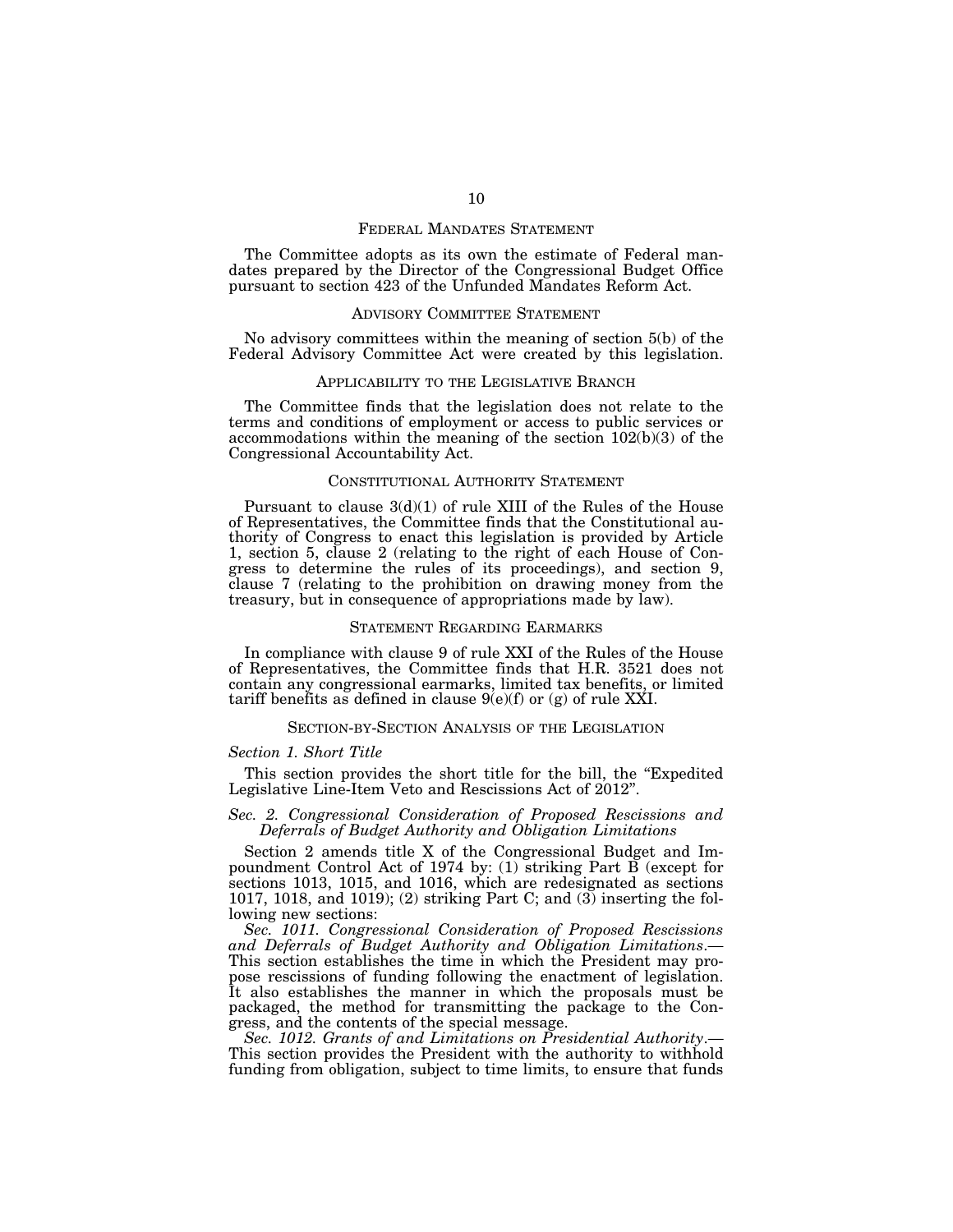are available for cancellation upon enactment of an approval bill. It also mandates that any savings achieved through these procedures be used for reducing the deficit or increasing the surplus. This section also provides for necessary adjustments to levels in the concurrent resolution on the budget and statutory limits.

*Sec. 1013. Expedited Consideration*.—This section provides for the introduction, referral, and consideration of an approval bill relating to a special message in the House and the Senate. This section prohibits amendments to an approval bill in the House or the Senate. It also provides for coordination with action by the other House and establishes that the expedited procedures prescribed in this section only apply to an approval bill introduced pursuant to this section. This section also establishes the procedures for the preparation and submission of CBO estimates relating to a special message.

*Sec. 1014. Treatment of Rescissions*.—This section provides that a rescission proposed by the President will take effect only upon enactment of an approval bill relating to the proposal.

*Sec. 1015. Definitions*.—This section defines the following terms: "apropriation measure"; "approval bill"; "day"; "rescind or rescission"; "Congressional Budget Office"; "Comptroller General"; "deferral of budget authority''; ''funding''; and ''withhold''.

*Sec. 1016. Expiration*.—This section provides that authority provided by the bill expires on December 31, 2015.

#### *Sec. 3. Technical and Conforming Amendments*

Section 3 makes technical and conforming changes relating to the title, table of contents, and designation of sections. This section also establishes that amendments made by this legislation are effective after the date of enactment.

#### *Sec. 4. Approval Measures Considered*

Section 4 provides authority to make adjustments to the applicable allocations under section 302(a) for rescissions adopted by the House pending action by the Senate.

#### CHANGES IN HOUSE RULES MADE BY THE BILL, AS REPORTED

In compliance with clause 3(g) of rule XIII of the Rules of the House of Representatives, the Committee finds that the legislation does not propose to repeal or amend a standing rule of the House.

#### CHANGES IN EXISTING LAW MADE BY THE BILL, AS REPORTED

In compliance with clause 3(e) of rule XIII of the Rules of the House of Representatives, changes in existing law made by the bill, as reported, are shown as follows (existing law proposed to be omitted is enclosed in black brackets, new matter is printed in italic, existing law in which no change is proposed is shown in roman):

#### **CONGRESSIONAL BUDGET AND IMPOUNDMENT CONTROL ACT OF 1974**

#### SHORT TITLES; TABLE OF CONTENTS

SECTION 1. (a) SHORT TITLES.—This Act may be cited as the ''Congressional Budget and Impoundment Control Act of 1974''. Ti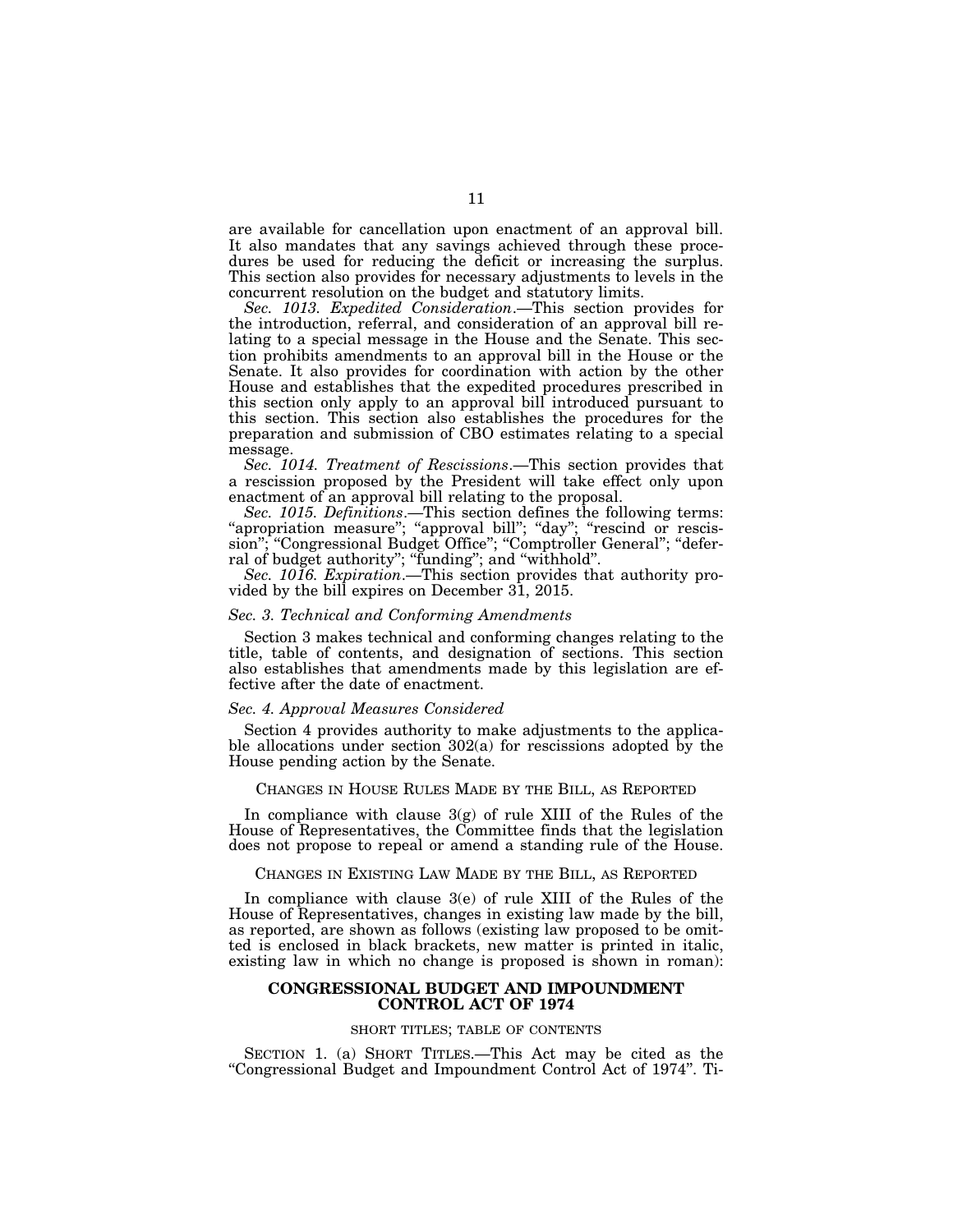tles I through IX may be cited as the ''Congressional Budget Act of 1974". Parts A and B of title X may be cited as the "Impound-<br>ment Control Act of 1974". [Part C of title X may be cited as the "Line Item Veto Act of 1996".] Sections 1011 through 1016 of part *B of title X may be cited as the ''Expedited Legislative Line-Item Veto and Rescissions Act of 2011''.* 

(b) TABLE OF CONTENTS.—

Sec. 1. Short titles; table of contents.

#### \* \* \* \* \* \* \* \*

#### TITLE X—IMPOUNDMENT CONTROL

#### PART A—GENERAL PROVISIONS

Sec. 1001. Disclaimer.

#### \* \* \* \* \* \* \* \* øPART B—CONGRESSIONAL CONSIDERATION OF PROPOSED RESCISSIONS,

RESERVATIONS, AND DEFERRALS OF BUDGET AUTHORITY

- [Sec. 1011. Definitions.
- øSec. 1012. Rescission of budget authority.
- [Sec. 1013. Proposed deferrals of budget authority.
- øSec. 1014. Transmission of messages; publication.
- [Sec. 1015. Reports by Comptroller General.
- [Sec. 1016. Suits by Comptroller General.
- øSec. 1017. Procedure in House and Senate.
	- øPART C—LINE ITEM VETO
	-
- [Sec. 1021. Line item veto authority.  $\bar{\mathbf{S}}$ ec. 1022. Special messages.
- [Sec. 1023. Cancellation effective unless disapproved.
- [Sec. 1024. Deficit reduction.
- Sec. 1025. Expedited congressional consideration of disapproval bills.
- [Sec. 1026. Definitions.
- $\mathbf{\bar{S}}$ ec. 1027. Identification of limited tax benefits.

#### *PART B—CONGRESSIONAL CONSIDERATION OF PROPOSED RESCISSIONS AND DEFERRALS OF BUDGET AUTHORITY AND OBLIGATION LIMITATIONS*

- *Sec. 1011. Congressional consideration of proposed rescissions and deferrals of budget authority and obligation limitations.*
- *Sec. 1012. Grants of and limitations on presidential authority.*
- *Sec. 1013. Procedures for expedited consideration.*
- *Sec. 1014. Treatment of rescissions.*
- *Sec. 1015. Definitions.*
- *Sec. 1016. Expiration.*
- *Sec. 1017. Reports by Comptroller General.*
- *Sec. 1018. Suits by Comptroller General.*
- *Sec. 1019. Proposed deferrals of budget authority.*

#### \* \* \* \* \* \* \*

#### TITLE X—IMPOUNDMENT CONTROL

\* \* \* \* \* \* \*

<sup>ø</sup>PART B—CONGRESSIONAL CONSIDERATION OF PROPOSED RESCIS- SIONS, RESERVATIONS, AND DEFERRALS OF BUDGET AUTHORITY

#### **[DEFINITIONS**

[SEC. 1011. For purposes of this part—

 $[(1)$  "deferral of budget authority" includes—

 $(A)$  withholding or delaying the obligations or expenditure of budget authority (whether by establishing reserves or otherwise) provided for projects or activities; or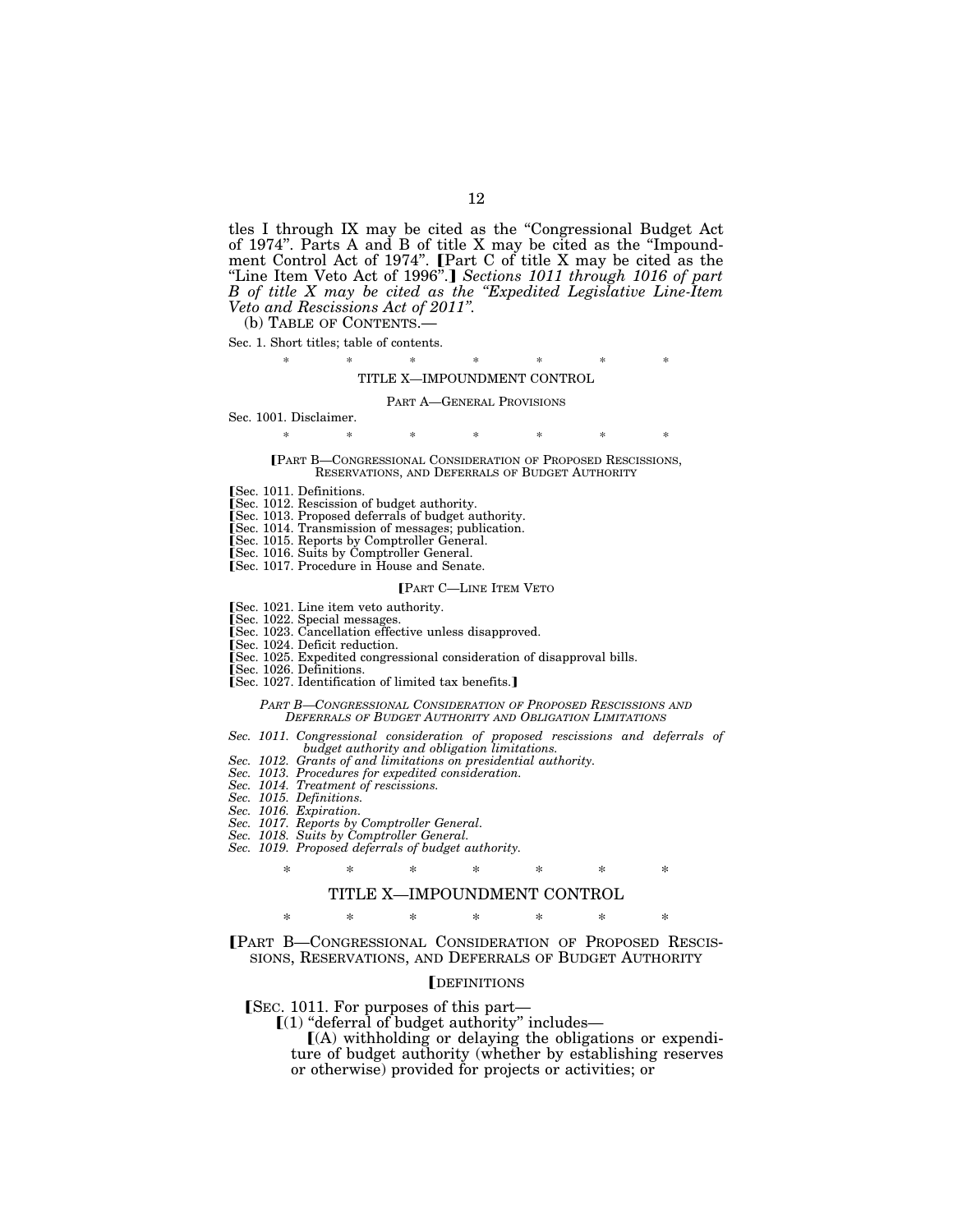$\Gamma(B)$  any other type of Executive action or inaction which effectively precludes the obligation or expenditure of budget authority, including authority to obligate by contract in advance of appropriations as specifically authorized by law;

ø(2) ''Comptroller General'' means the Comptroller General of the United States;

 $(3)$  "rescission bill" means a bill or joint resolution which only recinds in whole or in part, budget authority proposed to be rescinded in a special message transmitted by the President under section 1012, and upon which the Congress completes action before the end of the first period of 45 calendar days of continuous session of the Congress after the date on which the President's message is received by the Congress;

ø(4) ''impoundment resolution'' means a resolution of the House of Representatives or the Senate which only expresses its disapproval of a proposed deferral of budget authority set forth in a special message transmitted by the President under section 1013; and

 $(5)$  continuity of a session of the Congress shall be considered as broken only by an adjournment of the Congress sine die, and the days on which either House is not in session because of an adjournment of more than 3 days to a day certain shall be excluded in the computation of the 45-day period referred to in paragraph (3) of this section and in section 1012, and the 25-day periods referred to in sections 1016 and 1017(b)(1). If a special message is transmitted under section 1012 during any Congress and the last session of such Congress adjourns sine die before the expiration of 45 calendar days of continuous session (or a special message is so transmitted after the last session of the Congress adjourns sine die), the message shall be deemed to have been retransmitted on the first day of the succeeding Congress and the 45-day period referred to in paragraph (3) of this section and section 1012 (with respect to such message) shall commence on the day after such first day.

#### **FRESCISSION OF BUDGET AUTHORITY**

øSEC. 1012. (a) TRANSMITTAL OF SPECIAL MESSAGE.—Whenever the President determines that all or part of any budget authority will not be required to carry out the full objectives or scope of programs for which it is provided or that such budget authority should be rescinded for fiscal policy or other reasons (including the determination of authorized projects or activities for which budget authority has been provided), or whenever all or part of budget authority provided for only one fiscal year is to be reserved from obligation for such fiscal year, the President shall transmit to both Houses of Congress a special message specifying—

 $(1)$  the amount of budget authority which he proposes to be rescinded or which is to be so reserved;

 $\Gamma(2)$  any account, department, or establishment of the Government to which such budget authority is available for obligation, and the specific project or governmental functions involved;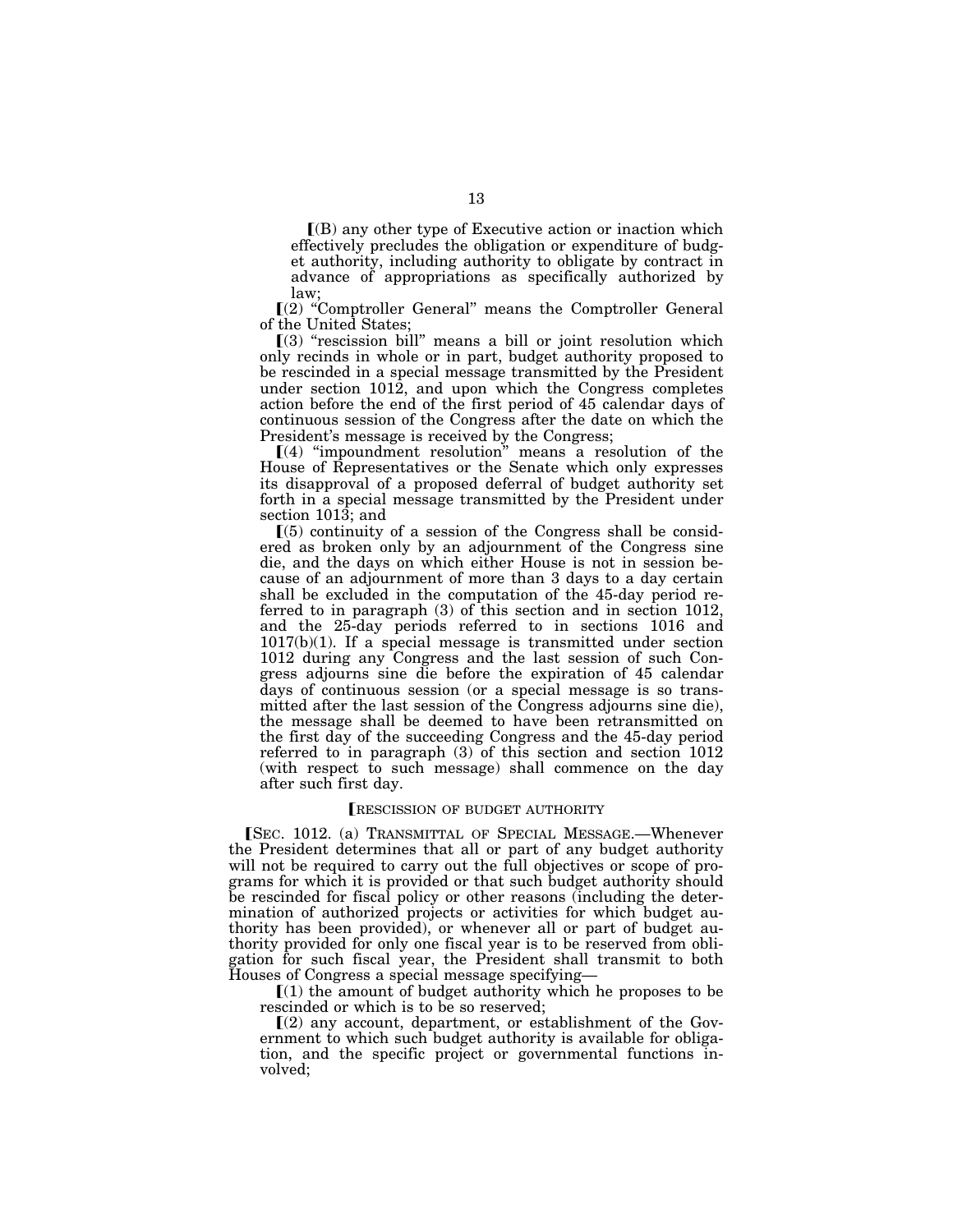$(3)$  the reasons why the budget authority should be rescinded or is to be so reserved;

 $(a)$  to the maximum extent practicable, the estimated fiscal, economic, and budgetary effect of the proposed rescission or of the reservation; and

 $(5)$  all facts, circumstances, and considerations relating to or bearing upon the proposed rescission or the reservation and the decision to effect the proposed rescission or the reservation, and to the maximum extent practicable, the estimated effect of the proposed rescission or the reservation upon the objects, purposes, and programs for which the budget authority is provided.

ø(b) REQUIREMENT TO MAKE AVAILABLE FOR OBLIGATION.—Any amount of budget authority proposed to be rescinded or that is to be reserved as set forth in such special message shall be made available for obligation unless, within the prescribed 45-day period, the Congress has completed action on a rescission bill rescinding all or part of the amount proposed to be rescinded or that is to be reserved. Funds made available for obligation under this procedure may not be proposed for rescission again.

#### øTRANSMISSION OF MESSAGES; PUBLICATION

øSEC. 1014. (a) DELIVERY TO HOUSE AND SENATE.—Each special message transmitted under section 1012 or 1013 shall be transmitted to the House of Representatives and the Senate on the same day, and shall be delivered to the Clerk of the House of Representatives if the House is not in session, and to the Secretary of the Senate if the Senate is not in session. Each special message so transmitted shall be referred to the appropriate committee of the House of Representatives and the Senate. Each such message shall be printed as a document of each House.

 $(6)$  DELIVERY TO COMPTROLLER GENERAL.—A copy of each special message transmitted under section 1012 or 1013 shall be transmitted to the Comptroller General on the same day it is transmitted to the House of Representatives and the Senate. In order to assist the Congress in the exercise of its functions under sections 1012 and 1013, the Comptroller General shall review each such message and inform the House of Representatives and the Senate as promptly as practicable with respect to

 $(1)$  in the case of a special message transmitted under section 1012, the facts surrounding the proposed rescission or the reservation of budget authority (including the probable effects thereof); and

 $(2)$  in the case of a special message transmitted under section 1013, (A) the facts surrounding each proposed deferral of budget authority (including the probable effects thereof) and (B) whether or not (or to what extent), in his judgment, such proposed deferral is in accordance with existing statutory authority.

ø(c) TRANSMISSION OF SUPPLEMENTARY MESSAGES.—If any information contained in a special message transmitted under section 1012 or 1013 is subsequently revised, the President shall transmit to both Houses of Congress and the Comptroller General a supplementary message stating and explaining such revision. Any such supplementary message shall be delivered, referred, and printed as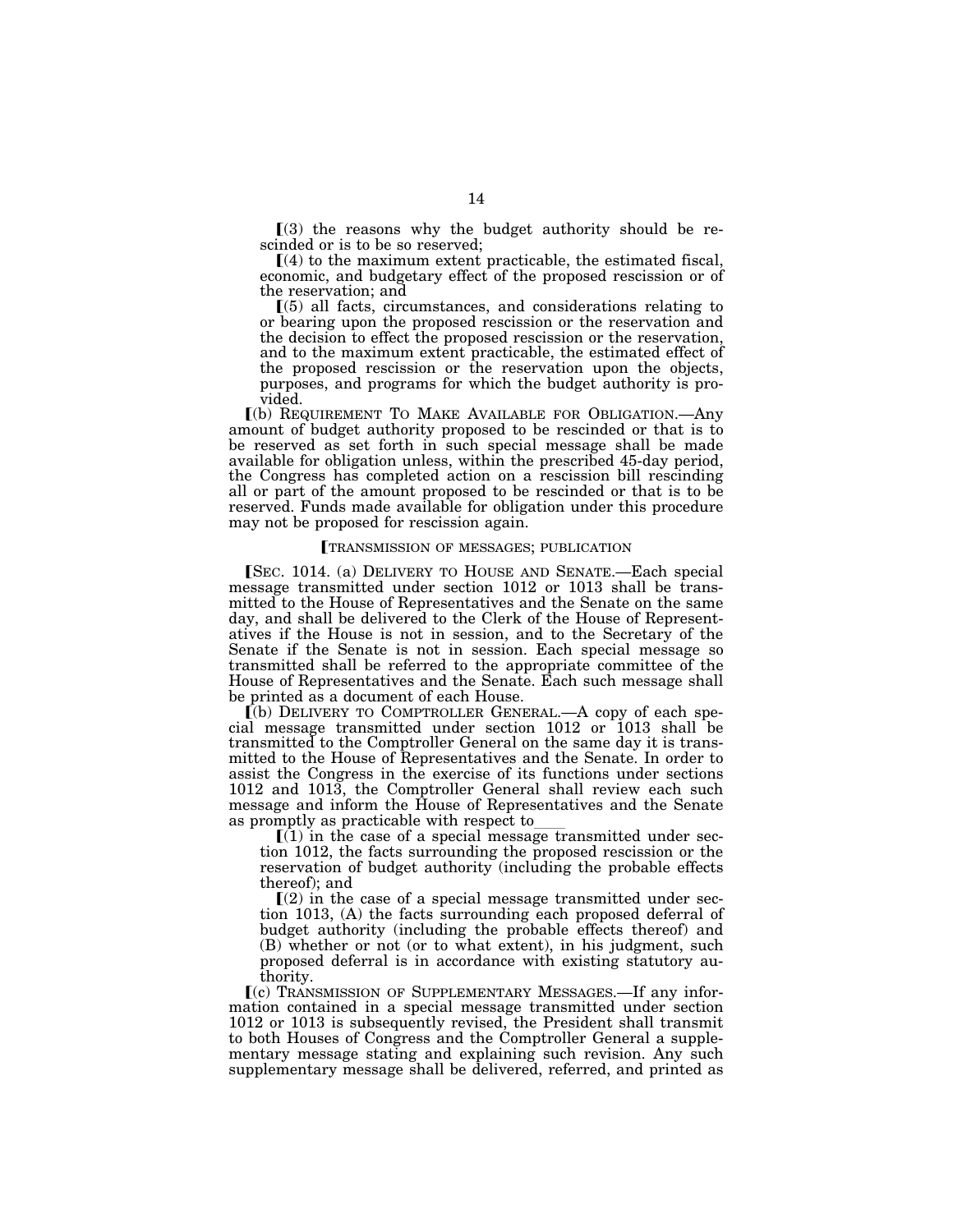provided in subsection (a). The Comptroller General shall promptly notify the House of Representatives and the Senate of any change in the information submitted by him under subsection (b) which may be necessitated by such revision.

ø(d) PRINTING IN FEDERAL REGISTER.—Any special message transmitted under section 1012 or 1013, and any supplementary message transmitted under subsection (c), shall be printed in the first issue of the Federal Register published after such transmittal.

TIONS, AND DEFERRALS OF BUDGET AUTHORITY.—<br>
[(1) The President shall submit a report to the House of Rep-

resentatives and the Senate, not later than the 10th day of each month during a fiscal year, listing all budget authority for that fiscal year with respect to which, as of the first day of such month—

 $(A)$  he has transmitted a special message under section 1012 with respect to a proposed rescission or a reservation; and

 $\Gamma(B)$  he has transmitted a special message under section 1013 proposing a deferral.

Such report shall also contain, with respect to each such proposed rescission or deferral, or each such reservation, the information required to be submitted in the special message with respect thereto under section 1012 or 1013.

 $(2)$  Each report submitted under paragraph  $(1)$  shall be printed in the first issue of the Federal Register published after its submission.

#### PROCEDURE IN HOUSE AND SENATE

øSEC. 1017. (a) REFERRAL.—Any rescission bill introduced with respect to a special message or impoundment resolution introduced with respect to a proposed deferral of budget authority shall be referred to the appropriate committee of the House of Representatives or the Senate, as the case may be.

ø(b) DISCHARGE OF COMMITTEE.—

 $(1)$  If the committee to which a rescission bill or impoundment resolution has been referred has not reported it at the end of 25 calendar days of continuous session of the Congress after its introduction, it is in order to move either to discharge the committee from further consideration of the bill or resolution or to discharge the committee from further consideration of any other rescission bill with respect to the same special message or impoundment resolution with respect to the same proposed deferral, as the case may be, which has been referred to the committee.

 $(2)$  A motion to discharge may be made only by an individual favoring the bill or resolution, may be made only if supported by one-fifth of the Members of the House involved (a quorum being present), and is highly privileged in the House and privileged in the Senate (except that it may not be made after the committee has reported a bill or resolution with respect to the same special message or the same proposed deferral, as the case may be); and debate thereon shall be limited to not more than 1 hour, the time to be divided in the House equally between those favoring and those opposing the bill or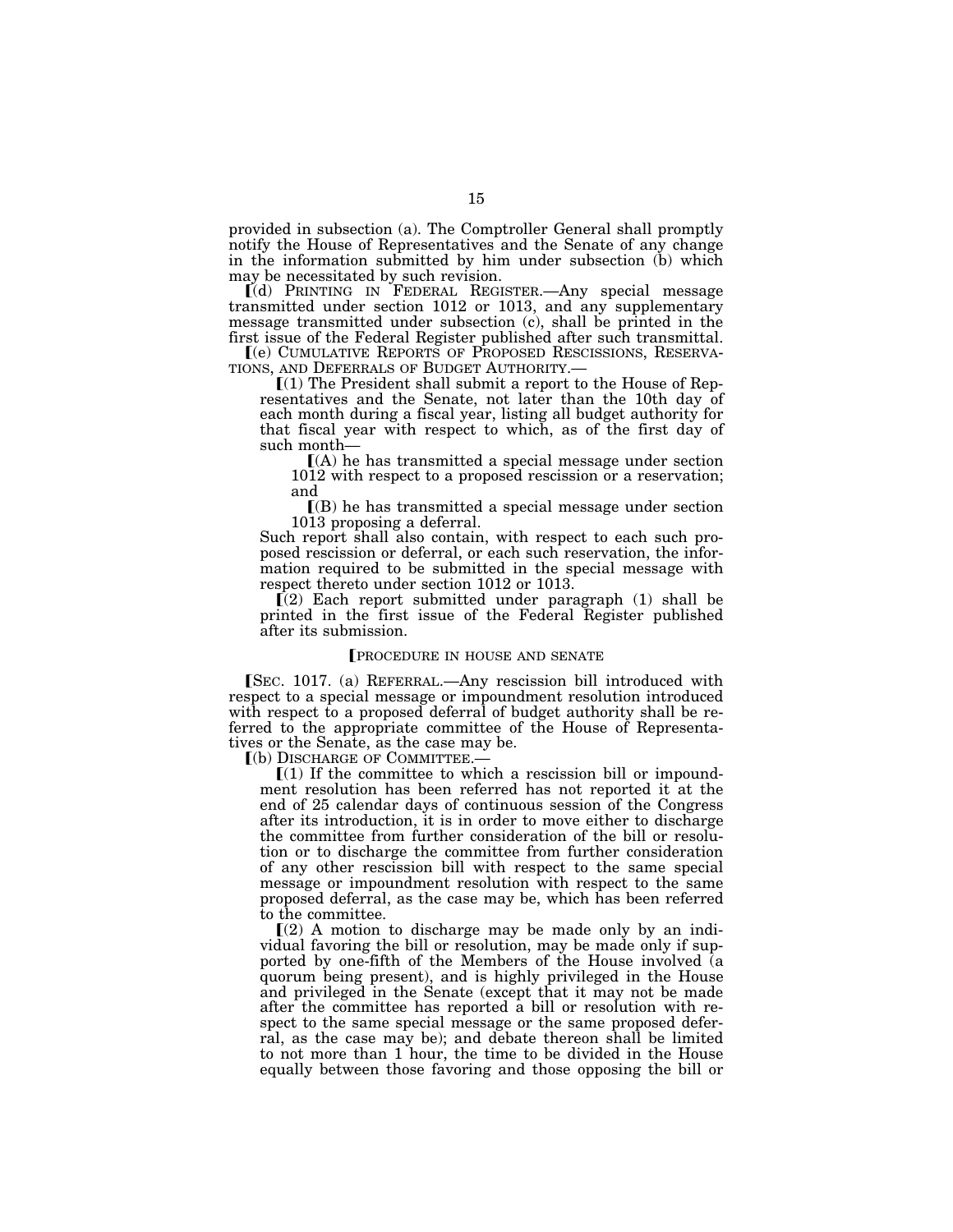resolution, and to be divided in the Senate equally between, and controlled by, the majority leader and the minority leader or their designees. An amendment to the motion is not in order, and it is not in order to move to reconsider the vote by which the motion is agreed to or disagreed to.<br> $[(c)$  FLOOR CONSIDERATION IN THE HOUSE.—

 $[(1)$  When the committee of the House of Representatives has reported, or has been discharged from further consideration of a rescission bill or impoundment resolution, it shall at any time thereafter be in order (even though a previous motion to the same effect has been disagreed to) to move to proceed to the consideration of the bill or resolution. The motion shall be highly privileged and not debatable. An amendment to the motion shall not be in order, nor shall it be in order to move to reconsider the vote by which the motion is agreed to or disagreed to.

 $(2)$  Debate on a rescission bill or impoundment resolution shall be limited to not more than 2 hours, which shall be divided equally between those favoring and those opposing the bill or resolution. A motion further to limit debate shall not be debatable. In the case of an impoundment resolution, no amendment to, or motion to recommit, the resolution shall be in order. It shall not be in order to move to reconsider the vote by which a rescission bill or impoundment resolution is agreed to or disagreed to.

 $(3)$  Motions to postpone, made with respect to the consideration of a rescission bill or impoundment resolution, and motions to proceed to the consideration of other business, shall be decided without debate.

 $(a)$  All appeals from the decisions of the Chair relating to the application of the Rules of the House of Representatives to the procedure relating to any rescission bill or impoundment resolution shall be decided without debate.

 $(5)$  Except to the extent specifically provided in the preceding provisions of this subsection, consideration of any rescission bill or impoundment resolution and amendments thereto (or any conference report thereon) shall be governed by the Rules of the House of Representatives applicable to other bills and resolutions, amendments, and conference reports in similar circumstances.

ø(d) FLOOR CONSIDERATION IN THE SENATE.—

 $[(1)$  Debate in the Senate on any rescission bill or impoundment resolution, and all amendments thereto (in the case of a rescission bill) and debatable motions and appeals in connection therewith, shall be limited to not more than 10 hours. The time shall be equally divided between, and controlled by, the majority leader and the minority leader or their designees.

 $(2)$  Debate in the Senate on any amendment to a rescission bill shall be limited to 2 hours, to be equally divided between, and controlled by, the mover and the manager of the bill. Debate on any amendment to an amendment, to such a bill, and debate on any debatable motion or appeal in connection with such a bill or an impoundment resolution shall be limited to 1 hour, to be equally divided between, and controlled by, the mover and the manager of the bill or resolution, except that in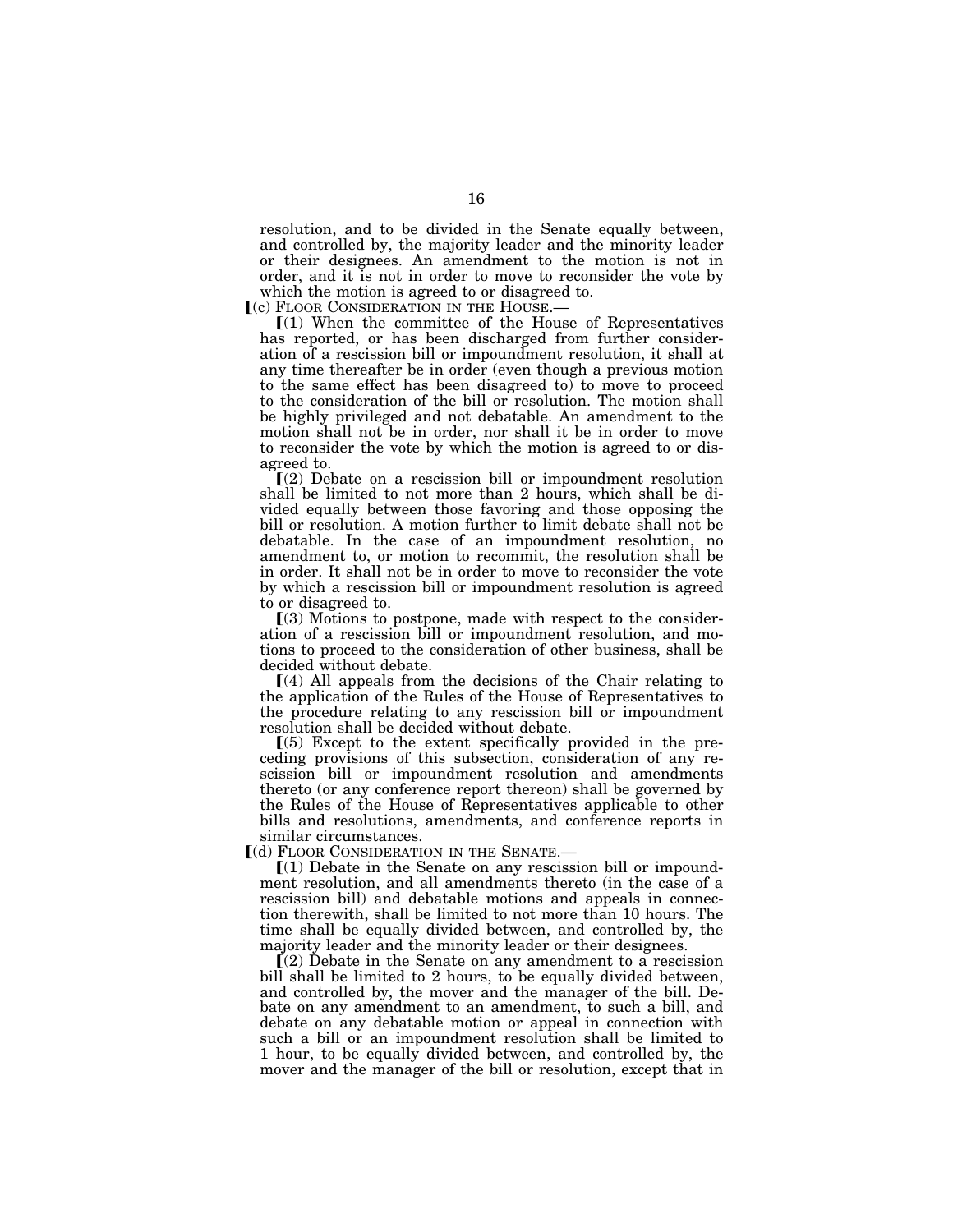the event the manager of the bill or resolution is in favor in any such amendment, motion, or appeal, the time in opposition thereto, shall be controlled by the minority leader or his designee. No amendment that is not germane to the provisions of a rescission bill shall be received. Such leaders, or either of them, may, from the time under their control on the passage of a rescission bill or impoundment resolution, allot additional time to any Senator during the consideration of any amendment, debatable motion, or appeal.

 $(3)$  A motion to further limit debate is not debatable. In the case of a rescission bill, a motion to recommit (except a motion to recommit with instructions to report back within a specified number of days, not to exceed 3, not counting any day on which the Senate is not in session) is not in order. Debate on any such motion to recommit shall be limited to one hour, to be equally divided between, and controlled by, the mover and the manager of the concurrent resolution. In the case of an impoundment resolution, no amendment or motion to recommit is in order.

 $(a)$  The conference report on any rescission bill shall be in order in the Senate at any time after the third day (excluding Saturdays, Sundays, and legal holidays) following the day on which such a conference report is reported and is available to Members of the Senate. A motion to proceed to the consideration of the conference report may be made even though a previous motion to the same effect has been disagreed to.

 $(5)$  During the consideration in the Senate of the conference report on any rescission bill, debate shall be limited to 2 hours, to be equally divided between, and controlled by, the majority leader and minority leader or their designees. Debate on any debatable motion or appeal related to the conference report shall be limited to 30 minutes, to be equally divided between, and controlled by, the mover and the manager of the conference report.

 $(6)$  Should the conference report be defeated, debate on any request for a new conference and the appointment of conferees shall be limited to one hour, to be equally divided, between, and controlled by, the manager of the conference report and the minority leader or his designee, and should any motion be made to instruct the conferees before the conferees are named, debate on such motion shall be limited to 30 minutes, to be equally divided between, and controlled by, the mover and the manager of the conference report. Debate on any amendment to any such instructions shall be limited to 20 minutes, to be equally divided between, and controlled by the mover and the manager of the conference report. In all cases when the manager of the conference report is in favor of any motion, appeal, or amendment, the time in opposition shall be under the control of the minority leader or his designee.

 $(7)$  In any case in which there are amendments in disagreement, time on each amendment shall be limited to 30 minutes, to be equally divided between, and controlled by, the manager of the conference report and the minority leader or his designee. No amendment that is not germane to the provisions of such amendments shall be received.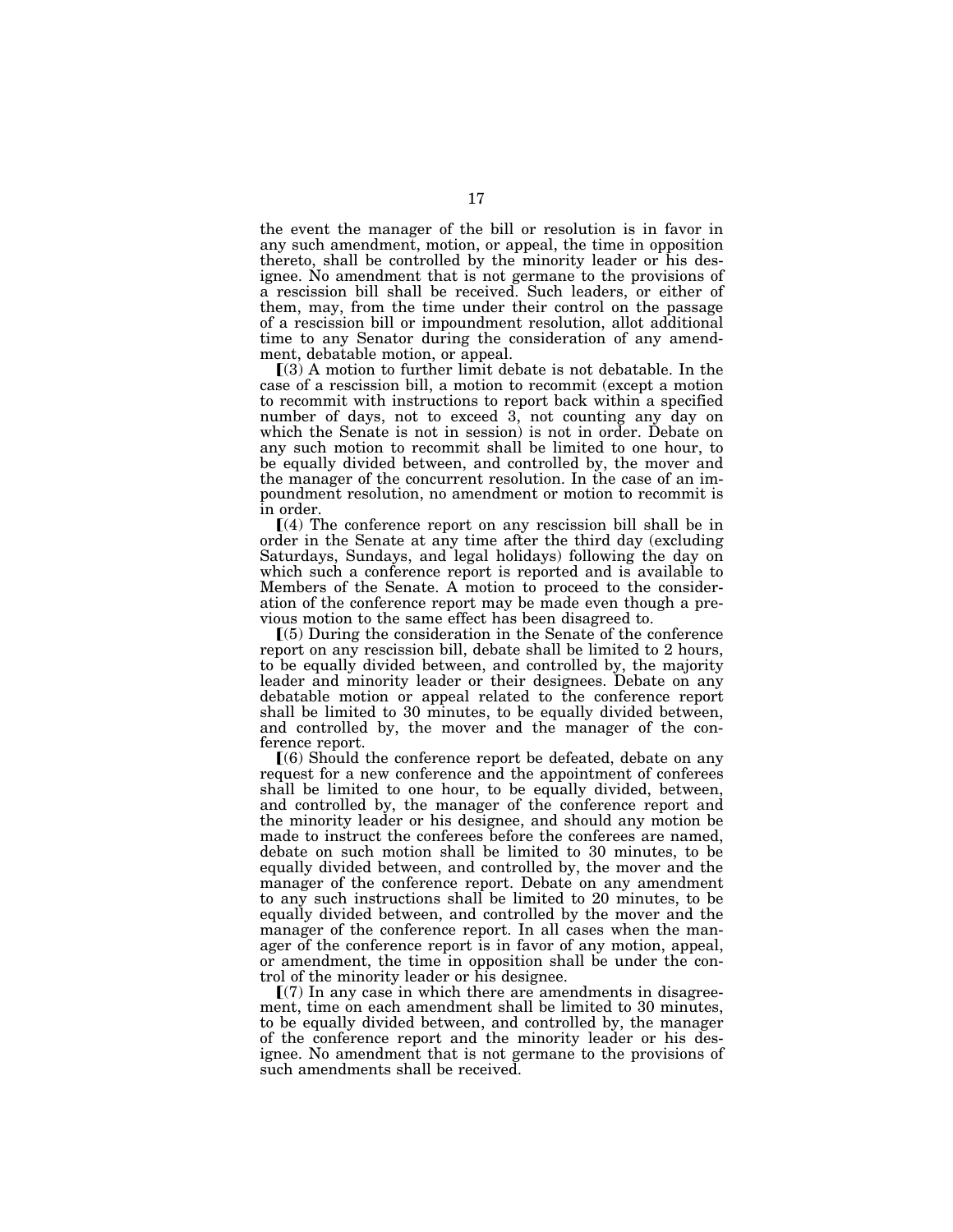#### øPART C—LINE ITEM VETO

#### LINE ITEM VETO AUTHORITY

[SEC. 1021. (a) IN GENERAL.—Notwithstanding the provisions of parts A and B, and subject to the provisions of this part, the President may, with respect to any bill or joint resolution that has been signed into law pursuant to Article I, section 7, of the Constitution of the United States, cancel in whole—

 $(1)$  any dollar amount of discretionary budget authority;

 $\Gamma(2)$  any item of new direct spending; or

 $(3)$  any limited tax benefit;

if the President—

 $[(A)$  determines that such cancellation will-

 $(i)$  reduce the Federal budget deficit;

ø(ii) not impair any essential Government functions; and ø(iii) not harm the national interest; and

 $($ B) notifies the Congress of such cancellation by transmitting a special message, in accordance with section 1022, within five calendar days (excluding Sundays) after the enactment of the law providing the dollar amount of discretionary budget authority, item of new direct spending, or limited tax benefit that was canceled.

ø(b) IDENTIFICATION OF CANCELLATIONS.—In identifying dollar amounts of discretionary budget authority, items of new direct spending, and limited tax benefits for cancellation, the President shall—

 $[(1)$  consider the legislative history, construction, and purposes of the law which contains such dollar amounts, items, or benefits;

 $(2)$  consider any specific sources of information referenced in such law or, in the absence of specific sources of information, the best available information; and

 $\Gamma(3)$  use the definitions contained in section 1026 in applying this part to the specific provisions of such law.

ø(c) EXCEPTION FOR DISAPPROVAL BILLS.—The authority granted by subsection (a) shall not apply to any dollar amount of discretionary budget authority, item of new direct spending, or limited tax benefit contained in any law that is a disapproval bill as defined in section 1026.

#### SPECIAL MESSAGES

øSEC. 1022. (a) IN GENERAL.—For each law from which a cancellation has been made under this part, the President shall transmit a single special message to the Congress.

ø(b) CONTENTS.—

 $(1)$  The special message shall specify—

 $(A)$  the dollar amount of discretionary budget authority, item of new direct spending, or limited tax benefit which has been canceled, and provide a corresponding reference number for each cancellation;

 $($ B) the determinations required under section 1021(a), together with any supporting material;

 $\mathbf{I}(\mathbf{C})$  the reasons for the cancellation;

 $\Gamma(D)$  to the maximum extent practicable, the estimated fiscal, economic, and budgetary effect of the cancellation;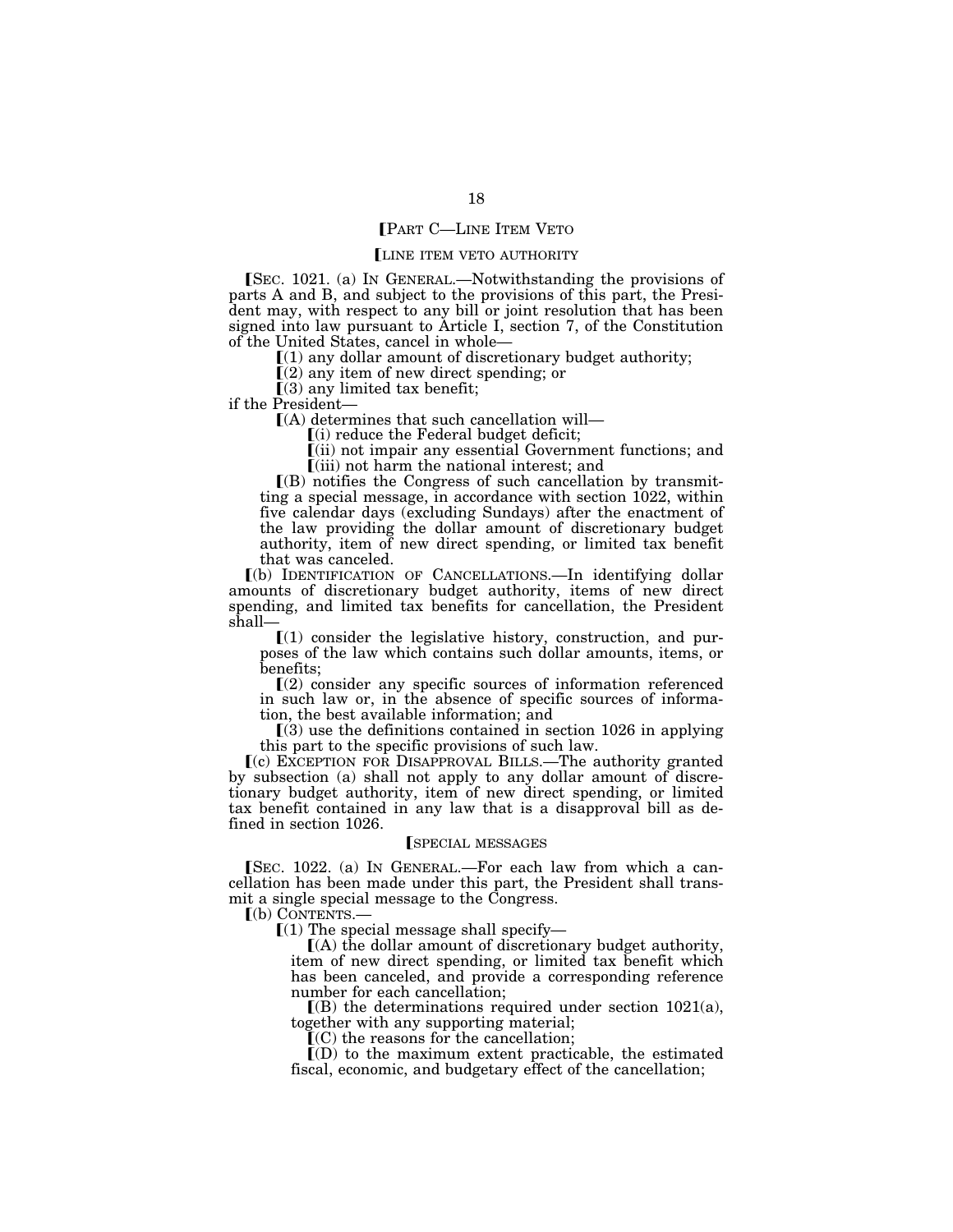$\Gamma(E)$  all facts, circumstances and considerations relating to or bearing upon the cancellation, and to the maximum extent practicable, the estimated effect of the cancellation upon the objects, purposes and programs for which the canceled authority was provided; and

 $\Gamma(F)$  include the adjustments that will be made pursuant to section 1024 to the discretionary spending limits under section 251(c) of the Balanced Budget and Emergency Deficit Control Act of 1985 and an evaluation of the effects of those adjustments upon the sequestration procedures of section 251 of the Balanced Budget and Emergency Deficit Control Act of 1985.

 $(2)$  In the case of a cancellation of any dollar amount of discretionary budget authority or item of new direct spending, the special message shall also include, if applicable—

 $(A)$  any account, department, or establishment of the Government for which such budget authority was to have been available for obligation and the specific project or governmental functions involved;

 $(R)$  the specific States and congressional districts, if any, affected by the cancellation; and

 $\dot{C}(C)$  the total number of cancellations imposed during the current session of Congress on States and congressional districts identified in subparagraph (B).

ø(c) TRANSMISSION OF SPECIAL MESSAGES TO HOUSE AND SEN-ATE.—

 $(1)$  The President shall transmit to the Congress each special message under this part within five calendar days (excluding Sundays) after enactment of the law to which the cancellation applies. Each special message shall be transmitted to the House of Representatives and the Senate on the same calendar day. Such special message shall be delivered to the Clerk of the House of Representatives if the House is not in session, and to the Secretary of the Senate if the Senate is not in session.

 $\Gamma(2)$  Any special message transmitted under this part shall be printed in the first issue of the Federal Register published after such transmittal.

#### CANCELLATION EFFECTIVE UNLESS DISAPPROVED

øSEC. 1023. (a) IN GENERAL.—The cancellation of any dollar amount of discretionary budget authority, item of new direct spending, or limited tax benefit shall take effect upon receipt in the House of Representatives and the Senate of the special message notifying the Congress of the cancellation. If a disapproval bill for such special message is enacted into law, then all cancellations disapproved in that law shall be null and void and any such dollar amount of discretionary budget authority, item of new direct spending, or limited tax benefit shall be effective as of the original date provided in the law to which the cancellation applied.

ø(b) COMMENSURATE REDUCTIONS IN DISCRETIONARY BUDGET AU-THORITY.—Upon the cancellation of a dollar amount of discretionary budget authority under subsection (a), the total appropriation for each relevant account of which that dollar amount is a part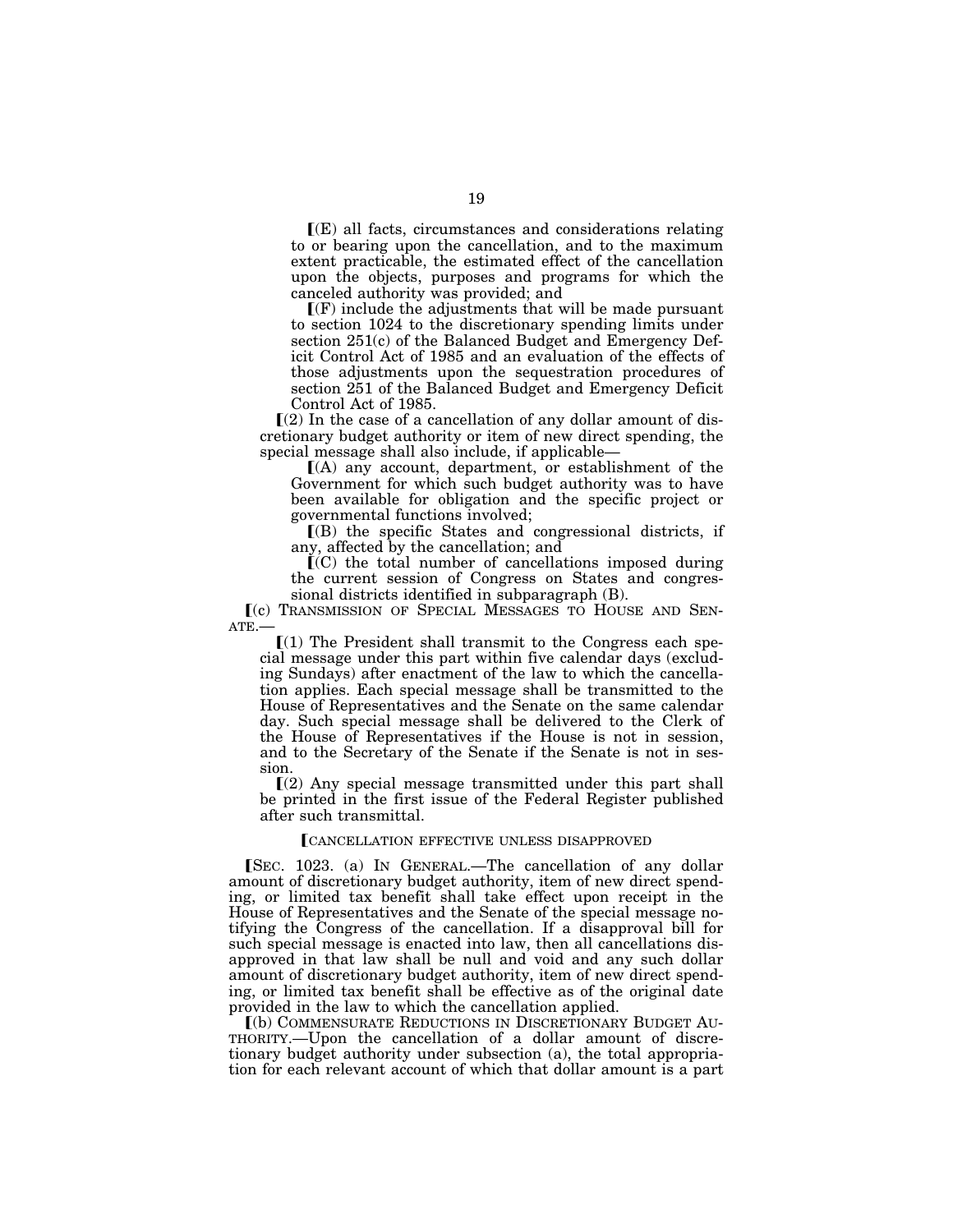shall be simultaneously reduced by the dollar amount of that cancellation.

#### DEFICIT REDUCTION

 $SEC. 1024.$  (a) In GENERAL.—

ø(1) DISCRETIONARY BUDGET AUTHORITY.—OMB shall, for each dollar amount of discretionary budget authority and for each item of new direct spending canceled from an appropriation law under section  $10\overline{2}1(a)$ 

 $(A)$  reflect the reduction that results from such cancellation in the estimates required by section  $251(a)(7)$  of the Balanced Budget and Emergency Deficit Control Act of 1985 in accordance with that Act, including an estimate of the reduction of the budget authority and the reduction in outlays flowing from such reduction of budget authority for each outyear; and

 $(R)$  include a reduction to the discretionary spending limits for budget authority and outlays in accordance with the Balanced Budget and Emergency Deficit Control Act of 1985 for each applicable fiscal year set forth in section 251(c) of the Balanced Budget and Emergency Deficit Control Act of 1985 by amounts equal to the amounts for each fiscal year estimated pursuant to subparagraph (A).

 $(2)$  DIRECT SPENDING AND LIMITED TAX BENEFITS.  $-(A)$  OMB shall, for each item of new direct spending or limited tax benefit canceled from a law under section 1021(a), estimate the deficit decrease caused by the cancellation of such item or benefit in that law and include such estimate as a separate entry in the report prepared pursuant to section 252(d) of the Balanced Budget and Emergency Deficit Control Act of 1985.

 $($ B) OMB shall not include any change in the deficit resulting from a cancellation of any item of new direct spending or limited tax benefit, or the enactment of a disapproval bill for any such cancellation, under this part in the estimates and reports required by sections 252(b) and 254 of the Balanced Budget and Emergency Deficit Control Act of 1985.

ø(b) ADJUSTMENTS TO SPENDING LIMITS.—After ten calendar days (excluding Sundays) after the expiration of the time period in section 1025(b)(1) for expedited congressional consideration of a disapproval bill for a special message containing a cancellation of discretionary budget authority, OMB shall make the reduction included in subsection  $(a)(1)(B)$  as part of the next sequester report required by section 254 of the Balanced Budget and Emergency Deficit Control Act of 1985.

 $(c)$  EXCEPTION.—Subsection (b) shall not apply to a cancellation if a disapproval bill or other law that disapproves that cancellation is enacted into law prior to 10 calendar days (excluding Sundays) after the expiration of the time period set forth in section 1025(b)(1).

ø(d) CONGRESSIONAL BUDGET OFFICE ESTIMATES.—As soon as practicable after the President makes a cancellation from a law under section 1021(a), the Director of the Congressional Budget Office shall provide the Committees on the Budget of the House of Representatives and the Senate with an estimate of the reduction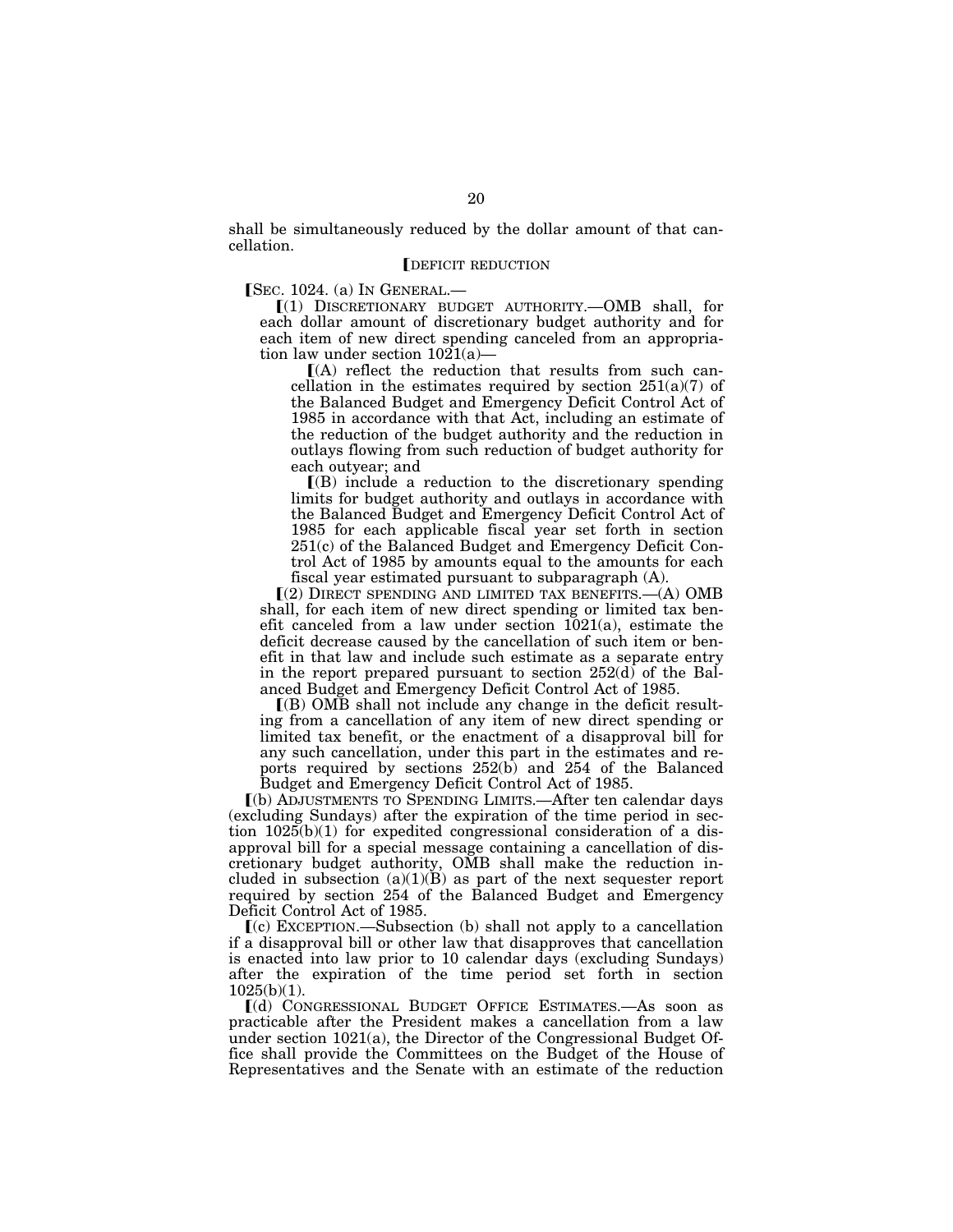of the budget authority and the reduction in outlays flowing from such reduction of budget authority for each outyear.

#### øEXPEDITED CONGRESSIONAL CONSIDERATION OF DISAPPROVAL BILLS

<sup>ø</sup>SEC. 1025. (a) RECEIPT AND REFERRAL OF SPECIAL MESSAGE.— Each special message transmitted under this part shall be referred to the Committee on the Budget and the appropriate committee or committees of the Senate and the Committee on the Budget and the appropriate committee or committees of the House of Representatives. Each such message shall be printed as a document of the House of Representatives.<br>
[(b) TIME PERIOD FOR EXPEDITED PROCEDURES.—

 $(1)$  There shall be a congressional review period of 30 calendar days of session, beginning on the first calendar day of session after the date on which the special message is received in the House of Representatives and the Senate, during which the procedures contained in this section shall apply to both Houses of Congress.

 $(2)$  In the House of Representatives the procedures set forth in this section shall not apply after the end of the period described in paragraph (1).

 $(3)$  If Congress adjourns at the end of a Congress prior to the expiration of the period described in paragraph (1) and a disapproval bill was then pending in either House of Congress or a committee thereof (including a conference committee of the two Houses of Congress), or was pending before the President, a disapproval bill for the same special message may be introduced within the first five calendar days of session of the next Congress and shall be treated as a disapproval bill under this part, and the time period described in paragraph (1) shall commence on the day of introduction of that disapproval bill.

 $(c)$  INTRODUCTION OF DISAPPROVAL BILLS.—(1) In order for a disapproval bill to be considered under the procedures set forth in this section, the bill must meet the definition of a disapproval bill and must be introduced no later than the fifth calendar day of session following the beginning of the period described in subsection  $(b)(1)$ .

 $(2)$  In the case of a disapproval bill introduced in the House of Representatives, such bill shall include in the first blank space referred to in section 1026(6)(C) a list of the reference numbers for all cancellations made by the President in the special message to which such disapproval bill relates.

 $\lceil$ (d) CONSIDERATION IN THE HOUSE OF REPRESENTATIVES.—(1) Any committee of the House of Representatives to which a disapproval bill is referred shall report it without amendment, and with or without recommendation, not later than the seventh calendar day of session after the date of its introduction. If any committee fails to report the bill within that period, it is in order to move that the House discharge the committee from further consideration of the bill, except that such a motion may not be made after the committee has reported a disapproval bill with respect to the same special message. A motion to discharge may be made only by a Member favoring the bill (but only at a time or place designated by the Speaker in the legislative schedule of the day after the calendar day on which the Member offering the motion announces to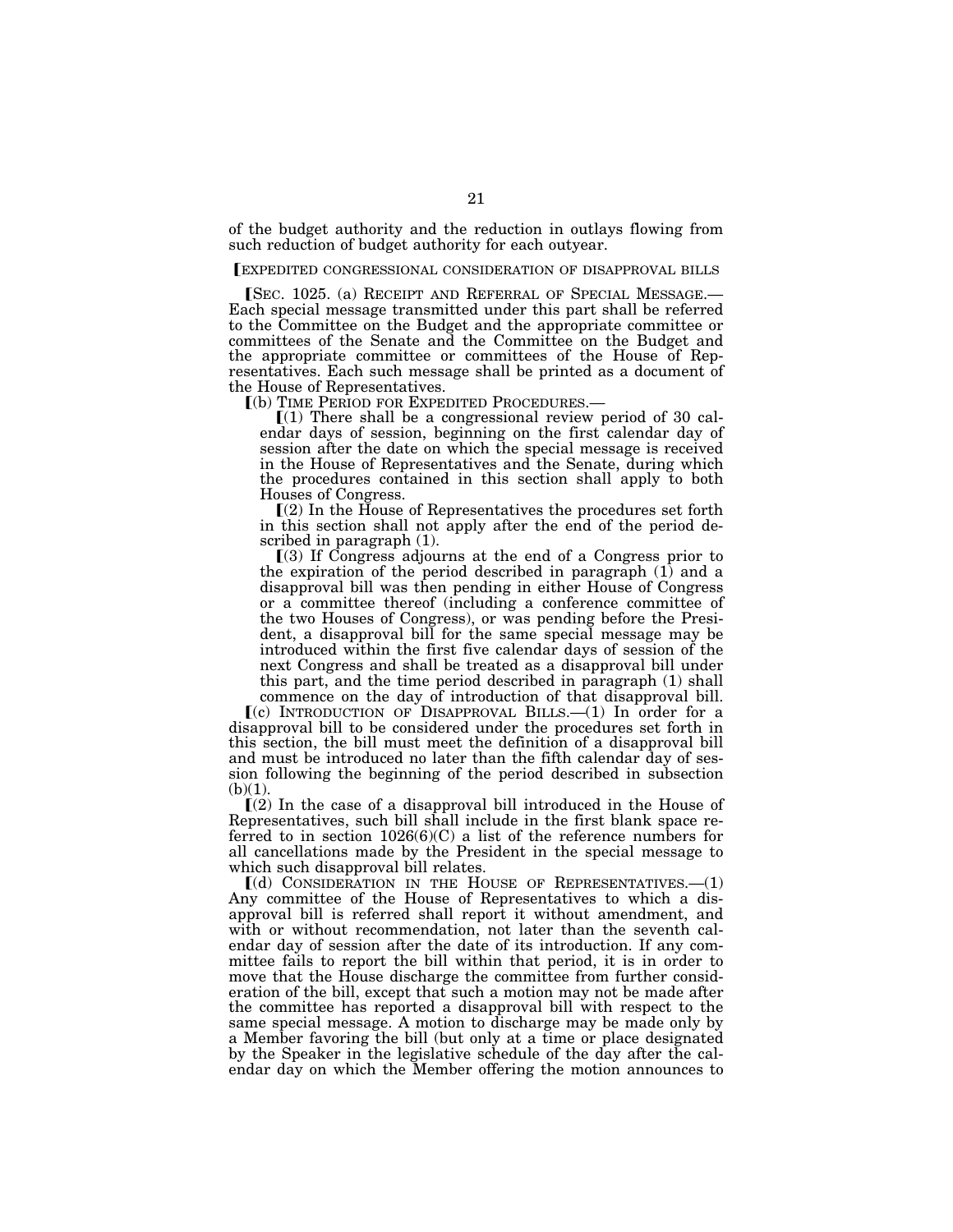the House his intention to do so and the form of the motion). The motion is highly privileged. Debate thereon shall be limited to not more than one hour, the time to be divided in the House equally between a proponent and an opponent. The previous question shall be considered as ordered on the motion to its adoption without intervening motion. A motion to reconsider the vote by which the motion is agreed to or disagreed to shall not be in order.

 $(2)$  After a disapproval bill is reported or a committee has been discharged from further consideration, it is in order to move that the House resolve into the Committee of the Whole House on the State of the Union for consideration of the bill. If reported and the report has been available for at least one calendar day, all points of order against the bill and against consideration of the bill are waived. If discharged, all points of order against the bill and against consideration of the bill are waived. The motion is highly privileged. A motion to reconsider the vote by which the motion is agreed to or disagreed to shall not be in order. During consideration of the bill in the Committee of the Whole, the first reading of the bill shall be dispensed with. General debate shall proceed, shall be confined to the bill, and shall not exceed one hour equally divided and controlled by a proponent and an opponent of the bill. The bill shall be considered as read for amendment under the fiveminute rule. Only one motion to rise shall be in order, except if offered by the manager. No amendment to the bill is in order, except any Member if supported by 49 other Members (a quorum being present) may offer an amendment striking the reference number or numbers of a cancellation or cancellations from the bill. Consideration of the bill for amendment shall not exceed one hour excluding time for recorded votes and quorum calls. No amendment shall be subject to further amendment, except pro forma amendments for the purposes of debate only. At the conclusion of the consideration of the bill for amendment, the Committee shall rise and report the bill to the House with such amendments as may have been adopted. The previous question shall be considered as ordered on the bill and amendments thereto to final passage without intervening motion. A motion to reconsider the vote on passage of the bill shall not be in order.

 $(3)$  Appeals from decisions of the Chair regarding application of the rules of the House of Representatives to the procedure relating to a disapproval bill shall be decided without debate.

 $(4)$  It shall not be in order to consider under this subsection more than one disapproval bill for the same special message except for consideration of a similar Senate bill (unless the House has already rejected a disapproval bill for the same special message) or more than one motion to discharge described in paragraph (1) with respect to a disapproval bill for that special message.

ø(e) CONSIDERATION IN THE SENATE.—

ø(1) REFERRAL AND REPORTING.—Any disapproval bill introduced in the Senate shall be referred to the appropriate committee or committees. A committee to which a disapproval bill has been referred shall report the bill not later than the seventh day of session following the date of introduction of that bill. If any committee fails to report the bill within that period, that committee shall be automatically discharged from further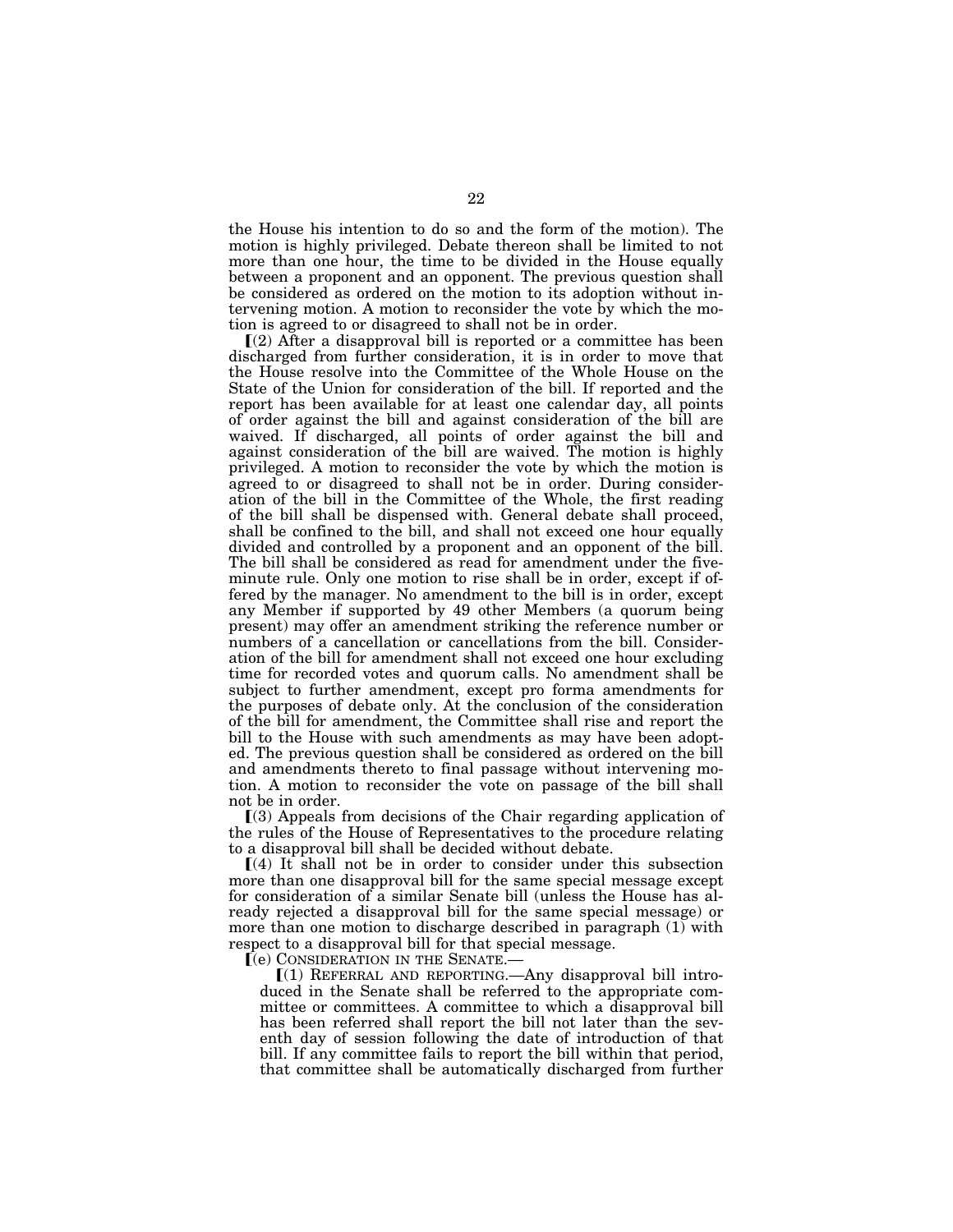consideration of the bill and the bill shall be placed on the Calendar.

 $(2)$  DISAPPROVAL BILL FROM HOUSE.—When the Senate receives from the House of Representatives a disapproval bill, such bill shall not be referred to committee and shall be placed on the Calendar.

ø(3) CONSIDERATION OF SINGLE DISAPPROVAL BILL.—After the Senate has proceeded to the consideration of a disapproval bill for a special message, then no other disapproval bill originating in that same House relating to that same message shall be subject to the procedures set forth in this subsection.

 $(4)$  AMENDMENTS.—

 $(A)$  AMENDMENTS IN ORDER.—The only amendments in order to a disapproval bill are—

 $(i)$  an amendment that strikes the reference number of a cancellation from the disapproval bill; and

 $\lceil$ (ii) an amendment that only inserts the reference number of a cancellation included in the special message to which the disapproval bill relates that is not already contained in such bill.

ø(B) WAIVER OR APPEAL.—An affirmative vote of threefifths of the Senators, duly chosen and sworn, shall be required in the Senate—

 $(i)$  to waive or suspend this paragraph; or

 $(iii)$  to sustain an appeal of the ruling of the Chair on a point of order raised under this paragraph.

 $(5)$  MOTION NONDEBATABLE.—A motion to proceed to consideration of a disapproval bill under this subsection shall not be debatable. It shall not be in order to move to reconsider the vote by which the motion to proceed was adopted or rejected, although subsequent motions to proceed may be made under this paragraph.

 $(6)$  LIMIT ON CONSIDERATION.—(A) After no more than 10 hours of consideration of a disapproval bill, the Senate shall proceed, without intervening action or debate (except as permitted under paragraph (9)), to vote on the final disposition thereof to the exclusion of all amendments not then pending and to the exclusion of all motions, except a motion to reconsider or to table.

 $(6)$  A single motion to extend the time for consideration under subparagraph (A) for no more than an additional five hours is in order prior to the expiration of such time and shall be decided without debate.

 $\mathbb{I}(C)$  The time for debate on the disapproval bill shall be equally divided between the Majority Leader and the Minority Leader or their designees.

 $(7)$  DEBATE ON AMENDMENTS.—Debate on any amendment to a disapproval bill shall be limited to one hour, equally divided and controlled by the Senator proposing the amendment and the majority manager, unless the majority manager is in favor of the amendment, in which case the minority manager shall be in control of the time in opposition.

 $(8)$  No motion to recommit a disapproval bill shall not be in order.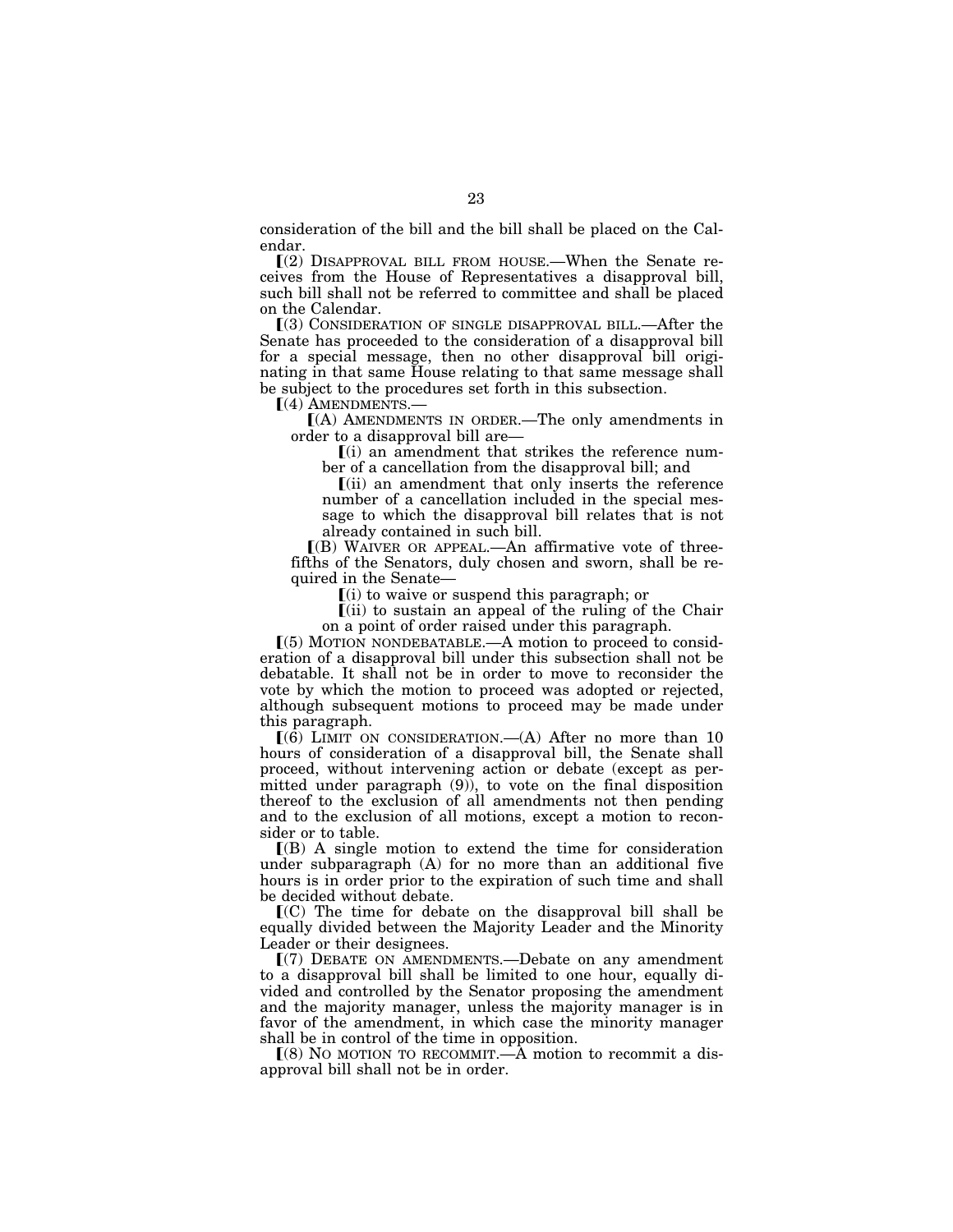$(9)$  DISPOSITION OF SENATE DISAPPROVAL BILL.—If the Senate has read for the third time a disapproval bill that originated in the Senate, then it shall be in order at any time thereafter to move to proceed to the consideration of a disapproval bill for the same special message received from the House of Representatives and placed on the Calendar pursuant to paragraph (2), strike all after the enacting clause, substitute the text of the Senate disapproval bill, agree to the Senate amendment, and vote on final disposition of the House disapproval bill, all without any intervening action or debate.

ø(10) CONSIDERATION OF HOUSE MESSAGE.—Consideration in the Senate of all motions, amendments, or appeals necessary to dispose of a message from the House of Representatives on a disapproval bill shall be limited to not more than four hours. Debate on each motion or amendment shall be limited to 30 minutes. Debate on any appeal or point of order that is submitted in connection with the disposition of the House message shall be limited to 20 minutes. Any time for debate shall be equally divided and controlled by the proponent and the majority manager, unless the majority manager is a proponent of the motion, amendment, appeal, or point of order, in which case the minority manager shall be in control of the time in opposition.

ø(f) CONSIDERATION IN CONFERENCE.—

 $(1)$  CONVENING OF CONFERENCE.—In the case of disagreement between the two Houses of Congress with respect to a disapproval bill passed by both Houses, conferees should be promptly appointed and a conference promptly convened, if necessary.

 $(Q)$  HOUSE CONSIDERATION.—(A) Notwithstanding any other rule of the House of Representatives, it shall be in order to consider the report of a committee of conference relating to a disapproval bill provided such report has been available for one calendar day (excluding Saturdays, Sundays, or legal holidays, unless the House is in session on such a day) and the accompanying statement shall have been filed in the House.

 $I(B)$  Debate in the House of Representatives on the conference report and any amendments in disagreement on any disapproval bill shall each be limited to not more than one hour equally divided and controlled by a proponent and an opponent. A motion to further limit debate is not debatable. A motion to recommit the conference report is not in order, and it is not in order to move to reconsider the vote by which the conference report is agreed to or disagreed to.

ø(3) SENATE CONSIDERATION.—Consideration in the Senate of the conference report and any amendments in disagreement on a disapproval bill shall be limited to not more than four hours equally divided and controlled by the Majority Leader and the Minority Leader or their designees. A motion to recommit the conference report is not in order.

 $(4)$  LIMITS ON SCOPE.— $(A)$  When a disagreement to an amendment in the nature of a substitute has been referred to a conference, the conferees shall report those cancellations that were included in both the bill and the amendment, and may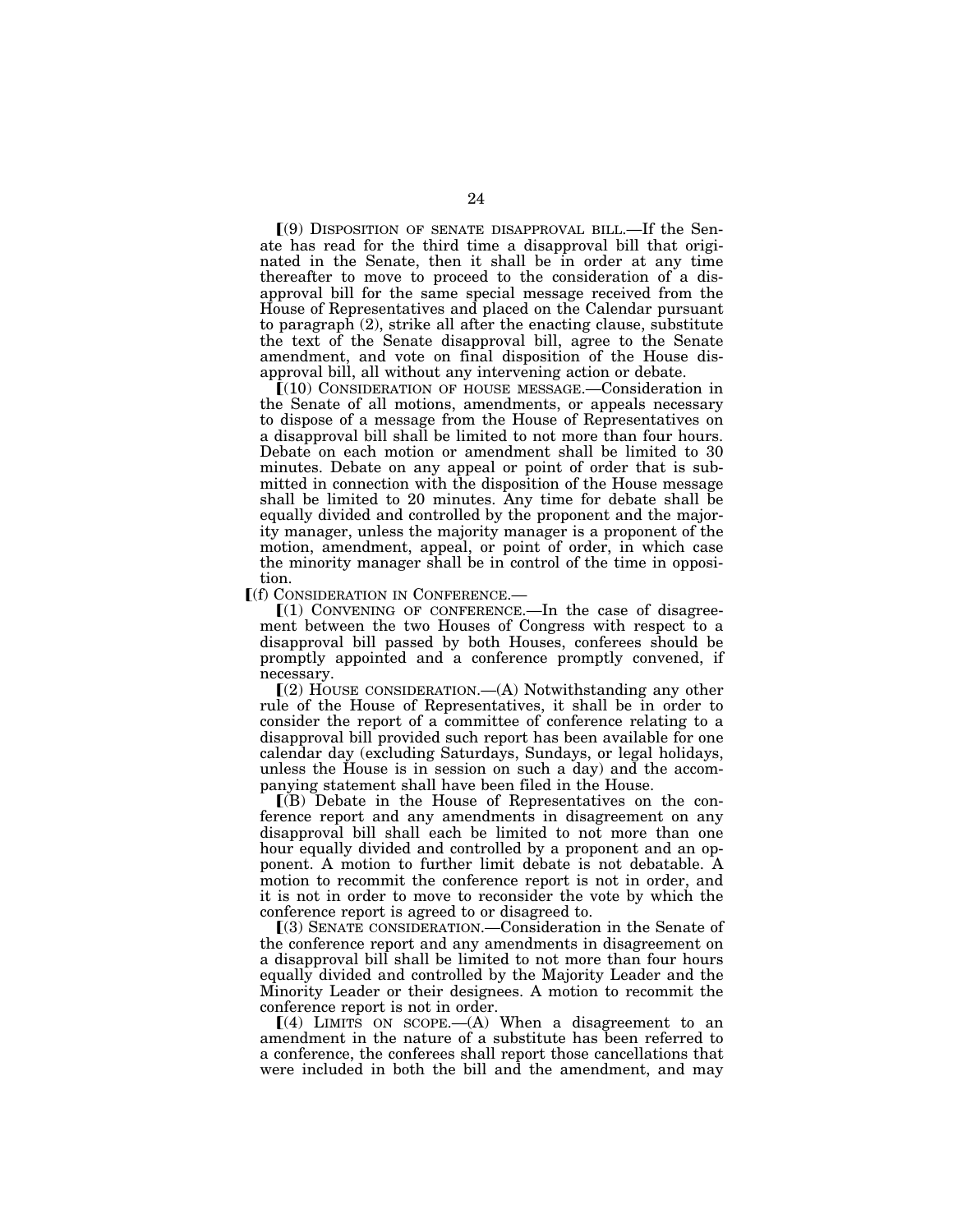report a cancellation included in either the bill or the amendment, but shall not include any other matter.

ø(B) When a disagreement on an amendment or amendments of one House to the disapproval bill of the other House has been referred to a committee of conference, the conferees shall report those cancellations upon which both Houses agree and may report any or all of those cancellations upon which there is disagreement, but shall not include any other matter.

#### **DEFINITIONS**

SEC. 1026. As used in this part:

ø(1) APPROPRIATION LAW.—The term ''appropriation law'' means an Act referred to in section 105 of title 1, United States Code, including any general or special appropriation Act, or any Act making supplemental, deficiency, or continuing appropriations, that has been signed into law pursuant to Article I, section 7, of the Constitution of the United States.

 $(a)$  CALENDAR DAY.—The term "calendar day" means a standard 24-hour period beginning at midnight.

ø(3) CALENDAR DAYS OF SESSION.—The term ''calendar days of session'' shall mean only those days on which both Houses of Congress are in session.

 $(4)$  CANCEL.—The term "cancel" or "cancellation" means—

 $[(A)$  with respect to any dollar amount of discretionary budget authority, to rescind;

 $($ B) with respect to any item of new direct spending—  $(i)$  that is budget authority provided by law (other than an appropriation law), to prevent such budget authority from having legal force or effect;

ø(ii) that is entitlement authority, to prevent the specific legal obligation of the United States from having legal force or effect; or

 $\left[\right(iii)\right]$  through the food stamp program, to prevent the specific provision of law that results in an increase in budget authority or outlays for that program from having legal force or effect; and

 $(C)$  with respect to a limited tax benefit, to prevent the specific provision of law that provides such benefit from having legal force or effect.

ø(5) DIRECT SPENDING.—The term ''direct spending'' means—

 $(A)$  budget authority provided by law (other than an appropriation law);

 $\overline{I(B)}$  entitlement authority; and

 $\mathbb{I}(\mathcal{C})$  the food stamp program.

ø(6) DISAPPROVAL BILL.—The term ''disapproval bill'' means a bill or joint resolution which only disapproves one or more cancellations of dollar amounts of discretionary budget authority, items of new direct spending, or limited tax benefits in a special message transmitted by the President under this part and—

 $(A)$  the title of which is as follows: "A bill disapproving the cancellations transmitted by the President on the blank space being filled in with the date of transmission of the relevant special message and the public law number to which the message relates;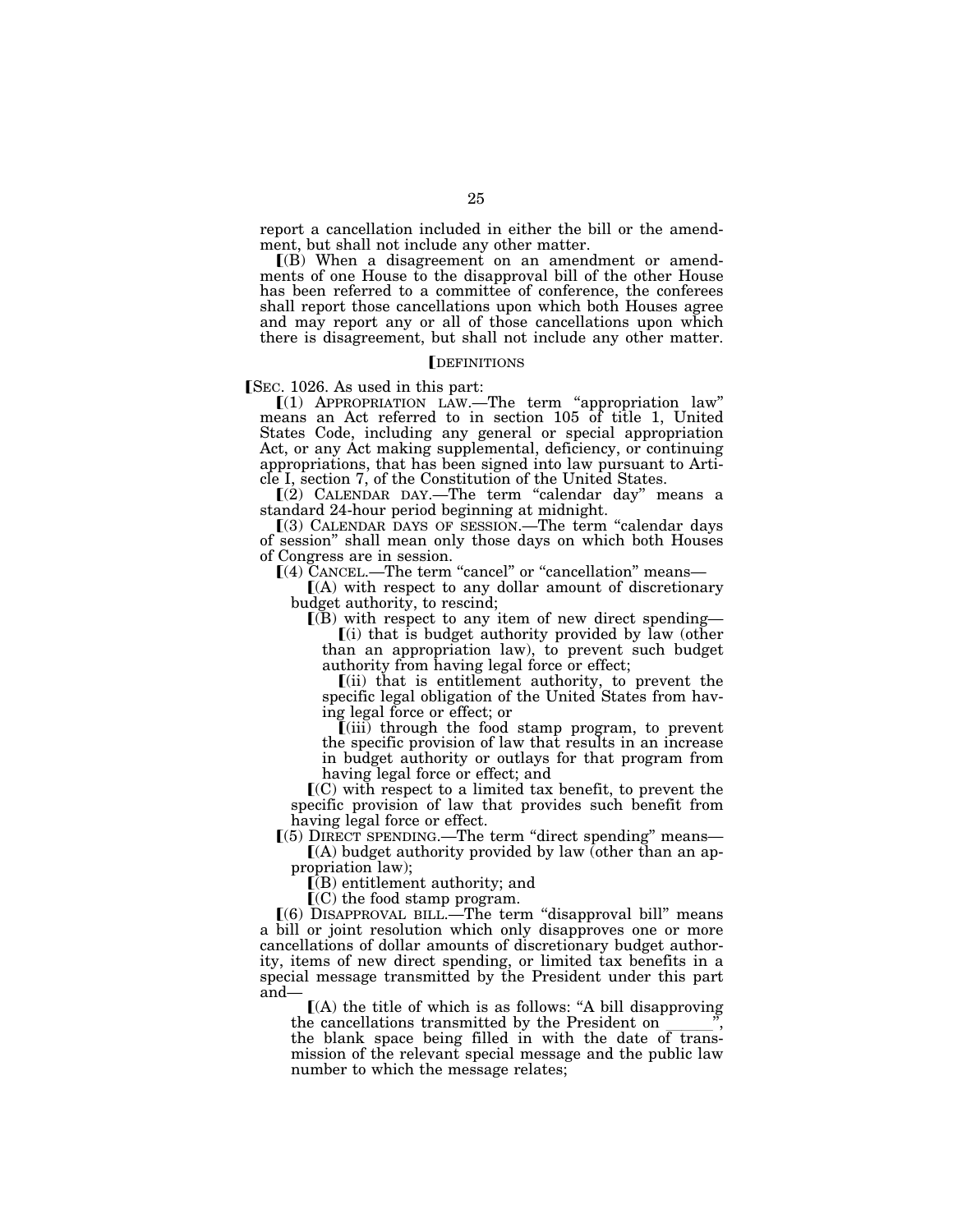$($ B) which does not have a preamble; and

 $\mathbf{C}(C)$  which provides only the following after the enacting clause: ''That Congress disapproves of cancellations

where  $\frac{1}{\text{erence}}$ , the blank space being filled in with a list by reference number of one or more cancellations contained in the President's special message, "as transmitted by the President in a special message on  $\frac{1}{\sqrt{2}}$ , the blank space President in a special message on \_\_\_\_\_\_", the blank space<br>being filled in with the appropriate date, "regarding

", the blank space being filled in with the public law number to which the special message relates.<br>
[(7) DOLLAR AMOUNT OF DISCRETIONARY BUDGET AUTHOR-

 $ITY. —(A)$  Except as provided in subparagraph (B), the term "dollar amount of discretionary budget authority" means the entire dollar amount of budget authority—

 $(i)$  specified in an appropriation law, or the entire dollar amount of budget authority required to be allocated by a specific proviso in an appropriation law for which a specific dollar figure was not included;

 $(iii)$  represented separately in any table, chart, or explanatory text included in the statement of managers or the governing committee report accompanying such law;

ø(iii) required to be allocated for a specific program, project, or activity in a law (other than an appropriation law) that mandates the expenditure of budget authority from accounts, programs, projects, or activities for which budget authority is provided in an appropriation law;

 $(iv)$  represented by the product of the estimated procurement cost and the total quantity of items specified in an appropriation law or included in the statement of managers or the governing committee report accompanying such law; or

 $(x)$  represented by the product of the estimated procurement cost and the total quantity of items required to be provided in a law (other than an appropriation law) that mandates the expenditure of budget authority from accounts, programs, projects, or activities for which budget authority is provided in an appropriation law.

ø(B) The term ''dollar amount of discretionary budget authority'' does not include—

 $(i)$  direct spending;

ø(ii) budget authority in an appropriation law which funds direct spending provided for in other law;

ø(iii) any existing budget authority rescinded or canceled in an appropriation law; or

 $(iv)$  any restriction, condition, or limitation in an appropriation law or the accompanying statement of managers or committee reports on the expenditure of budget authority for an account, program, project, or activity, or on activities involving such expenditure.

 $(8)$  ITEM OF NEW DIRECT SPENDING.—The term "item of new direct spending'' means any specific provision of law that is estimated to result in an increase in budget authority or outlays for direct spending relative to the most recent levels calculated pursuant to section 257 of the Balanced Budget and Emergency Deficit Control Act of 1985.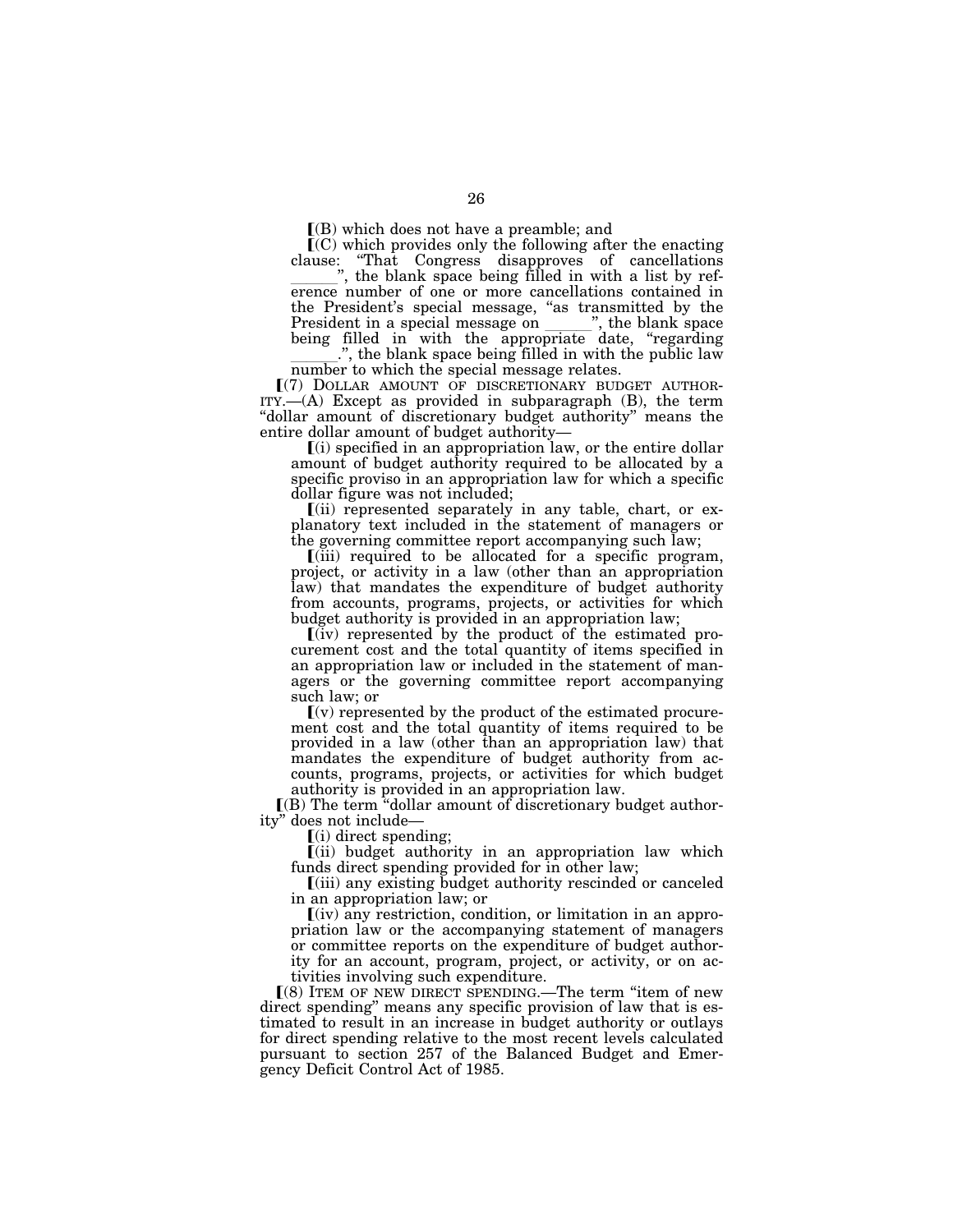$(9)$  LIMITED TAX BENEFIT.— $(A)$  The term "limited tax benefit'' means—

 $(i)$  any revenue-losing provision which provides a Federal tax deduction, credit, exclusion, or preference to 100 or fewer beneficiaries under the Internal Revenue Code of 1986 in any fiscal year for which the provision is in effect; and

ø(ii) any Federal tax provision which provides temporary or permanent transitional relief for 10 or fewer beneficiaries in any fiscal year from a change to the Internal Revenue Code of 1986.

 $(6)$  A provision shall not be treated as described in subparagraph  $(A)(i)$  if the effect of that provision is that-

 $(i)$  all persons in the same industry or engaged in the same type of activity receive the same treatment;

ø(ii) all persons owning the same type of property, or issuing the same type of investment, receive the same treatment; or

ø(iii) any difference in the treatment of persons is based solely on—

 $\P$ (I) in the case of businesses and associations, the size or form of the business or association involved;

ø(II) in the case of individuals, general demographic conditions, such as income, marital status, number of dependents, or tax return filing status;

ø(III) the amount involved; or

 $I(IV)$  a generally-available election under the Internal Revenue Code of 1986.

 $\mathcal{L}(\mathcal{C})$  A provision shall not be treated as described in subpara $graph (A)(ii)$  if—

 $(i)$  it provides for the retention of prior law with respect to all binding contracts or other legally enforceable obligations in existence on a date contemporaneous with congressional action specifying such date; or

 $(iii)$  it is a technical correction to previously enacted legislation that is estimated to have no revenue effect.

 $I(D)$  For purposes of subparagraph  $(A)$ —

 $(i)$  all businesses and associations which are related within the meaning of sections 707(b) and 1563(a) of the Internal Revenue Code of 1986 shall be treated as a single beneficiary;

ø(ii) all qualified plans of an employer shall be treated as a single beneficiary;

ø(iii) all holders of the same bond issue shall be treated as a single beneficiary; and

 $(iv)$  if a corporation, partnership, association, trust or estate is the beneficiary of a provision, the shareholders of the corporation, the partners of the partnership, the members of the association, or the beneficiaries of the trust or estate shall not also be treated as beneficiaries of such provision.

 $\mathbb{I}(E)$  For purposes of this paragraph, the term "revenue-losing provision'' means any provision which results in a reduction in Federal tax revenues for any one of the two following periods—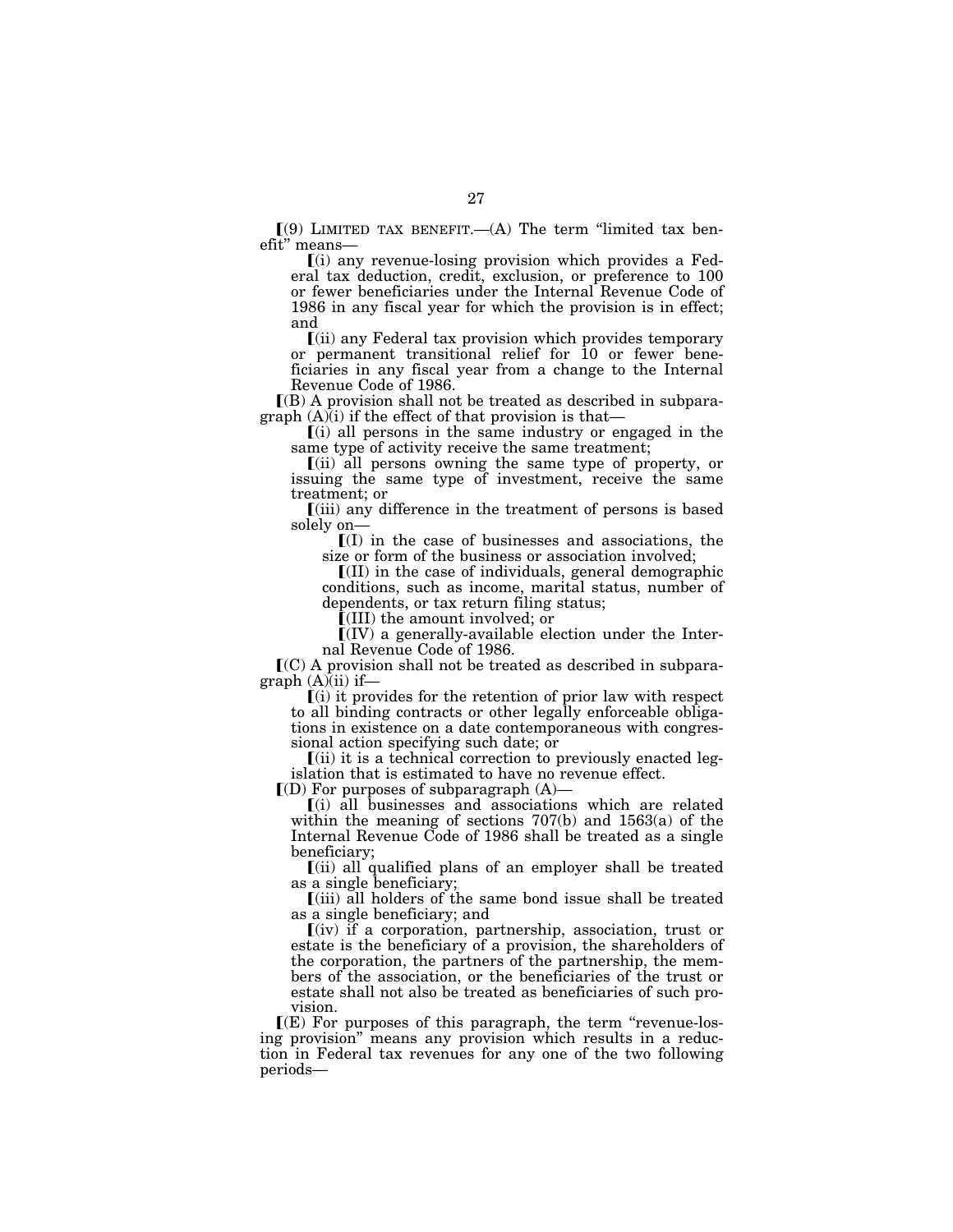$\lceil$ (i) the first fiscal year for which the provision is effective; or

 $(iii)$  the period of the 5 fiscal years beginning with the first fiscal year for which the provision is effective.

 $\Gamma(F)$  The terms used in this paragraph shall have the same meaning as those terms have generally in the Internal Revenue Code of 1986, unless otherwise expressly provided.

 $(10)$  OMB.—The term "OMB" means the Director of the Office of Management and Budget.

#### IDENTIFICATION OF LIMITED TAX BENEFITS

**SEC.** 1027. (a) STATEMENT BY JOINT TAX COMMITTEE.-The Joint Committee on Taxation shall review any revenue or reconciliation bill or joint resolution which includes any amendment to the Internal Revenue Code of 1986 that is being prepared for filing by a committee of conference of the two Houses, and shall identify whether such bill or joint resolution contains any limited tax benefits. The Joint Committee on Taxation shall provide to the committee of conference a statement identifying any such limited tax benefits or declaring that the bill or joint resolution does not contain any limited tax benefits. Any such statement shall be made available to any Member of Congress by the Joint Committee on Taxation immediately upon request.

 $(a)$  Statement Included in Legislation.— $(1)$  Notwithstanding any other rule of the House of Representatives or any rule or precedent of the Senate, any revenue or reconciliation bill or joint resolution which includes any amendment to the Internal Revenue Code of 1986 reported by a committee of conference of the two Houses may include, as a separate section of such bill or joint resolution, the information contained in the statement of the Joint Committee on Taxation, but only in the manner set forth in paragraph (2).

 $\Gamma(2)$  The separate section permitted under paragraph (1) shall read as follows: ''Section 1021(a)(3) of the Congressional Budget and Impoundment Control Act of 1974 shall apply to  $\therefore$  with the blank spaces being filled in with  $\frac{1}{2}$ 

.", with the blank spaces being filled in  $\overline{\text{with}}$ —  $\overline{A(A)}$  in any case in which the Joint Committee on Taxation identifies limited tax benefits in the statement required under subsection (a), the word "only" in the first blank space and a list of all of the specific provisions of the bill or joint resolution identified by the Joint Committee on Taxation in such statement in the second blank space; or

ø(B) in any case in which the Joint Committee on Taxation declares that there are no limited tax benefits in the statement required under subsection (a), the word "not" in the first blank space and the phrase "any provision of this Act" in the second blank space.

ø(c) PRESIDENT'S AUTHORITY.—If any revenue or reconciliation bill or joint resolution is signed into law pursuant to Article I, section 7, of the Constitution of the United States—

 $\Gamma(1)$  with a separate section described in subsection (b)(2), then the President may use the authority granted in section  $1021(a)(3)$  only to cancel any limited tax benefit in that law, if any, identified in such separate section; or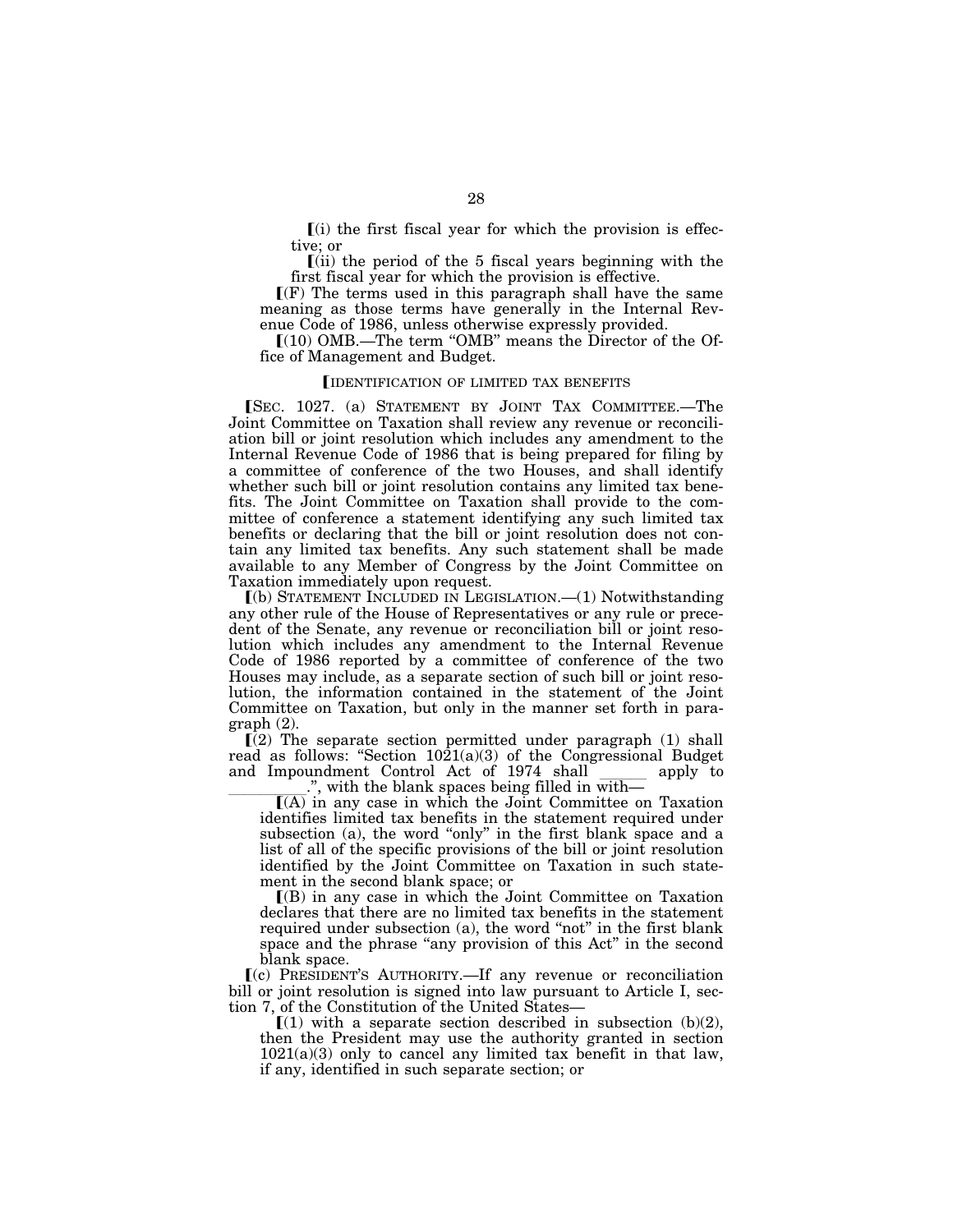$\Gamma(2)$  without a separate section described in subsection (b)(2), then the President may use the authority granted in section  $1021(a)(3)$  to cancel any limited tax benefit in that law that meets the definition in section 1026.<br>
[(d) CONGRESSIONAL IDENTIFICATIONS OF LIMITED TAX BENE-

FITS.—There shall be no judicial review of the congressional identification under subsections (a) and (b) of a limited tax benefit in a conference report.

#### *PART B—CONGRESSIONAL CONSIDERATION OF PROPOSED RESCIS-SIONS AND DEFERRALS OF BUDGET AUTHORITY AND OBLIGATION LIMITATIONS*

*CONGRESSIONAL CONSIDERATION OF PROPOSED RESCISSIONS AND DEFERRALS OF BUDGET AUTHORITY AND OBLIGATION LIMITATIONS*

*SEC. 1011. (a) PROPOSED RESCISSIONS.—Within 45 days after the enactment of any bill or joint resolution providing any funding, the President may propose, in the manner provided in subsection (b), the rescission of all or part of any dollar amount of such funding.* 

*(b) SPECIAL MESSAGE.—If the President proposes that Congress*  rescind funding, the President shall transmit a special message to *Congress containing the information specified in this subsection.* 

*(1) PACKAGING OF REQUESTED RESCISSIONS.—For each piece of legislation that provides funding, the President shall request at most 2 packages of rescissions and the rescissions in each package shall apply only to funding contained in that legislation. The President shall not include the same rescission in both packages.* 

*(2) TRANSMITTAL.—The President shall deliver each message requesting a package of rescissions to the Secretary of the Senate if the Senate is not in session and to the Clerk of the House of Representatives if the House is not in session. The President shall make a copy of the transmittal message publicly available, and shall publish in the Federal Register a notice of the message and information on how it can be obtained.* 

*(3) CONTENTS OF SPECIAL MESSAGE.—For each request to rescind funding under this part, the transmittal message shall— (A) specify—* 

*(i) the dollar amount to be rescinded;* 

*(ii) the agency, bureau, and account from which the rescission shall occur;* 

*(iii) the program, project, or activity within the account (if applicable) from which the rescission shall occur;* 

*(iv) the amount of funding, if any, that would remain for the account, program, project, or activity if the rescission request is enacted;* 

*(v) the reasons the President requests the rescission; (vi) to the maximum extent practicable, the estimated fiscal, economic, and budgetary effect (including the effect on outlays and receipts in each fiscal year) of the proposed rescission;* 

*(vii) to the maximum extent practicable, all facts, circumstances, and considerations relating to or bearing upon the proposed rescission and the decision to pro-*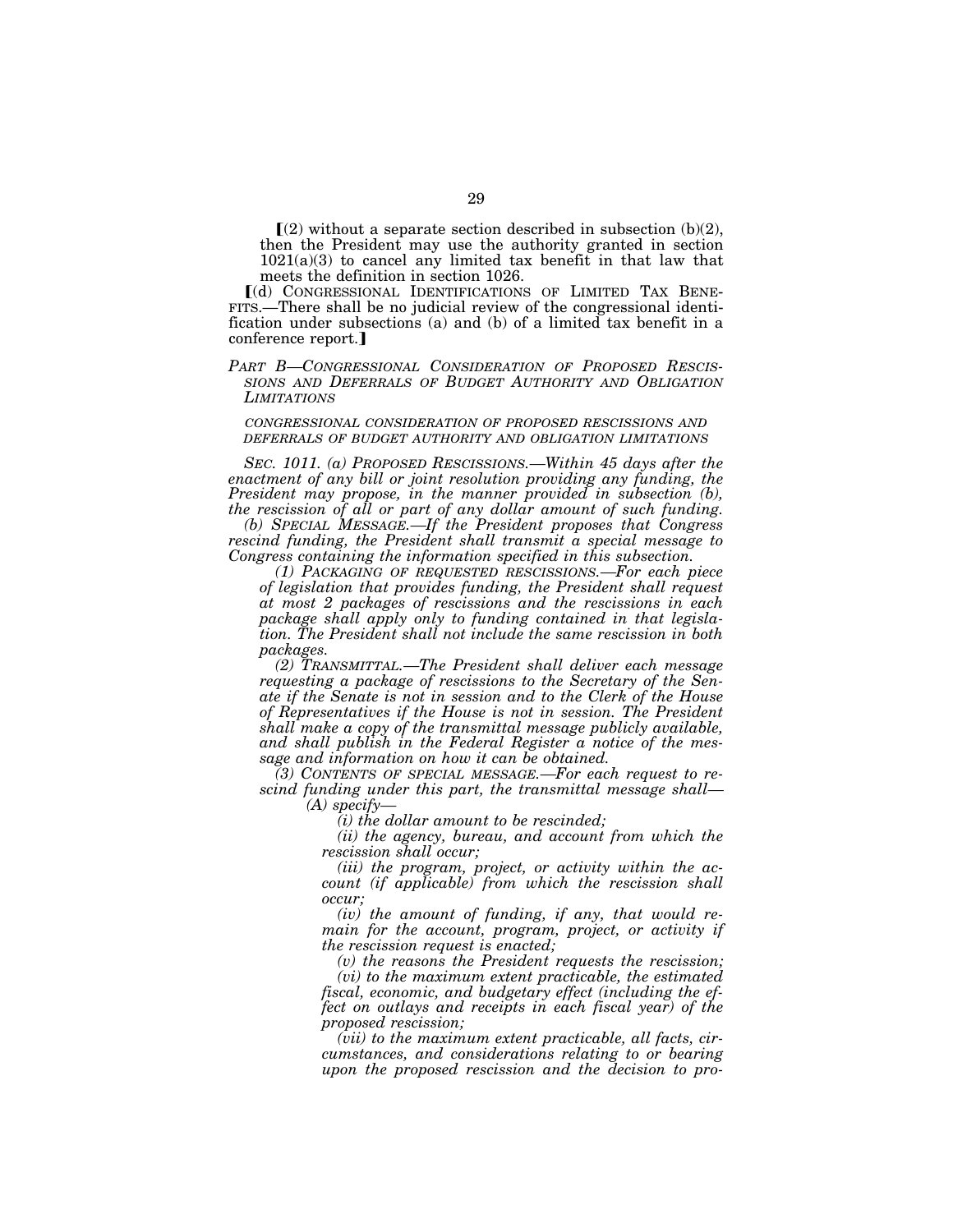*pose the rescission, and the estimated effect of the proposed rescission upon the objects, purposes, or programs; and* 

*(viii) if a second special message is transmitted pursuant to paragraph (2), a detailed explanation of why the proposed rescissions are not substantially similar to any other proposed rescission in such other message; and* 

*(B) designate each separate rescission request by number; and include proposed legislative text of an approval bill to accomplish the requested rescissions which may not include—* 

*(i) any changes in existing law, other than the rescission of funding; or* 

*(ii) any supplemental appropriations, transfers, or reprogrammings.* 

#### *GRANTS OF AND LIMITATIONS ON PRESIDENTIAL AUTHORITY*

*SEC. 1012. (a) PRESIDENTIAL AUTHORITY TO WITHHOLD FUND-ING.—Notwithstanding any other provision of law and if the President proposes a rescission of funding under this part, the President may, subject to the time limits provided in subsection (c), temporarily withhold that funding from obligation.* 

*(b) WITHHOLDING AVAILABLE ONLY ONCE PER PROPOSED RESCIS-SION.—Except as provided in section 1019, the President may not invoke the authority to withhold funding granted by subsection (a) for any other purpose.* 

*(c) TIME LIMITS.—The President shall make available for obligation any funding withheld under subsection (a) on the earliest of—* 

*(1) the day on which the President determines that the continued withholding or reduction no longer advances the purpose of legislative consideration of the approval bill;* 

*(2) the 45th day following the date of enactment of the appropriations measure to which the approval bill relates; or* 

*(3) the last day that the President determines the obligation of the funding in question can no longer be fully accomplished in a prudent manner before its expiration.* 

*(d) DEFICIT REDUCTION.—* 

*(1) IN GENERAL.—Funds that are rescinded under this part shall be dedicated only to reducing the deficit or increasing the surplus.* 

*(2) ADJUSTMENT OF LEVELS IN THE CONCURRENT RESOLUTION ON THE BUDGET.—Not later than 5 days after the date of enactment of an approval bill as provided under this part, the chairs of the Committees on the Budget of the Senate and the House of Representatives shall revise allocations and aggregates and other appropriate levels under the appropriate concurrent resolution on the budget to reflect the rescissions, and the Committees on Appropriations of the House of Representatives and the Senate shall report revised suballocations pursuant to section 302(b) of title III, as appropriate.* 

*(3) ADJUSTMENTS TO STATUTORY LIMITS.—After enactment of an approval bill provided under this section, the President shall revise downward by the amount of the rescissions applicable*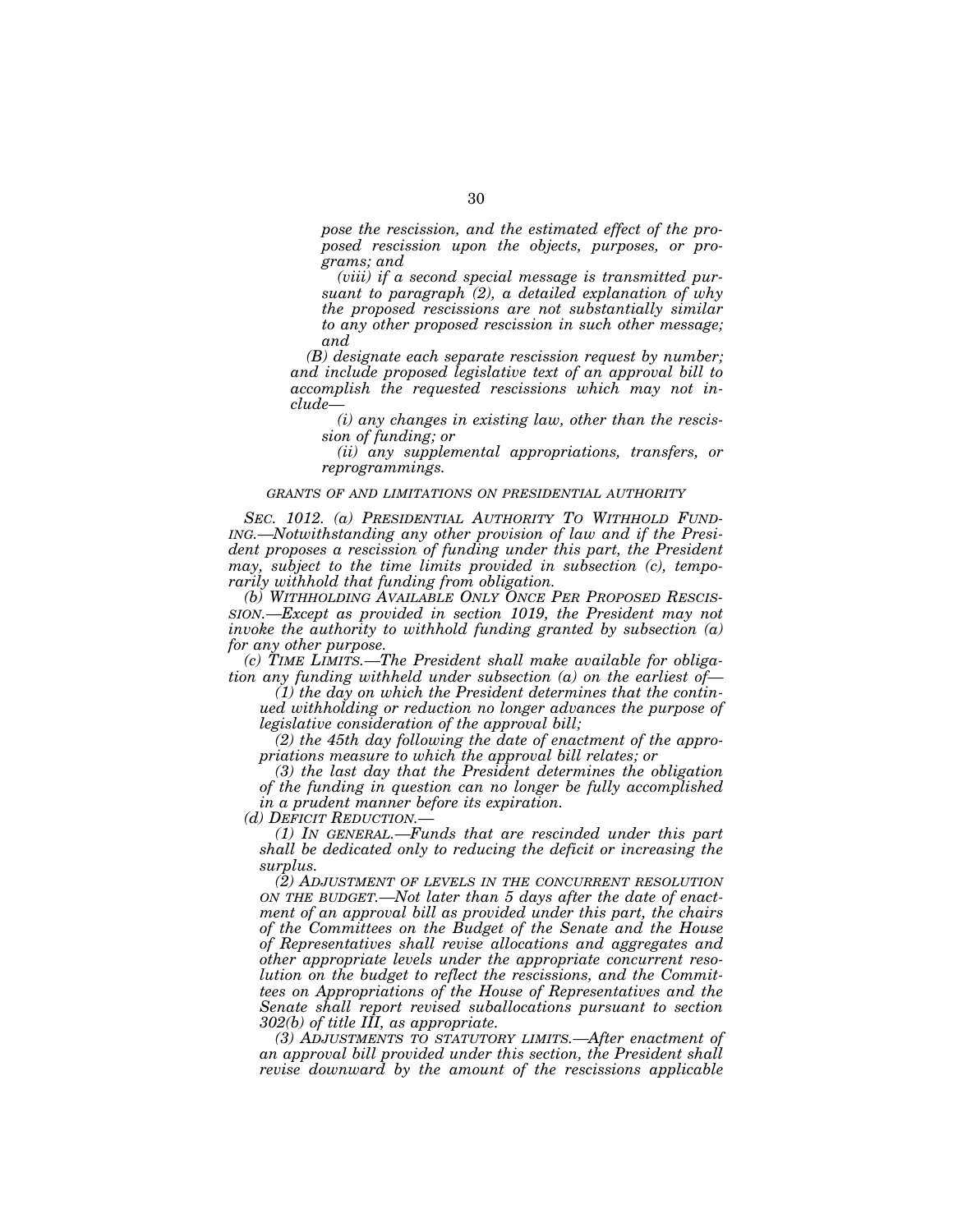*limits under the Balanced Budget and Emergency Deficit Control Act of 1985.* 

#### *PROCEDURES FOR EXPEDITED CONSIDERATION*

*SEC. 1013. (a) EXPEDITED CONSIDERATION.— (1) INTRODUCTION OF APPROVAL BILL.—The majority leader of each House or a designee shall (by request) introduce an approval bill as defined in section 1015 not later than the fifth day of session of that House after the date of receipt of a special message transmitted to the Congress under section 1011(b).* 

*(A) REFERRAL AND REPORTING.—Any committee of the House of Representatives to which an approval bill is re*ferred shall report it to the House without amendment not *later than the fifth legislative day after the date of its introduction. If a committee fails to report the bill within that period or the House has adopted a concurrent resolution providing for adjournment sine die at the end of a Congress, such committee shall be automatically discharged from further consideration of the bill and it shall be placed on the appropriate calendar.* 

*(B) PROCEEDING TO CONSIDERATION.—Not later than 5 legislative days after the approval bill is reported or a committee has been discharged from further consideration thereof, it shall be in order to move to proceed to consider the approval bill in the House. Such a motion shall be in order only at a time designated by the Speaker in the legislative schedule within two legislative days after the day on which the proponent announces an intention to the House to offer the motion provided that such notice may not be given until the approval bill is reported or a committee has been discharged from further consideration thereof. Such a motion shall not be in order after the House has disposed of a motion to proceed with respect to that special message. The previous question shall be considered as ordered on the motion to its adoption without intervening motion. A motion to reconsider the vote by which the motion is disposed of shall not be in order.* 

*(C) CONSIDERATION.—If the motion to proceed is agreed to, the House shall immediately proceed to consider the approval bill in the House without intervening motion. The approval bill shall be considered as read. All points of order against the approval bill and against its consideration are waived. The previous question shall be considered as ordered on the approval bill to its passage without intervening motion except 2 hours of debate equally divided and controlled by the proponent and an opponent and one motion to limit debate on the bill. A motion to reconsider the vote on passage of the approval bill shall not be in order. (3) CONSIDERATION IN THE SENATE.—* 

*(A) REFERRAL.—The approval bill introduced in the Senate shall be referred to the committees having jurisdiction over the provisions of law contained in the approval bill.* 

*(B) COMMITTEE ACTION.—Each committee of referral of the Senate shall report without amendment the approval*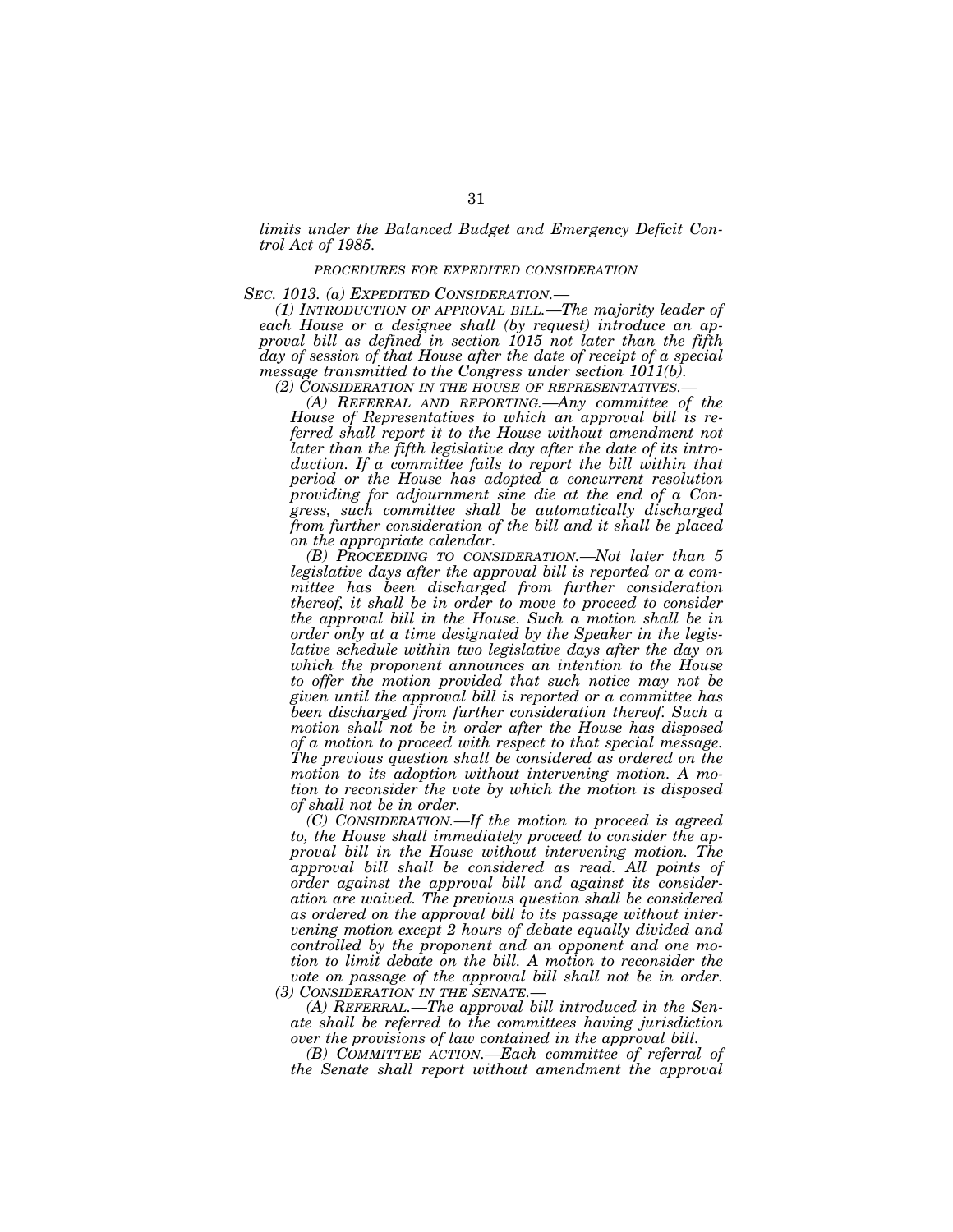*bill referred to it under this subsection not later than the fifth session day after introduction. If a committee fails to report the approval bill within that period or the Senate has adopted a concurrent resolution providing for adjournment sine die at the end of a Congress, the Committee shall be automatically discharged from further consideration of the approval bill and it shall be placed on the appropriate calendar.* 

*(C) MOTION TO PROCEED.—Not later than 5 session days after the approval bill is reported in the Senate or committees have been discharged thereof, it shall be in order for any Senator to move to proceed to consider the approval bill in the Senate. The motion shall be decided without debate and the motion to reconsider shall be deemed to have been laid on the table. Such a motion shall not be in order after the Senate has disposed of a prior motion to proceed with respect to the approval bill.* 

*(D) CONSIDERATION.—If a motion to proceed to the con*sideration of the approval bill is agreed to, the Senate shall *immediately proceed to consideration of the approval bill without intervening motion, order, or other business, and the approval bill shall remain the unfinished business of the Senate until disposed of. Consideration on the bill in the Senate under this subsection, and all debatable motions and appeals in connection therewith, shall not exceed 10 hours. All points of order against the approval bill or its consideration are waived. Consideration in the Senate on any debatable motion or appeal in connection with the approval bill shall be limited to not more than 1 hour. A motion to postpone, or a motion to proceed to the consideration of other business, or a motion to recommit the approval bill is not in order. A motion to reconsider the vote by which the approval bill is agreed to or disagreed to is not in order.* 

*(4) AMENDMENTS PROHIBITED.—No amendment to, or motion to strike a provision from, an approval bill considered under this section shall be in order in either the Senate or the House of Representatives.* 

*(A) IN GENERAL.—If, before passing the approval bill, one House receives from the other a bill—* 

*(i) the approval bill of the other House shall not be referred to a committee; and* 

*(ii) the procedure in the receiving House shall be the same as if no approval bill had been received from the other House until the vote on passage, when the bill received from the other House shall supplant the approval bill of the receiving House.* 

*(B) This paragraph shall not apply to the House of Representatives if the approval bill received from the Senate is a revenue measure or an appropriation measure.* 

*(b) LIMITATION.—Subsection (a) shall apply only to an approval bill introduced pursuant to subsection (a)(1).* 

*(c) CBO ESTIMATE.—Upon receipt of a special message under section 1101 proposing to rescind all or part of any dollar amount,*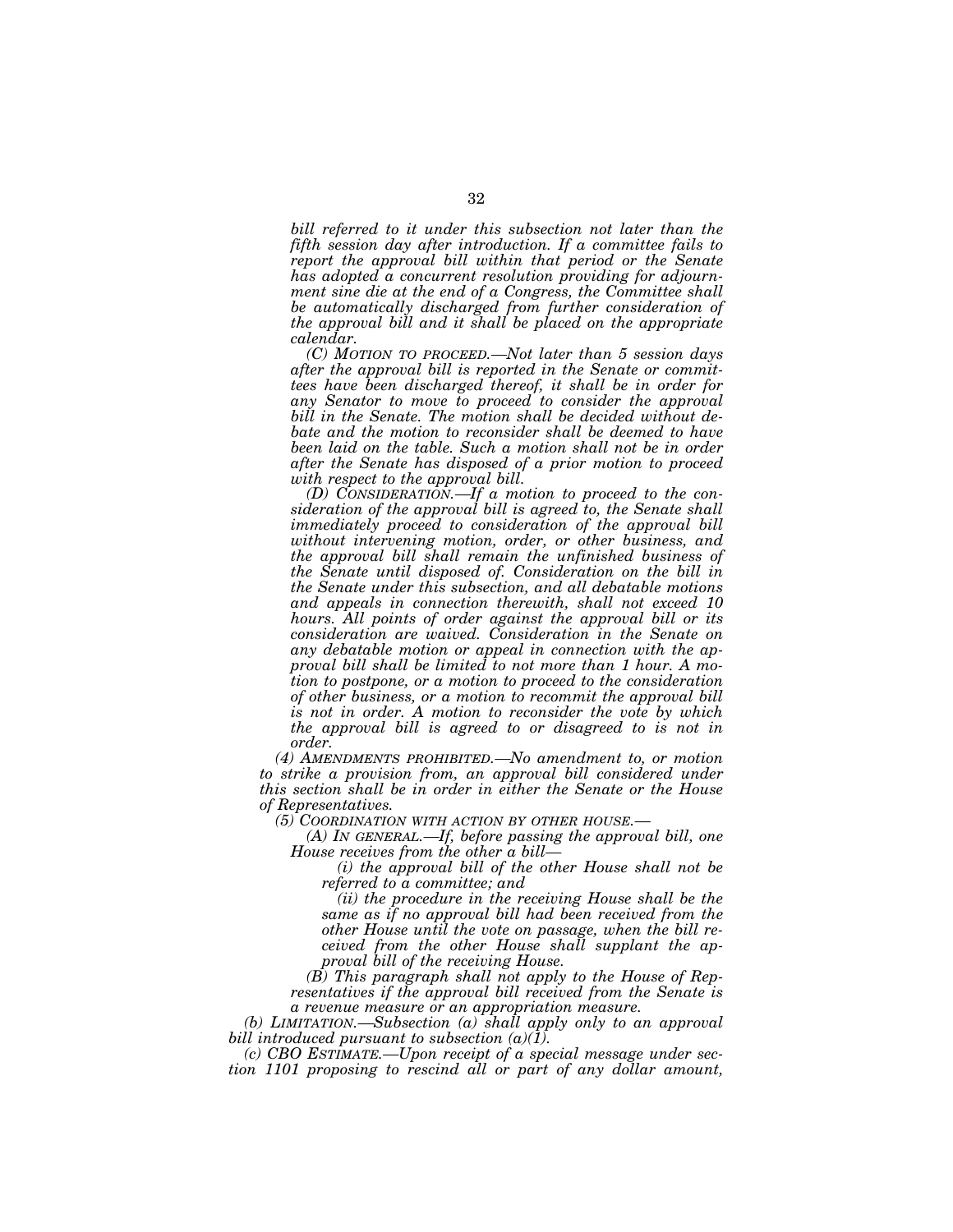*CBO shall prepare and submit to the appropriate committees of the House of Representatives and the Senate an estimate of the reduction in budget authority which would result from the enactment of the proposed recisions.* 

#### *TREATMENT OF RESCISSIONS*

*SEC. 1014. Rescissions proposed by the President under this part shall take effect only upon enactment of the applicable approval bill. If an approval bill is not enacted into law within 45 days from the*  enactment of the appropriation measure to which the approval bill *relates, then the approval bill shall not be eligible for expedited consideration under the provisions of this Act.* 

#### *DEFINITIONS*

*SEC. 1015. As used in this part:* 

*(1) APPROPRIATION MEASURE.—The term ''appropriation measure'' means an Act referred to in section 105 of title 1, United States Code, including any general or special appropriation Act, or any Act making supplemental, deficiency, or continuing appropriations, that has been enacted into law pursuant to article I, section 7, of the Constitution of the United States.* 

*(2) APPROVAL BILL.—The term ''approval bill'' means a bill which only approves rescissions of funding in a special message transmitted by the President under this part and—* 

*(A) the title of which is as follows: ''A bill approving the proposed rescissions transmitted by the President on* 

if the blank space being filled in with the date of *transmission of the relevant special message and the public transmission of the relevant special message and the public law number to which the message relates; and* 

*(B) which provides only the following after the enacting clause: ''That the Congress approves the proposed rescissions* lll*'', the blank space being filled in with the list of the rescissions contained in the President's special message, ''as transmitted by the President in a special message on* llll*'', the blank space being filled in with the appropriate date, ''regarding* lll*.'', the blank space being filled in with the public law number to which the special message relates.* 

*(3) DAY.—Except as used in section 1013, the term ''day'' means a standard 24-hour period beginning at midnight and a number of days shall be calculated by excluding Sundays, legal holidays, and any day during which neither chamber of Congress is in session.* 

*(4) RESCIND OR RESCISSION.—The terms ''rescind'' or ''rescission'' mean to permanently cancel or prevent budget authority or outlays available under an obligation limit from having legal force or effect.* 

*(5) CONGRESSIONAL BUDGET OFFICE.—The term ''CBO'' means the Director of the Congressional Budget Office.* 

*(6) COMPTROLLER GENERAL.—The term ''Comptroller General'' means the Comptroller General of the United States.* 

*(7) DEFERRAL OF BUDGET AUTHORITY.—The term ''deferral of budget authority'' includes—*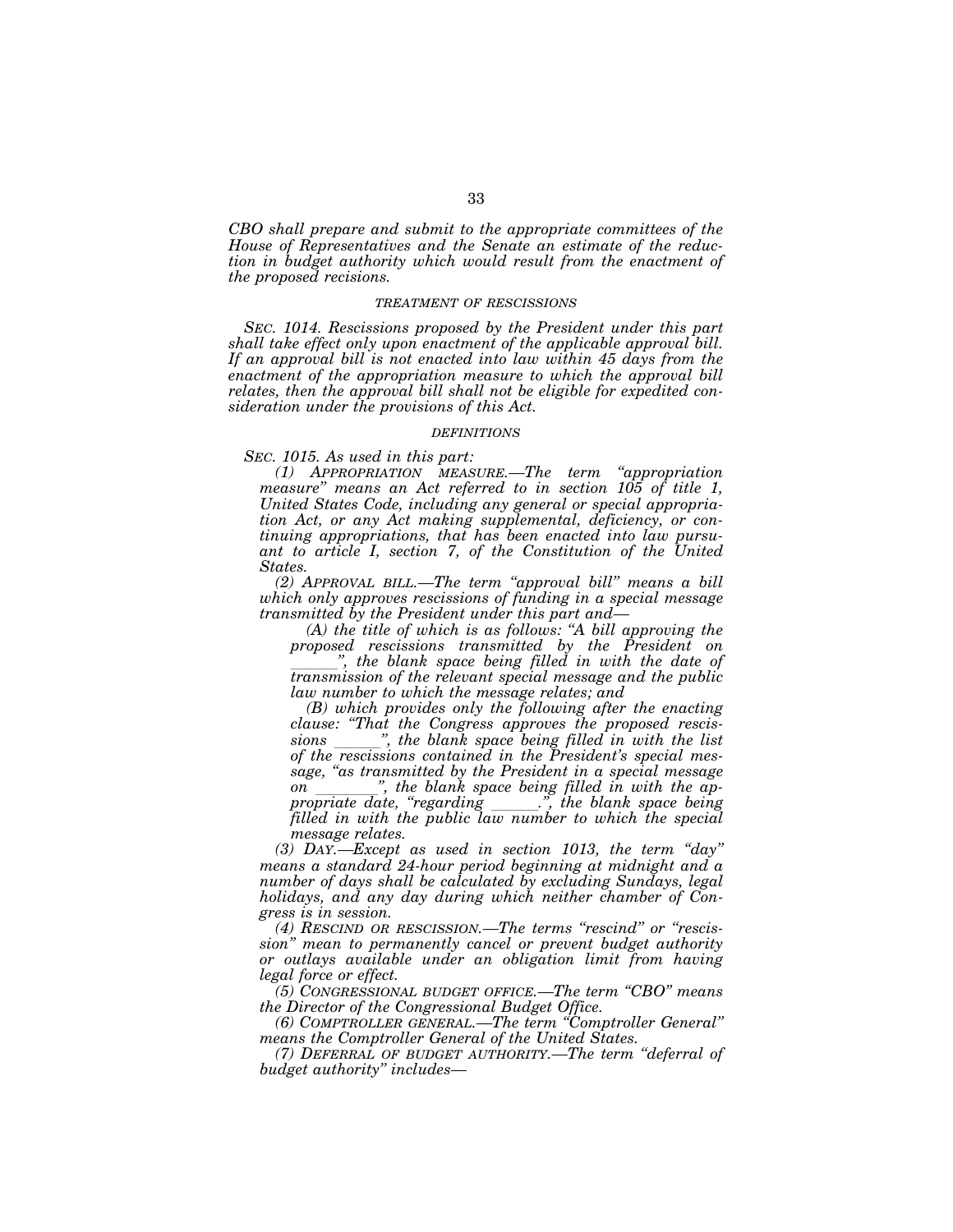*(A) withholding or delaying the obligations or expenditure of budget authority (whether by establishing reserves or otherwise) provided for projects or activities; or* 

*(B) any other type of Executive action or inaction which effectively precludes the obligation or expenditure of budget authority, including authority to obligate by contract in advance of appropriations as specifically authorized by law.* 

*(8) FUNDING.—(A) Except as provided in subparagraph (B), the term ''funding'' means all or part of the dollar amount of budget authority or obligation limit—* 

*(i) specified in an appropriation measure, or the dollar amount of budget authority or obligation limit required to be allocated by a specific proviso in an appropriation measure for which a specific dollar figure was not included;* 

*(ii) represented separately in any table, chart, or explanatory text included in the statement of managers or the governing committee report accompanying such law; or* 

*(iii) represented by the product of the estimated procurement cost and the total quantity of items specified in an appropriation measure or included in the statement of managers or the governing committee report accompanying such law.* 

*(B) The term ''funding'' does not include—* 

*(i) direct spending;* 

*(ii) budget authority in an appropriation measure which funds direct spending provided for in other law;* 

*(iii) any existing budget authority canceled in an appropriation measure; or* 

*(iv) any restriction or condition in an appropriation measure or the accompanying statement of managers or committee reports on the expenditure of budget authority for an account, program, project, or activity, or on activities involving such expenditure.* 

*(9) WITHHOLD.—The terms ''withhold'' and ''withholding'' apply to any executive action or inaction that precludes the obligation of funding at a time when it would otherwise have been available to an agency for obligation. The terms do not include administrative or preparatory actions undertaken prior to obligation in the normal course of implementing budget laws.* 

#### *EXPIRATION*

*SEC. 1016. On December 15, 2015, the amendments made by the Expedited Legislative Line-Item Veto and Rescissions Act of 2012 shall be replaced by the provisions of part B of the Impoundment Control Act of 1974 as in effect immediately before the date of enactment of the Expedited Legislative Line-Item Veto and Rescissions Act of 2012.* 

#### REPORTS BY COMPTROLLER GENERAL

SEC. **[1015] 1017.** (a) FAILURE TO TRANSMIT SPECIAL MES-SAGE.—If the Comptroller General finds that the President, the Director of the Office of Management and Budget, the head of any department or agency of the United States, or any other officer or employee of the United States—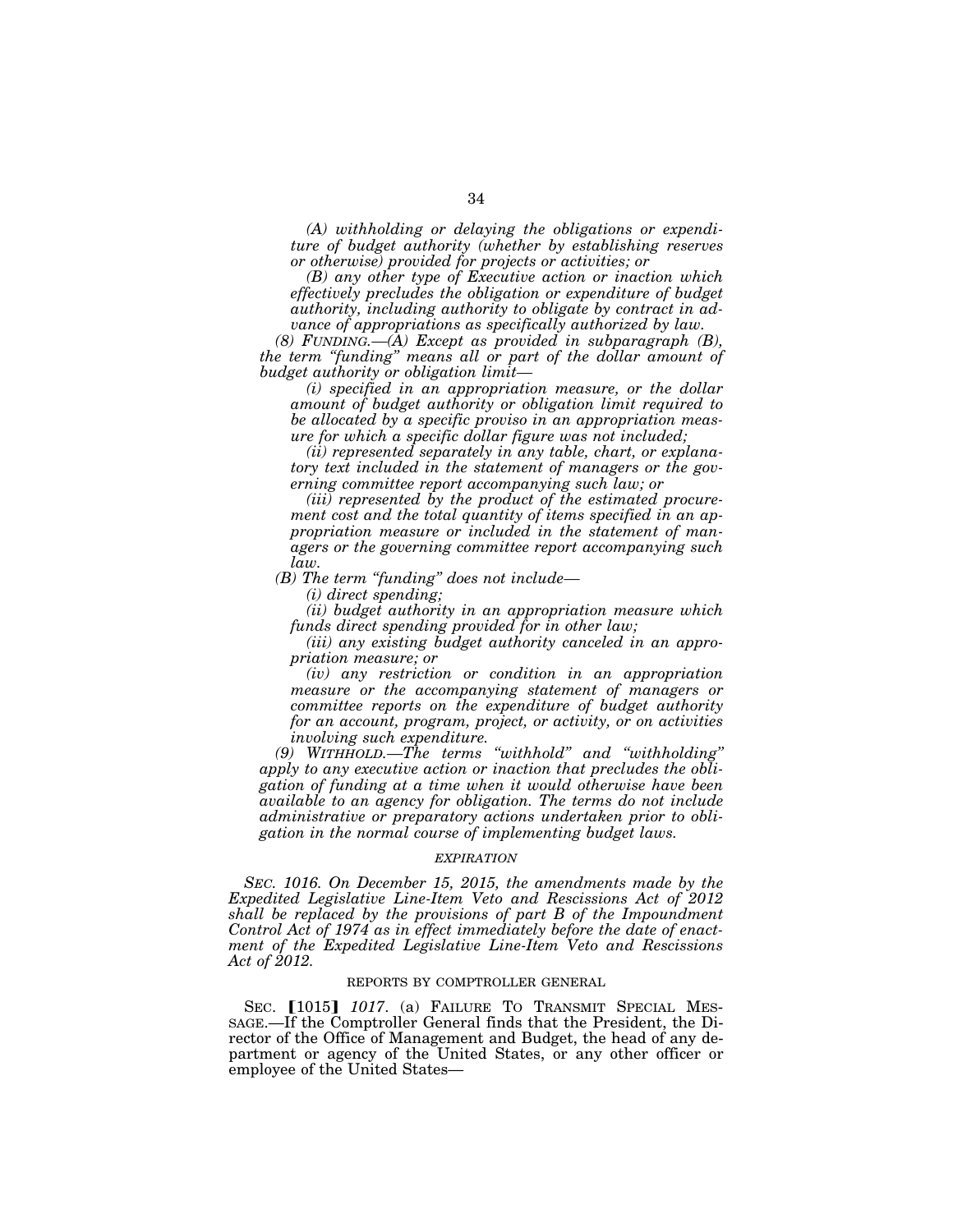(1) is to establish a reserve or proposes to defer budget authority with respect to which the President is required to transmit a special message under [section 1012 or 1013] *section 1011 or 1019*; or

(2) has ordered, permitted, or approved the establishment of such a reserve or a deferral of budget authority;

and that the President has failed to transmit a special message with respect to such reserve or deferral, the Comptroller General shall make a report on such reserve or deferral and any available information concerning it to both Houses of Congress. The provisions of this part shall apply with respect to such reserve or deferral in the same manner and with the same effect as if such report of the Comptroller General were a special message transmitted by the President under Section 1012 or 1013 *section 1011 or 1019*, and, for purposes of this part, such report shall be considered a special message transmitted under [section 1012 or 1013] section *1011 or 1019*.

(b) INCORRECT CLASSIFICATION OF SPECIAL MESSAGE.—If the President has transmitted a special message to both Houses of Congress in accordance with *[section 1012 or 1013] section 1011 or 1019*, and the Comptroller General believes that the President so transmitted the special message in accordance with one of those sections when the special message should have been transmitted in accordance with the other of those sections, the Comptroller General shall make a report to both Houses of the Congress setting forth his reasons.

\* \* \* \* \* \* \*

#### SUITS BY COMPTROLLER GENERAL

SEC. [1016] *1018*. If, under this title, budget authority is required to be made available for obligation and such budget authority is not made available for obligation, the Comptroller General is hereby expressly empowered, through attorneys of his own selection, to bring a civil action in the United States District Court for the District of Columbia to require such budget authority to be made available for obligation, and such court is hereby expressly empowered to enter in such civil action, against any department, agency, officer, or employee of the United States, any decree, judgment, or order, which may be necessary or appropriate to make such budget authority available for obligation. No civil action shall be brought by the Comptroller General under this section until the expiration of  $25$  [calendar] days [of continuous session] of the Congress following the date on which an explanatory statement by the Comptroller General of the circumstances giving rise to the action contemplated has been filed with the Speaker of the House of Representatives and the President of the Senate.

#### PROPOSED DEFERRALS OF BUDGET AUTHORITY

#### SEC. **[1013]** *1019*. (a) \* \* \*

\* \* \* \* \* \* \* (c) EXCEPTION.—The provisions of this section do not apply to any budget authority proposed to be rescinded or that is to be re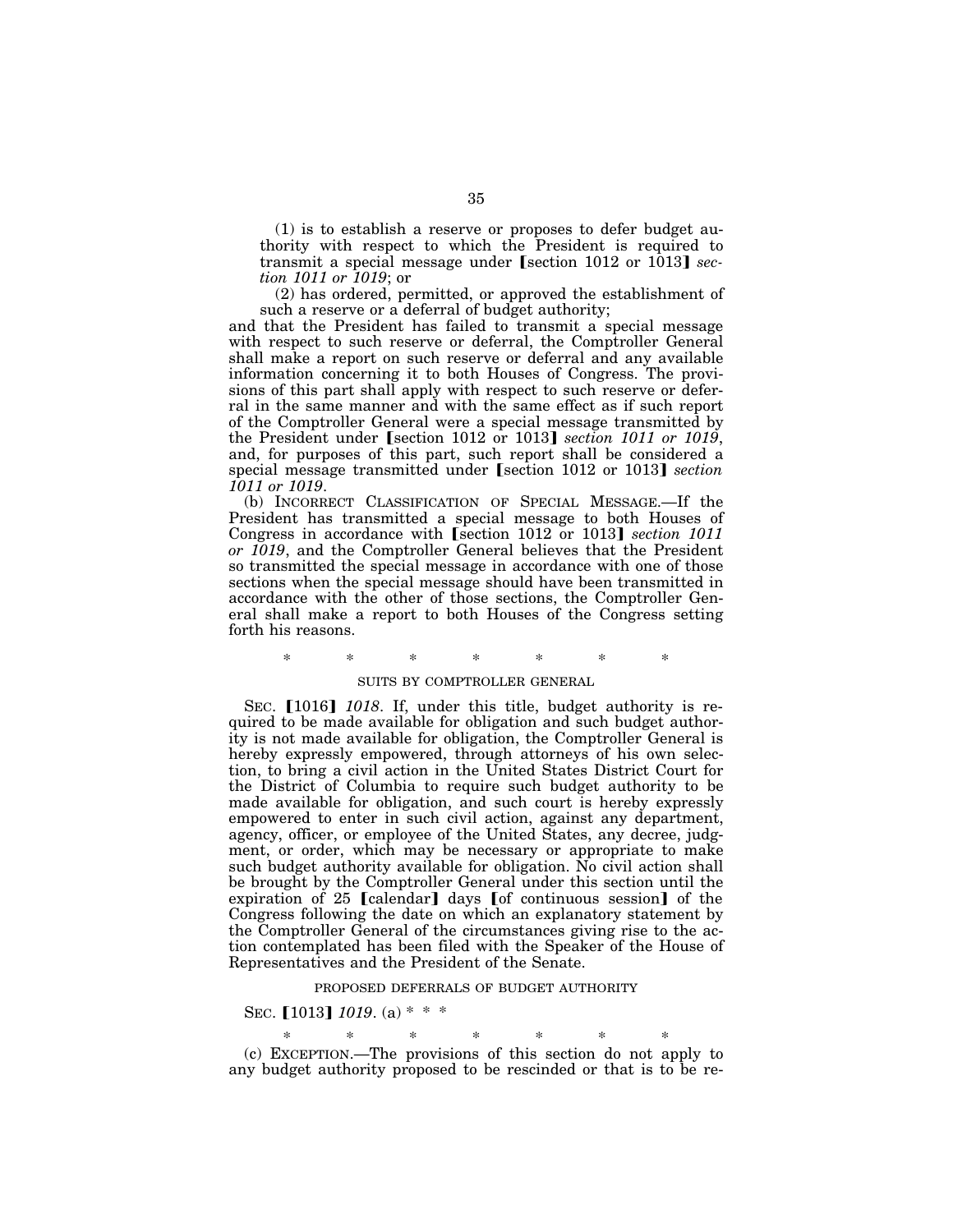served as set forth in a special message required to be transmitted under section [1012] *1011*.

\* \* \* \* \* \* \*

#### **CONGRESSIONAL BUDGET ACT OF 1974**

#### \* \* \* \* \* \* \* TITLE III—CONGRESSIONAL BUDGET PROCESS

\* \* \* \* \* \* \*

#### ADJUSTMENTS

SEC. 314. (a)  $* * *$ 

*(b) ADJUSTMENTS FOR RESCISSIONS.—(1) Whenever an approval bill passes the House of Representatives, the Committee on the Budget shall immediately reduce the applicable allocations under section 302(a) by the total amount of reductions in budget authority and in outlays resulting from such approval bill.* 

*(2) As used in this subsection, the term ''approval bill'' has the meaning given to such term in section 1015.* 

 $[(b)]$  $(c)$  APPLICATION OF ADJUSTMENTS.—The adjustments made pursuant to subsection (a) for legislation shall—

 $(1)$  \* \* \*

\* \* \* \* \* \* \* ø(c)¿ *(d)* REPORTING REVISED SUBALLOCATIONS.—Following any

adjustment made under subsection (a) *or (b)*, the Committees on Appropriations of the Senate and the House of Representatives may report appropriately revised suballocations under section 302(b) to carry out this section.

 $\lceil$ (d) $\rceil$  (e) EMERGENCIES IN THE HOUSE OF REPRESENTATIVES.—(1) \* \* \*

\* \* \* \* \* \* \* **[(e)]** (f) ENFORCEMENT OF DISCRETIONARY SPENDING CAPS.-It shall not be in order in the House of Representatives or the Senate to consider any bill, joint resolution, amendment, motion, or conference report that would cause the discretionary spending limits as set forth in section 251 of the Balanced Budget and Emergency Deficit Control Act to be exceeded.

\* \* \* \* \* \* \* TITLE IX—MISCELLANEOUS PROVISIONS; EFFECTIVE DATES

\* \* \* \* \* \* \*

#### EXERCISE OF RULEMAKING POWERS

SEC. 904. (a) The provisions of this title and of titles I, III, IV, and V and the provisions of sections 701, 703, and [1017] 1013 are enacted by the Congress—  $(1)$ 

\* \* \* \* \* \* \*

(d) APPEALS.—

(1) PROCEDURE.—Appeals in the Senate from the decisions of the Chair relating to any provision of title III or IV or  $[section]$